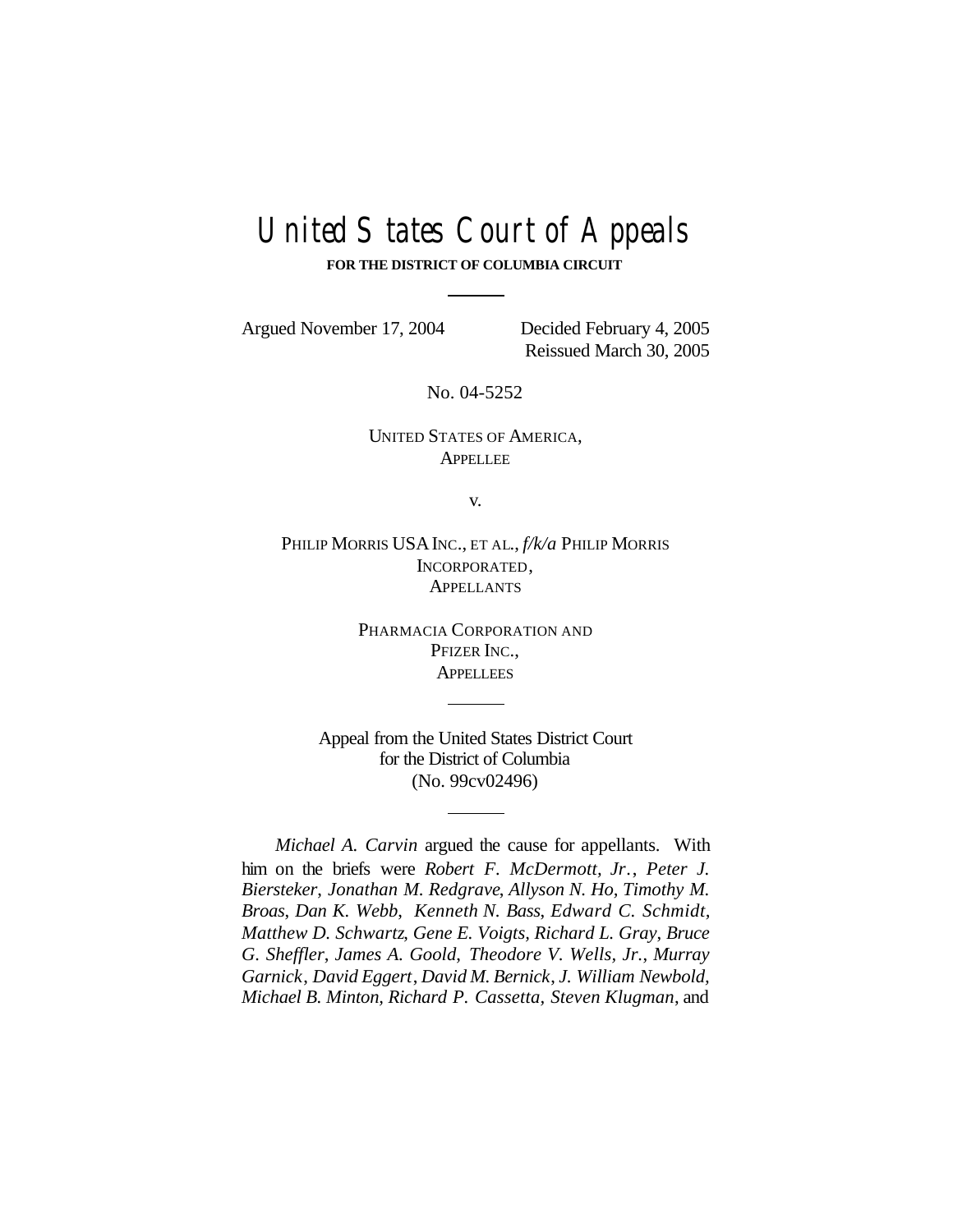*Leonard A. Feiwus.*

*Robin S. Conrad*, *Jan S. Amundson*, *Quentin Riegel*, and *Beth S. Brinkmann* were on the brief for *amici curiae* Chamber of Commerce of the United States of America, et al. in support of appellant.

*Michael R. Dreeben*, Attorney, U.S. Department of Justice, argued the cause for appellee. On the brief were *Peter D. Keisler*, Assistant Attorney General, *Mark B. Stern* and *Alisa B. Klein*, Attorneys, *Sharon Y. Eubanks*, Director, *Stephen D. Brody*, Deputy Director, and *Frank J. Marine*, Senior Litigation Counsel.

Before: SENTELLE and TATEL, *Circuit Judges,* and WILLIAMS, *Senior Circuit Judge*.

Opinion for the Court filed by *Circuit Judge* SENTELLE.

Concurring opinion filed by *Senior Circuit Judge* WILLIAMS.

Dissenting opinion filed by *Circuit Judge* TATEL.

SENTELLE, *Circuit Judge*: A group of cigarette manufacturers and related entities ("Appellants") appeal from a decision of the District Court denying summary judgment as to the Government's claim for disgorgement under the Racketeer Influenced and Corrupt Organizations Act ("RICO" or "the Act"), 18 U.S.C. §§ 1961-68. The relevant section of RICO, 18 U.S.C. § 1964(a), provides the District Courts jurisdiction only for forward-looking remedies that prevent and restrain violations of the Act. Because disgorgement, a remedy aimed at past violations, does not so prevent or restrain, we reverse the decision below and grant partial summary judgment for the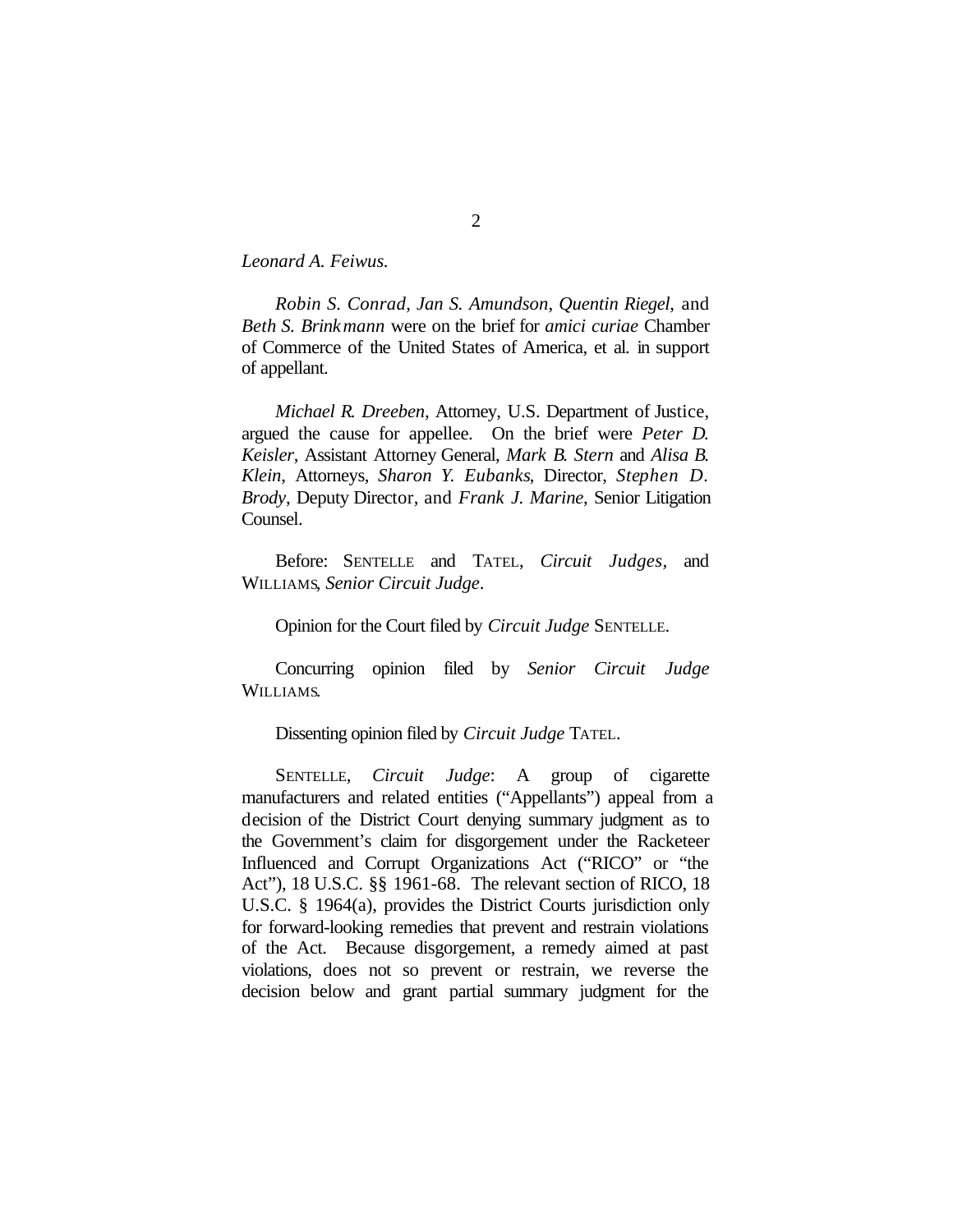Appellants.

## I. Background

In 1999 the United States brought this claim against appellant cigarette manufacturers and research organizations, claiming that they engaged in a fraudulent pattern of covering up the dangers of tobacco use and marketing to minors. The Government sought damages under the Medical Care Recovery Act ("MCRA"), 42 U.S.C. §§ 2651-53, and the Medicare Secondary Payer ("MSP") provisions of the Social Security Act, 42 U.S.C. § 1395y to recover health-care related costs Appellants allegedly caused. The United States also claimed that Appellants engaged in a criminal enterprise to effect this cover-up, and sought equitable relief under RICO, including injunctive relief and disgorgement of proceeds from Appellants' allegedly unlawful activities. The Government sought this relief under 18 U.S.C. § 1964(a), which gives the District Court jurisdiction

to prevent and restrain violations of [RICO] by issuing appropriate orders, including, but not limited to: ordering any person to divest himself of any interest, direct or indirect, in any enterprise; imposing reasonable restrictions on the future activities or investments of any person, including, but not limited to, prohibiting any person from engaging in the same type of endeavor as the enterprise engaged in, the activities of which affect interstate or foreign commerce; or ordering dissolution or reorganization of any enterprise . . . .

# 18 U.S.C. § 1964(a).

Appellants moved to dismiss the complaint in 2000. The District Court did dismiss the MCRA and MSP claims, but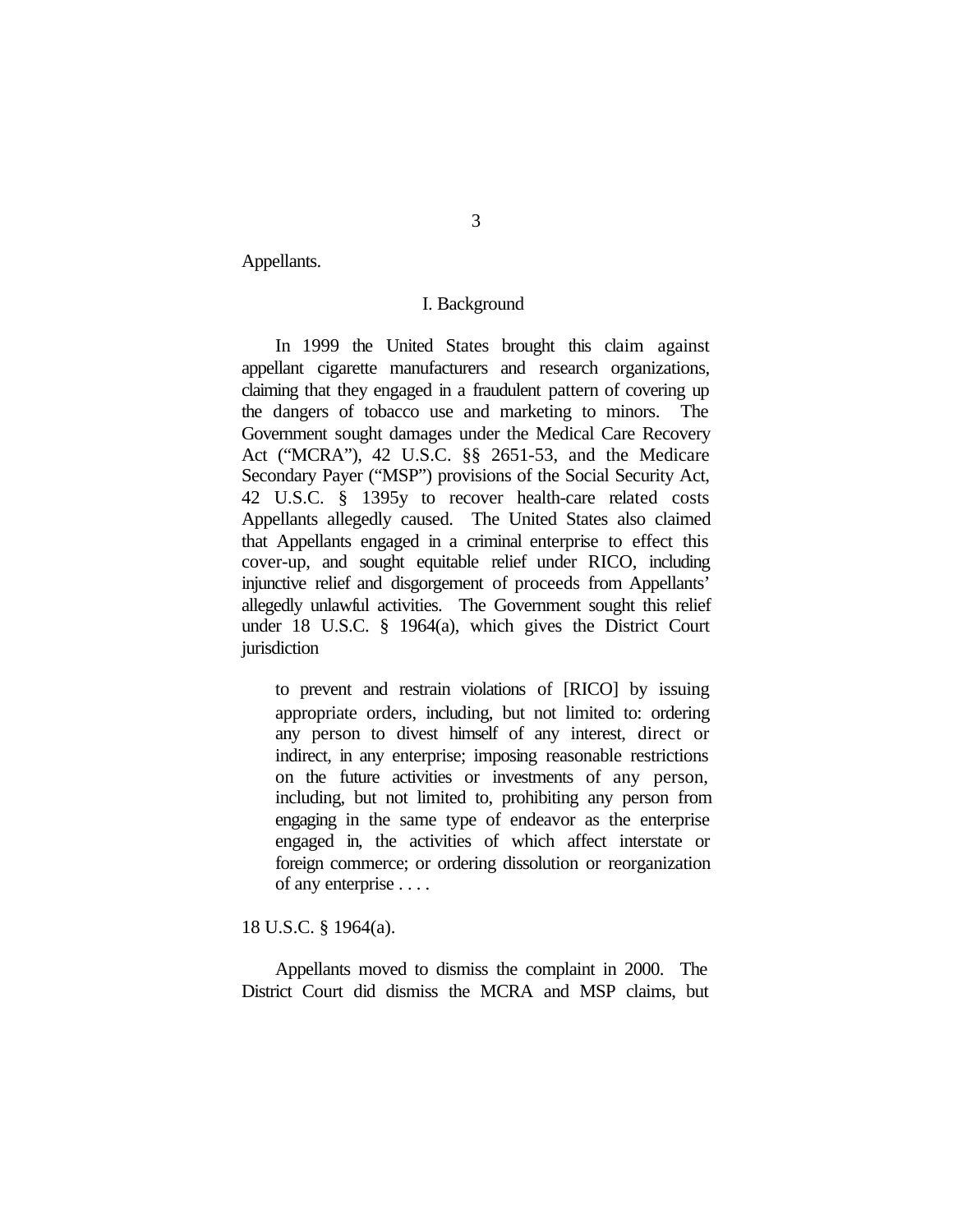allowed the RICO claim to stand. *United States v. Philip Morris, Inc.*, 116 F. Supp. 2d 131, 134 (D.D.C. 2000).

Section 1964(a) conferred jurisdiction on the District Court only to enter orders "to prevent and restrain violations of the statute." In considering whether disgorgement came within this jurisdictional grant, the court relied on a decision of the Second Circuit, the only circuit then to have considered "whether . . . disgorgements . . . are designed to 'prevent and restrain' *future* conduct rather than to punish *past* conduct." *United States v. Carson*, 52 F.3d 1173, 1182 (2d Cir. 1995) (emphasis in original). After noting that "RICO has a broad purpose [and] the legislative history of § 1964 indicates that the equitable relief available under RICO is intended to be 'broad enough to do all that is necessary,'" *id.* at 1181, the *Carson* court went on to observe that it did not see how it could "serve[] any civil RICO purpose to order disgorgement of gains ill-gotten long ago . . . ." *Id.* at 1882. The portion of *Carson* relied upon by the District Court in the present controversy suggested that disgorgement *might* "serve the goal of 'preventing and restraining' future violations," but flatly held that the remedy would not do so "unless there is a finding that the gains are being used to fund or promote the illegal conduct, or constitute capital available for that purpose."<sup>1</sup> *Id.* at 1182. The Second Circuit went on to

<sup>1</sup>While the *Carson* language may appear to be dicta, the Second Circuit remanded for determination of which disgorgement amounts were sufficiently directed to prevention and restraint to qualify under § 1964(a), thus treating the language on availability of disgorgement as essential to the outcome of the case, and therefore a holding. Some other courts have followed *Carson. See, e.g.*, *Richard v. Hoechst Celanese Chem. Group, Inc.*, 355 F.3d 345, 354 (5th Cir. 2003) (observing that "the Second Circuit noted that disgorgement is generally available under § 1964"); *United States v. Private Sanitation Indus. Ass'n*, 914 F. Supp. 895, 901 (E.D.N.Y. 1996) ("[T]he disgorgement in this case is clearly directed towards the prevention of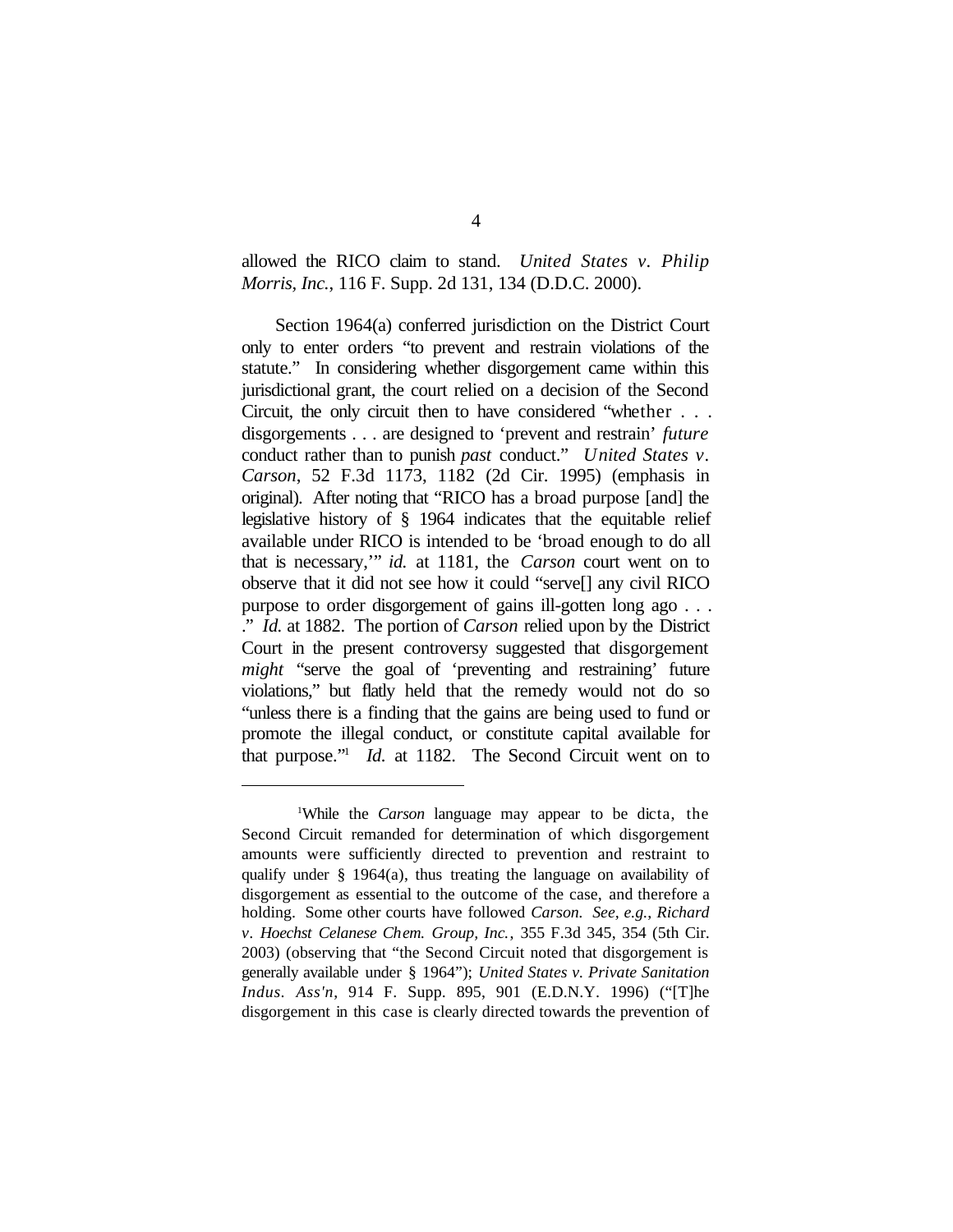caution that disgorgement would be better justified under this analysis where the "gains [were] ill-gotten relatively recently." *Id.* The District Court accepted the Second Circuit's suggested holding that the appropriateness of disgorgement depends on whether the proceeds are available for the continuing of the criminal enterprise, but ruled that the question was premature, and denied the motion for dismissal on the RICO-disgorgement claim. *Philip Morris*, 116 F. Supp. 2d at 151-52. Neither party sought leave to file an interlocutory appeal of that ruling.

The case proceeded, and the Government sought disgorgement of \$280 billion that it traced to proceeds from Appellants' cigarette sales to the "youth addicted population" between 1971 and 2001. This population includes all smokers who became addicted before the age of 21, as measured by those who were smoking at least 5 cigarettes a day at that age.

After discovery, Appellants moved for summary judgment on the disgorgement claim arguing that (1) disgorgement is not an available remedy under § 1964(a), (2) even if disgorgement were available, the Government's model fails the *Carson* test for permissible disgorgement that will "prevent and restrain" future violations, and (3) even if disgorgement were available, the Government's proposed model is impermissible because it includes both legally and illegally obtained profits in violation of *SEC v. First City Financial Corp.*, 890 F.2d 1215 (D.C. Cir. 1989). The District Court denied this motion in a memorandum order designated "#550." *United States v. Philip Morris USA, Inc*., 321 F. Supp. 2d 72 (D.D.C. 2004). On motion of the defendants, the District Court certified Order #550 for interlocutory appeal pursuant to 28 U.S.C. § 1292(b). That section provides for interlocutory appeal where a district judge

future illegal conduct, and is therefore a permissible remedy for civil RICO violations under the limitations imposed by Carson.").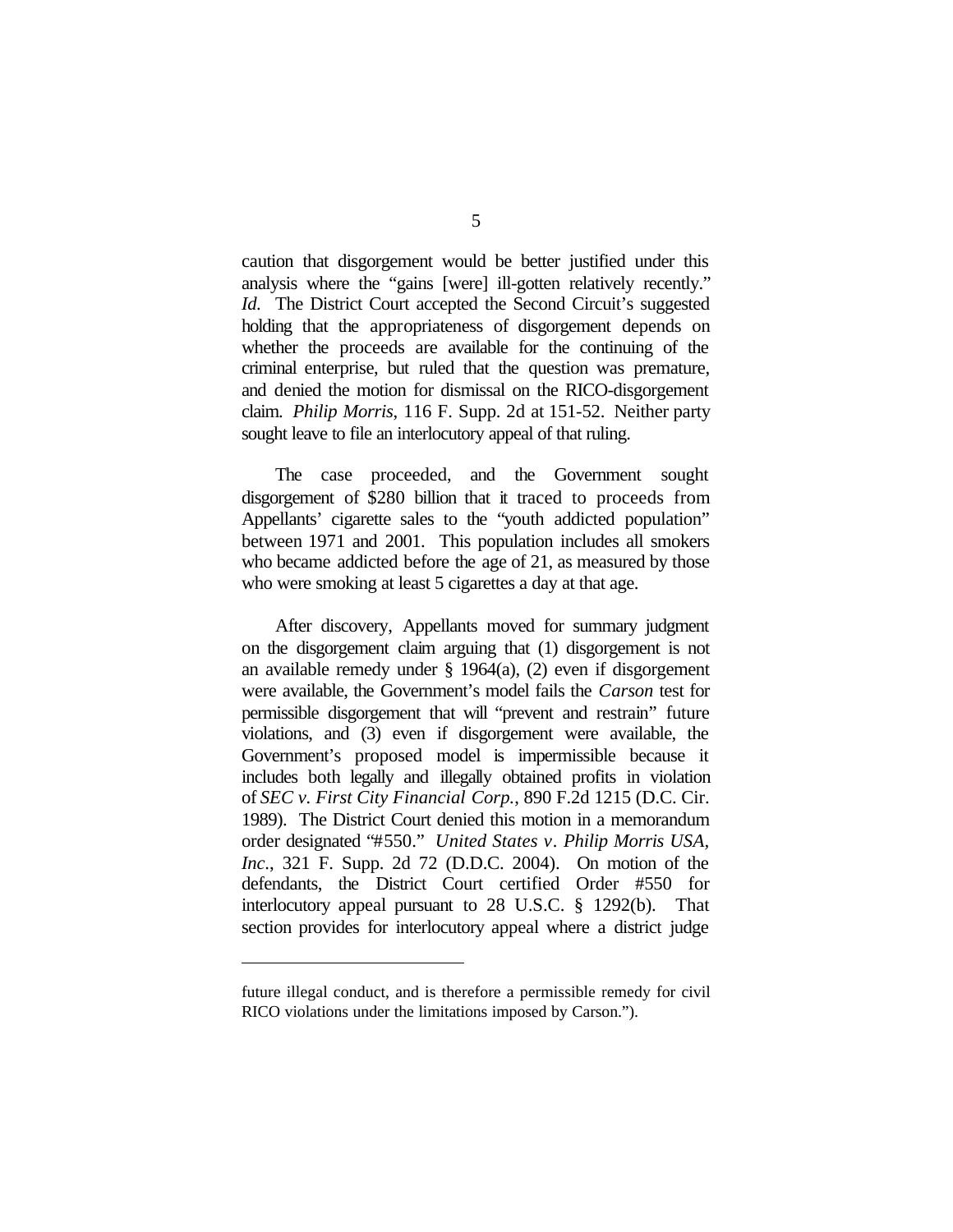has certified that "an order not otherwise appealable . . . involves a controlling question of law as to which there is substantial ground for difference of opinion and that an immediate appeal from the order may materially advance the ultimate termination of litigation  $\dots$  ." Under § 1292(b), the Court of Appeals may then decide whether to permit the appeal to be taken from such order. In the present case, we allowed the appeal.

#### II. Analysis

#### *A. Scope of Review*

At the outset, the Government urges that our review should be limited to the narrow question of whether the disgorgement it seeks is consistent with the standards of *Carson*, not whether disgorgement *vel non* is an available remedy under civil RICO. The Government bases this argument on the theory that the order on appeal–that is the memorandum order denying "defendants' motion for partial summary judgment dismissing the Government's disgorgement claim"–was reiterating a prior order on the general question of availability of disgorgement. Further, the Government argues, the order spoke anew only to the measure of disgorgement, assuming such disgorgement to be otherwise available. In support of its proposed limitation of our review, the Government relies upon *Yamaha Motor Corp., USA v. Calhoun*, 516 U.S. 199 (1996). In *Yamaha*, the Supreme Court dealt with the breadth of review properly conducted by a court of appeals under 28 U.S.C. § 1292(b). *Id.* at 204. The Government selectively quotes from *Yamaha* the sentence that, "The court of appeals may not reach beyond the certified order to address others made in the case." *Id.* at 205. Based on this sentence, the Government then argues that because the first order denying a motion to dismiss had dealt with the question of the availability of disgorgement, this certified interlocutory review of the subsequent summary judgment order is restricted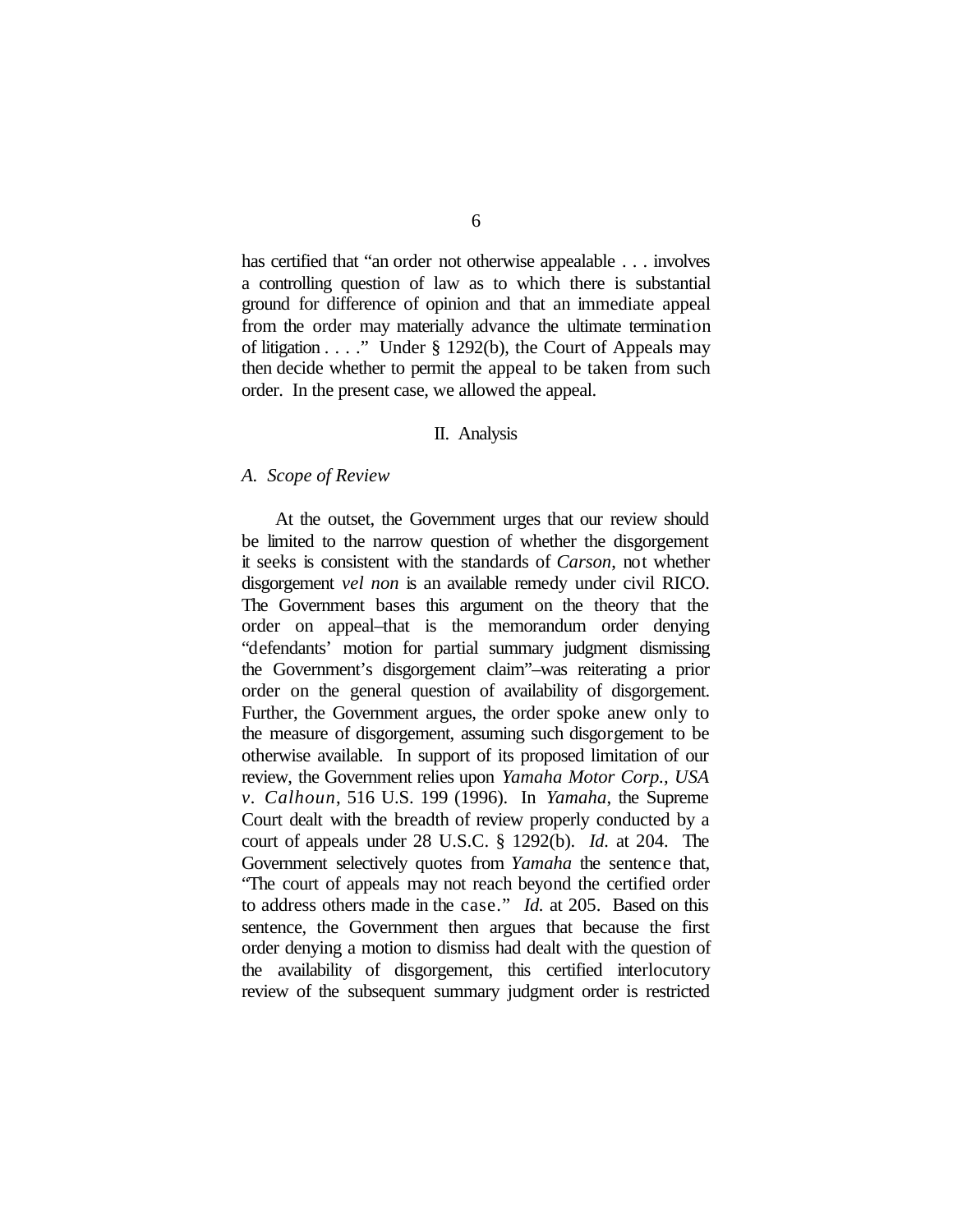to the new theory considered by the court on that occasion–that the disgorgement the Government pursued exceeded the standard available for such disgorgement as set by the Second Circuit in *Carson*.

Unfortunately for the Government's position, the *Yamaha* opinion did not end with the sentence upon which the Government relies. The Supreme Court went on to say in the same paragraph: "But the appellate court may address any issue fairly included within the certified order because 'it is the *order* that is appealable, and not the controlling question identified by the district court.'" *Id*. (emphasis in original) (quoting 9 J. MOORE & B. WARD, MOORE'S FEDERAL PRACTICE § 110.25[1] at 300 (2d ed. 1995) and citing 16 C. WRIGHT, A. MILLER, E. COOPER, & E. GRESHMAN, FEDERAL PRACTICE & PROCEDURE § 3929 at 144-45 (1977)). Appellants' motion below was for "Summary Judgment Dismissing the Government's Disgorgement Claim," and granting this motion would have resulted in *complete dismissal* of the Government's claim for disgorgement with prejudice. *See* Appellee's App. at 19, 79. Thus the District Court's denial was on the question of whether disgorgement would be allowed *at all*, and we may review it as such regardless of the grounds the District Court gave for its decision. In the memorandum accompanying its denial of this motion, evidencing an accurate understanding of the summary judgment standard provided by Rule 56 of the Federal Rules of Civil Procedure, the District Court noted that "summary judgment is appropriate if the pleadings, depositions, answers to interrogatories, and admissions on file, together with the affidavits, if any, show that there is no genuine issue as to any material fact and that the moving party is entitled to judgment as a matter of law." *Philip Morris*, 321 F. Supp. 2d at 74 (citing FED. R. CIV. P. 56(c)). Significantly, the court further noted that "Defendants argue that any disgorgement which might be ordered upon a finding of liability must be limited by *both the*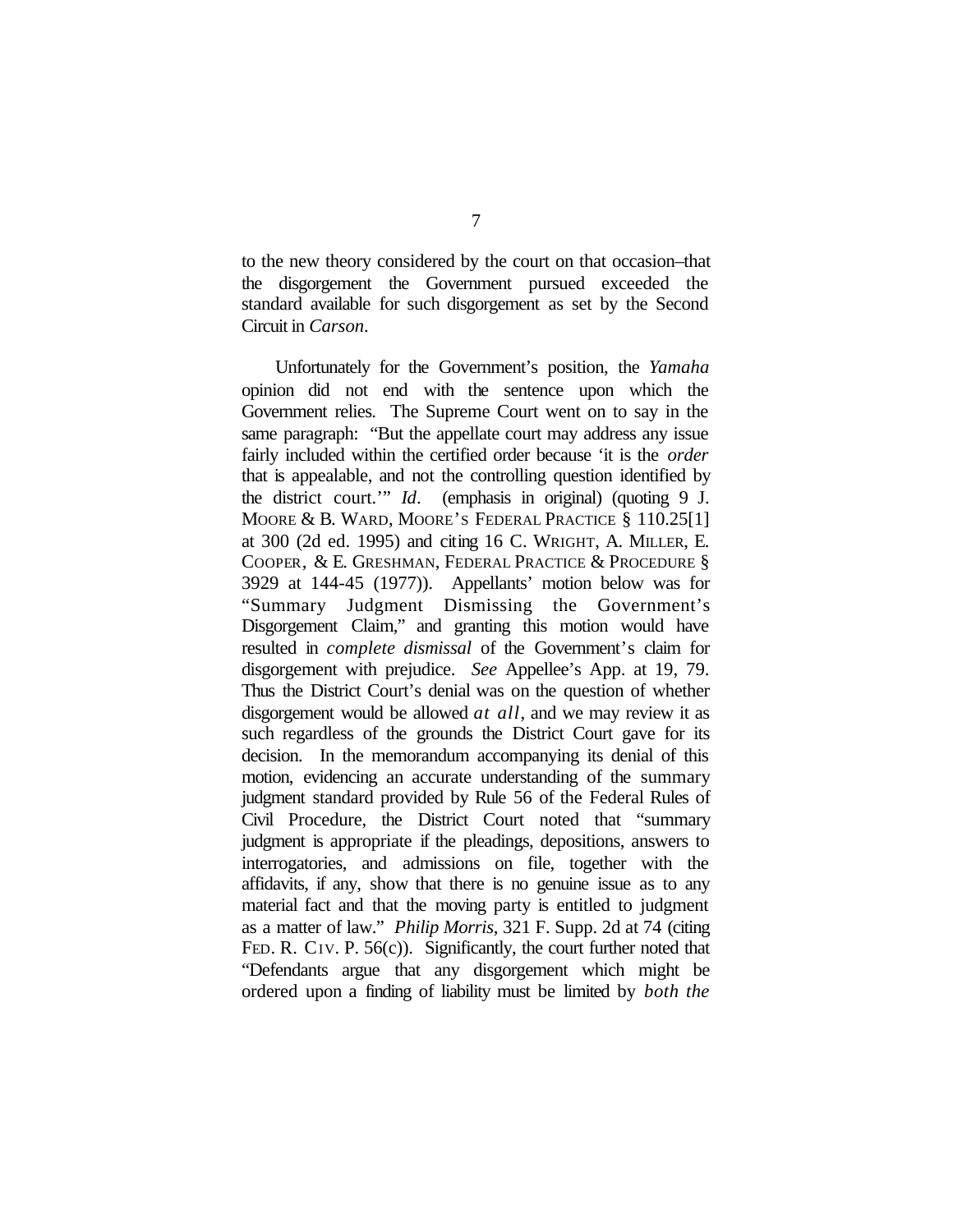*text of Section 1964(a) itself and the holding in* United States v. Carson . . . interpreting that section." *Philip Morris*, 321 F. Supp. 2d at 74 (emphasis added). Thus the court clearly implied the possibility that none might be ordered, and that statutory issues outside *Carson* were before the court.

Our dissenting colleague argues that the availability of the disgorgement claim *vel non* is not before us because Appellants did not fully restate their earlier arguments in their motion, but only expressed their reservation in a footnote referencing the District Court's prior rejection of their position. While it is true, as our colleague reminds us, that we have held that a "litigant does not properly raise an issue by addressing it in a 'cursory fashion,' with only 'bare-bones arguments,'" *Cement Kiln Recycling Coalition v. EPA*, 255 F.3d 855, 869 (D.C. Cir. 2001) (per curiam), our prior holdings on that subject have been in very different contexts. In *Cement Kiln*, for example, and in *Wash. Legal Clinic for the Homeless v. Barry*, 107 F.3d 32, 39 (D.C. Cir. 1997), relied upon by the dissent, we were determining whether an issue was properly before us that had been raised in no other fashion. In the present case, we are reviewing a summary judgment decision, presumably according to the standards set forth by the Supreme Court in such decisions as *Yamaha*, and the issue in question was clearly decided by the District Court in the first rejection of the motion to dismiss. The issue was called to the attention of the court as a necessary antecedent in the second summary judgment order, now under direct review, and expressly pointed out in the footnote which our colleague disdains. Furthermore, the motion leading to the order presently before us sought summary judgment of dismissal of the disgorgement claim, not simply a limitation to such disgorgement as might have been supported by the *Carson* test or other factors. Given the Supreme Court's plain teaching in *Yamaha*, particularly its adoption from a learned treatise of the language "it is the order that is appealable, and not the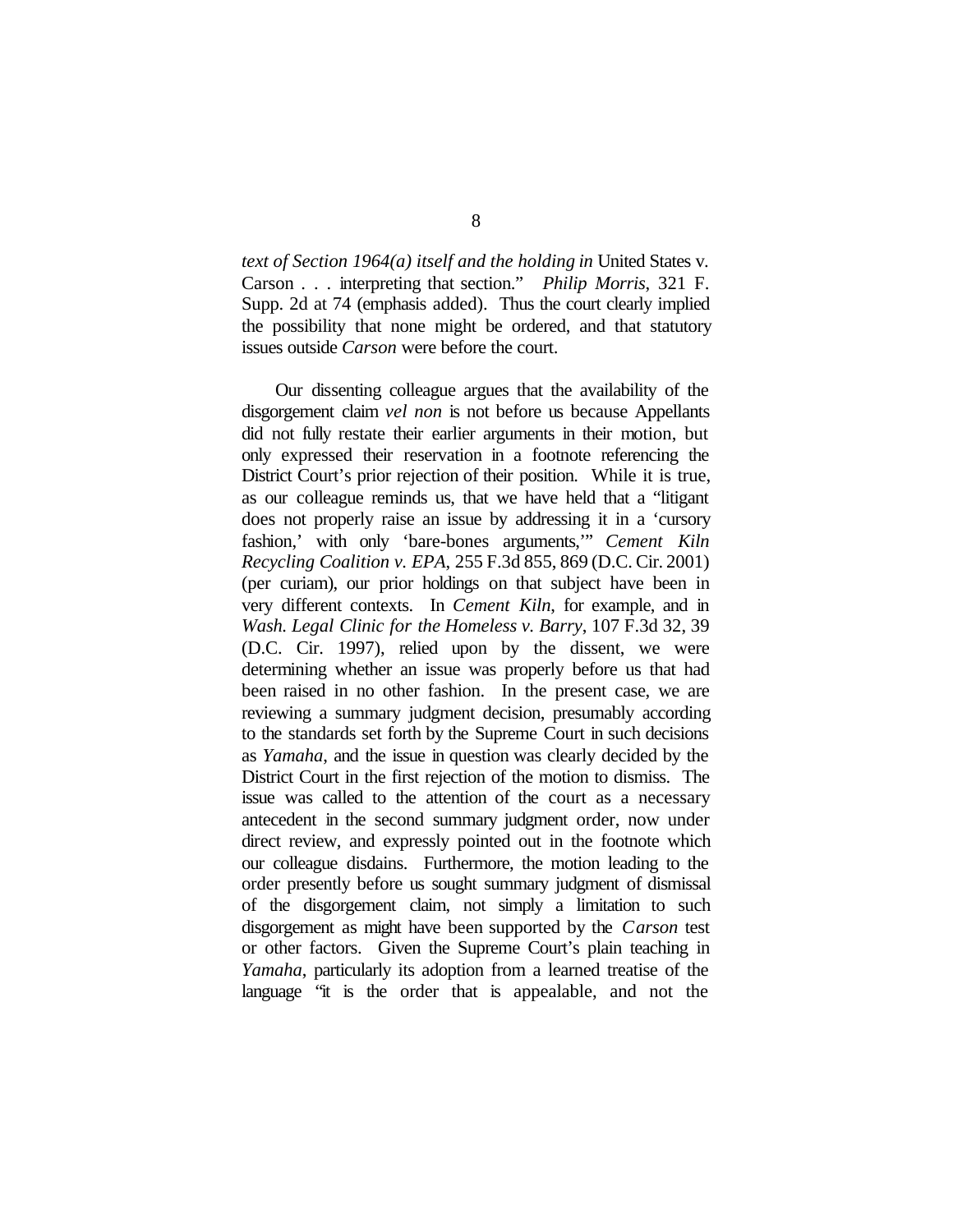controlling question identified by the district court," *Yamaha*, 516 U.S. at 205 (*see* other authorities, *supra*), *Cement Kiln* and *Barry* have no applicability. *Yamaha* controls. We therefore proceed to review the denial of summary judgment, under the usually applicable standards, not simply the sole question to which the Appellees and the dissent would restrict us.

Our dissenting colleague suggests that we are limited by "our general policy of declining to consider arguments not made to the district court in the motion leading to the order under appeal." Dissent at 7. We know of no such "general policy" that the particular issue addressed has to have been raised in the particular motion. Rather, we understand our general policy to be following the instructions of the Supreme Court that we are to "address any issue fairly included within the certified order." *Yamaha*, 516 U.S. at 205. Insofar as our colleague's differing understanding rests on *United States v. British Am. Tobacco (Invs.) Ltd.*, 387 F.3d 884, 892 (D.C. Cir. 2004) (citing *United States v. Hylton*, 294 F.2d 130, 135-36 (D.C. Cir. 2002)), cited by Dissent at 11, we do not read that case as supporting a general policy that limits consideration to those arguments raised in the particular motion leading to the certified order, as opposed to being "fairly included" within that order, or even to address the point. The court in *British American Tobacco* held only that an intervenor that had raised a privilege issue with respect to an entire collection of documents at one stage of the litigation, but that failed to participate at all in later proceedings focused on one of the documents, despite having notice, had not adequately preserved its objection as to that single document. 387 F.3d at 887-88. It had nothing to do with the scope of review on an interlocutory appeal under § 1292(b). Neither it nor *Hylton* dealt in any fashion with the breadth of interlocutory review, nor was establishing any standard for the papers in which an argument must have been raised. Each rejected an attempt by an appellant to raise a new ground for the first time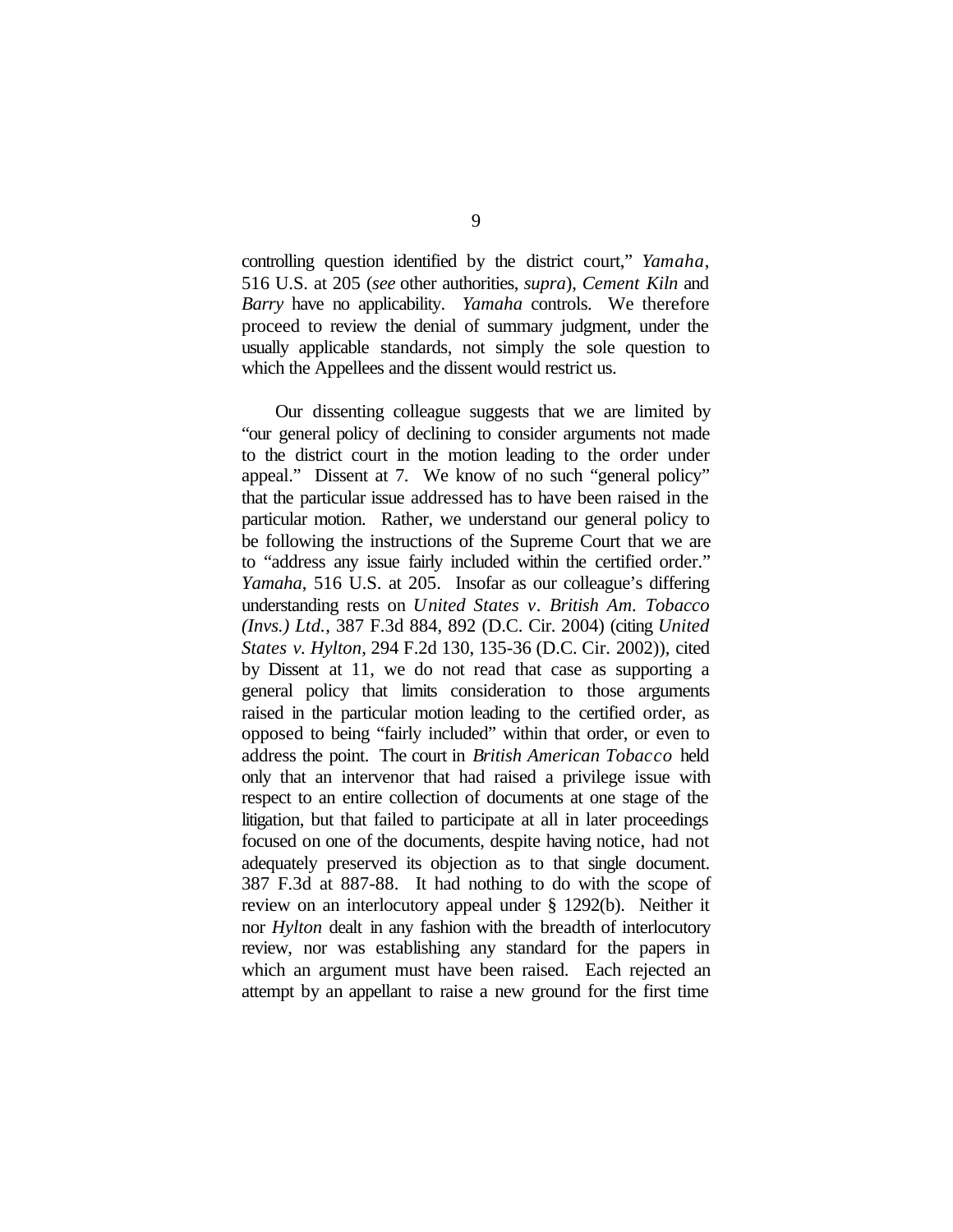on appeal. Appellants before us raised and preserved their argument as set forth in the text above. We read nothing in *British American Tobacco* or *Hylton* to suggest a general policy barring our review under the *Yamaha* standard.

We find no history of such a general policy that would bar us from considering questions logically antecedent and essential to the order under review. Especially is this so given the Supreme Court's instructions in *Yamaha* that we are to "address any issue fairly included within the certified order." That must include at least issues that are logically interwoven with the explicitly identified issue and which were properly presented by the appellant. Even ignoring the apparent allusion to the broader issue of summary judgment preserved in the caption of the motion, the relief sought, and the footnote provided above, it is difficult to see how we could establish such a policy that would cause us to affirm a decision denying summary judgment when a ground compelling its grant is fairly encompassed within the order. Our colleague's interpretation of general policy would seem to compel us to return for trial a case before us for review of a denial of summary judgment, no matter how plain the absence of substantial question of material fact, on the grounds that the denial of summary judgment had been based on rejection of some other reasoning in a previous motion, even though the trial court had earlier erred in denying the first motion to dismiss–even when the appellant had called that denial to the court's attention in the caption of its motion, and a proposed order accompanying the second motion.

Our dissenting colleague finds in *Yamaha* support for the proposition that "the only issues 'fairly included' within a certified order are those decided in the district court's accompanying memorandum . . . ." Dissent at 10. We understand the law to be, as suggested in *Yamaha*, that issues are not decided in memoranda at all, but rather in orders. Therefore,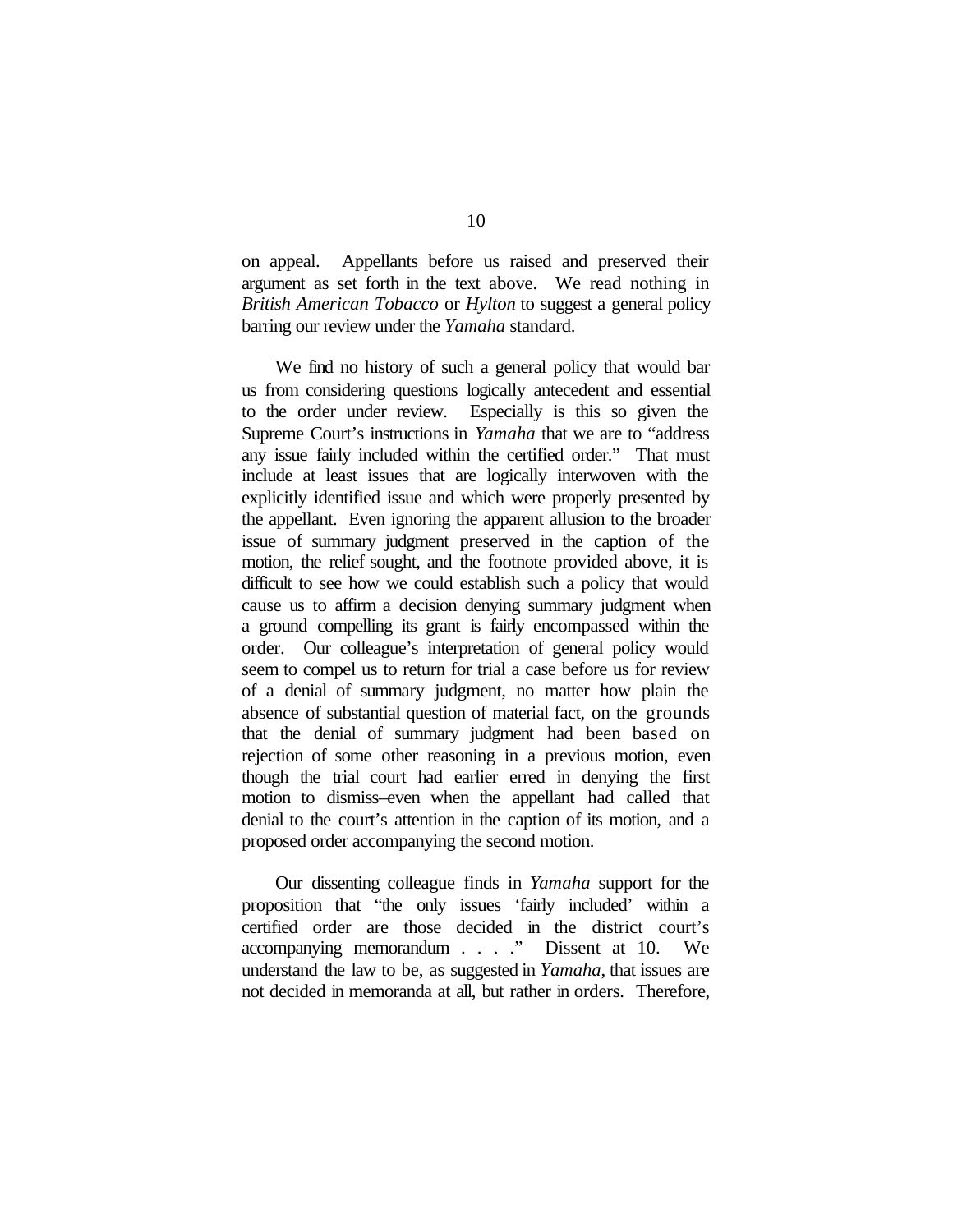consistent with *Yamaha*, we review orders, not memoranda. Our colleague asserts that in *Yamaha* the Court "found 'fairly included' an issue that the district court had resolved in the same opinion in which it decided the issue identified as the controlling question of law." Dissent at 10. While this may well be the case, the Supreme Court not only did not stress that circumstance, it did not even mention it. Indeed, we note that our colleague had to repair to the unpublished opinion of the District Court to discover the truth of his proposition. We seriously doubt that the Supreme Court intended to establish a precedent that difficult to discover, let alone apply.

Nothing in *United States v. Stanley*, 483 U.S. 669 (1987), is to the contrary. The passage relied upon by our dissenting colleague to the effect that courts considering interlocutory appeals under § 1292(b) should "not consider matters that were ruled upon in other orders," *id.* at 677, did not address a situation like the one before us. Here the order appealed from reiterated, and totally depended upon, an issue fairly encompassed within the motion before that court and the order now before us. In *Stanley*, the court of appeals undertook interlocutory review of an order dealing with one claim of a multi-claim complaint. In that order, the district court had refused to dismiss a claim asserted under the authority of *Bivens v. Six Unknown Fed. Narcotics Agents*, 403 U.S. 388 (1971). On appeal, the court of appeals not only affirmed the district court's conclusion as to the *Bivens* claim, but reached back in the record to order the district court to reinstate another claim for relief asserted under the Federal Tort Claims Act, 28 U.S.C. § 2671 *et seq.* In the present case, the disputed "prior order" had denied judgment of dismissal on the disgorgement claim. The order concededly before us denied judgment of dismissal on the same disgorgement claim. We see nothing in *Stanley* inconsistent with the later instruction in *Yamaha* recognizing our jurisdiction to "address any issue fairly included within the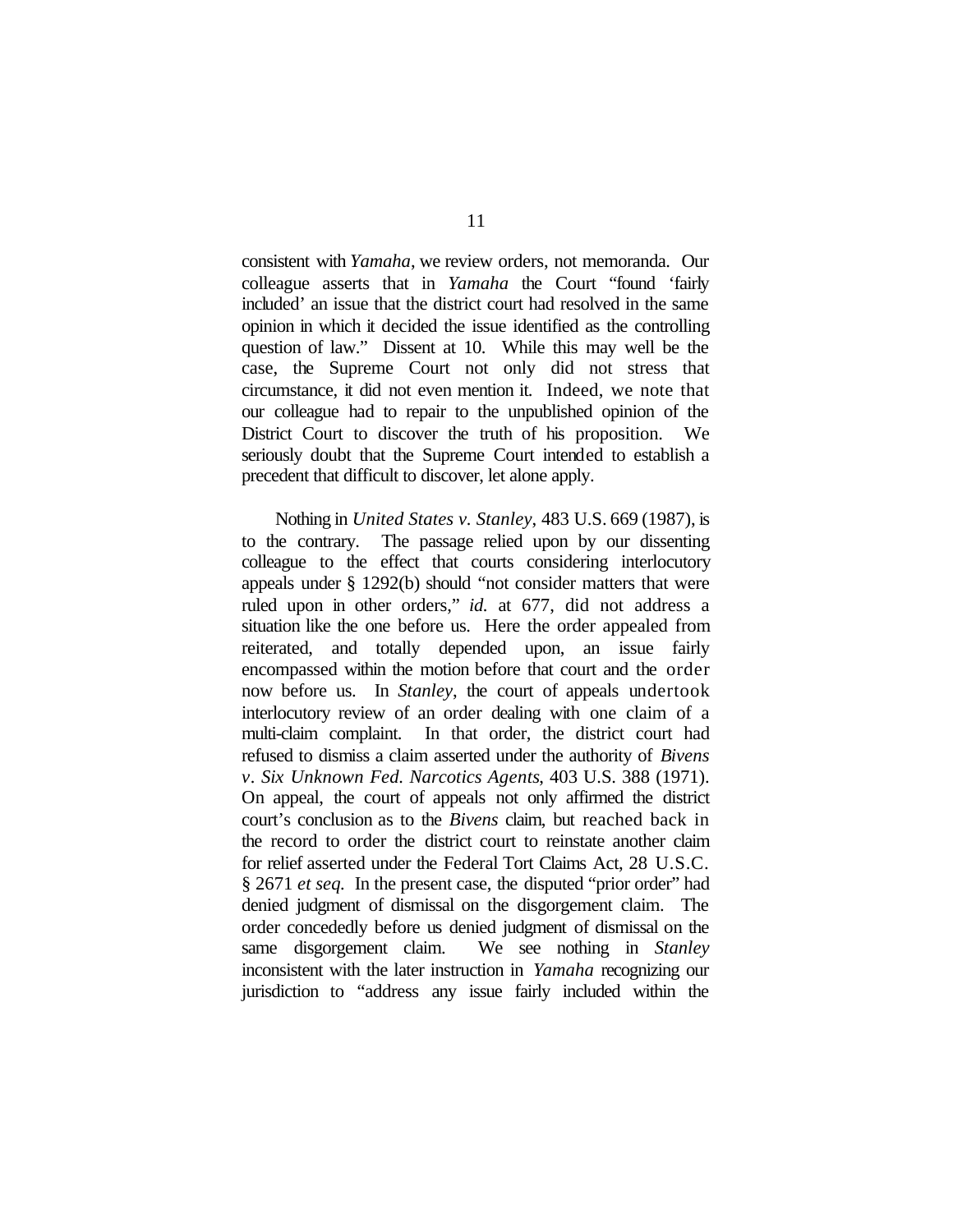certified order." *Yamaha*, 516 U.S. at 205. We therefore proceed, obedient to our understanding of *Yamaha*, to review the order before us denying summary judgment.

We review an order denying summary judgment *de novo*. *Cicippio-Puleo v. Islamic Republic of Iran*, 353 F.3d 1024, 1031 (D.C. Cir. 2004). Obedient to *Yamaha*, we will review Order #550 denying summary judgment applying anew the standards of Rule 56, and will not simply review that part of the District Court's thinking directed to the applicability of the *Carson* standard or the consistency of the Government's proffers with that standard. Therefore, we must address the issue, logically prior to the *Carson* question, of whether disgorgement is available at all. We hold that the language of § 1964(a) and the comprehensive remedial scheme of RICO preclude disgorgement as a possible remedy in this case.

## *B. The Availability of Disgorgement*

The Government argues that § 1964 contains a grant of equitable jurisdiction that must be read broadly to permit disgorgement in light of *Porter v. Warner Holding Co.*, 328 U.S. 395 (1946), and its progeny. The *Porter* Court considered reimbursement awards under the Emergency Price Control Act of 1942 ("EPCA") and concluded that where a statute grants general equitable jurisdiction to a court, "all the inherent equitable powers . . . are available for the proper and complete exercise of that jurisdiction." *Porter*, 328 U.S. at 398. This grant is only to be limited when "a statute in so many words, or by a necessary and inescapable inference, restricts the court's jurisdiction." *Id.* In this case the text and structure of the statute provide just such a restriction.

As the Supreme Court has repeatedly observed: "Federal courts are courts of limited jurisdiction. They possess only that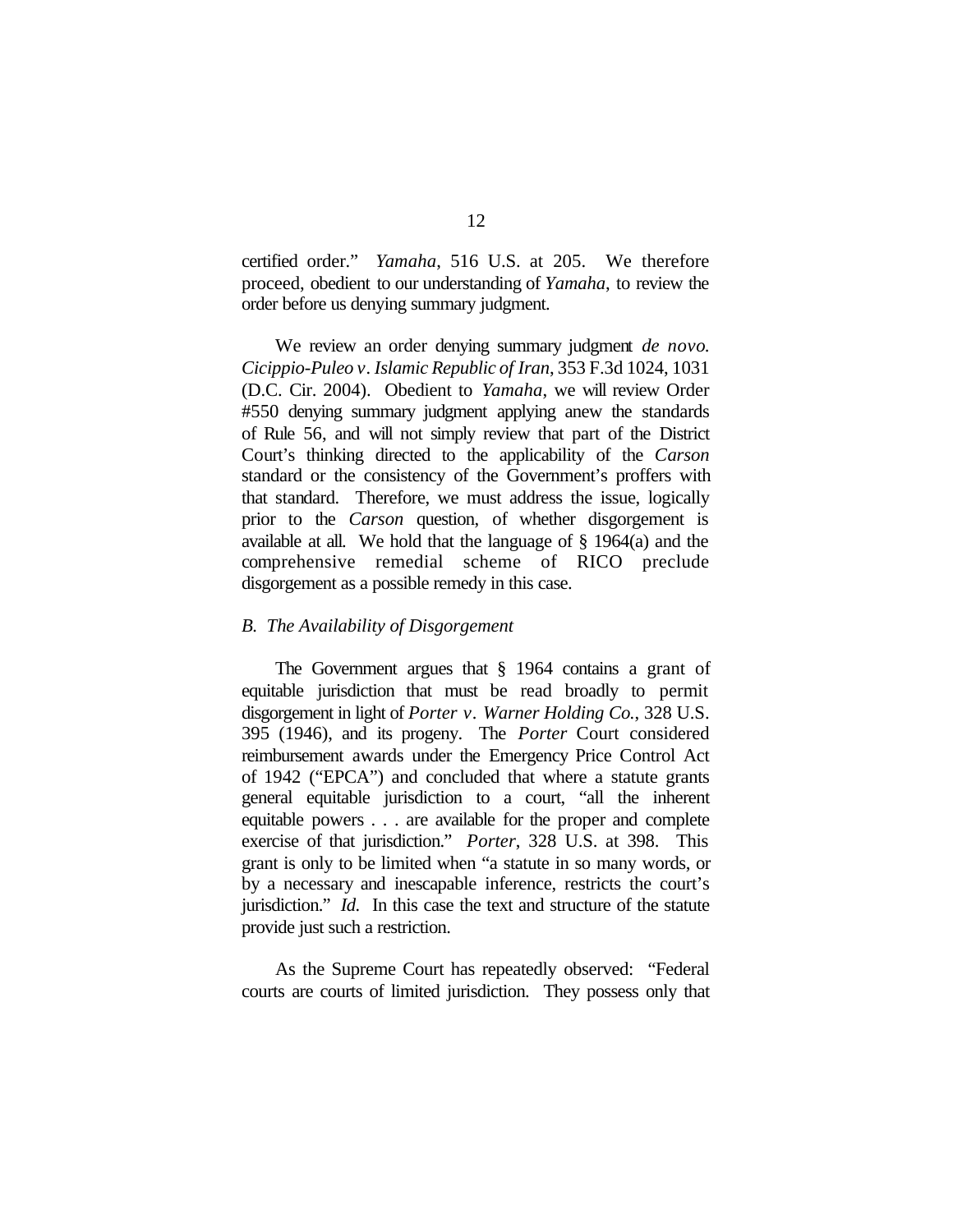power authorized by Constitution and statute, which is not to be expanded by judicial decree." *Kokkonen v. Guardian Life Ins. Co. of America*, 511 U.S. 373, 377 (1994) (citations omitted). Reading *Porter* in light of this limited jurisdiction we must not take it as a license to arrogate to ourselves unlimited equitable power. We will not expand upon our equitable jurisdiction if, as here, we are restricted by the statutory language, but may only assume broad equitable powers when the statutory or Constitutional grant of power is equally broad.

As our dissenting colleague correctly notes, the Court in *Porter* was considering whether a district court acting under the authority granted in the EPCA had the authority to order restitution for overcharges. The implication of broad equitable authority in *Porter* came from a statute which empowered the district court to grant "a permanent or temporary injunction, restraining order, or other order." EPCA § 205(a), 56 Stat. 23, 33 (1942). The action before the Court in *Porter* was brought under a section providing that "the Administrator" could bring action against persons engaged in overcharges for "an order enjoining such acts or practices, or for an order enforcing compliance with such provision, and upon a showing by the Administrator that such person has engaged or is about to engage in any such acts or practices a permanent or temporary injunction, restraining order, or other order shall be granted without bond." *Id.*

The Supreme Court did not have to make much of a stretch to determine that the phrase "enforcing compliance with such provision," and expressly referring to "a permanent or temporary injunction, restraining order, or other order," would include restitution for amounts collected exceeding the ceilings determined under the statute. The Government in the present case asks us to work a far greater expansion of the statutory grant enabling the District Court in a civil RICO action brought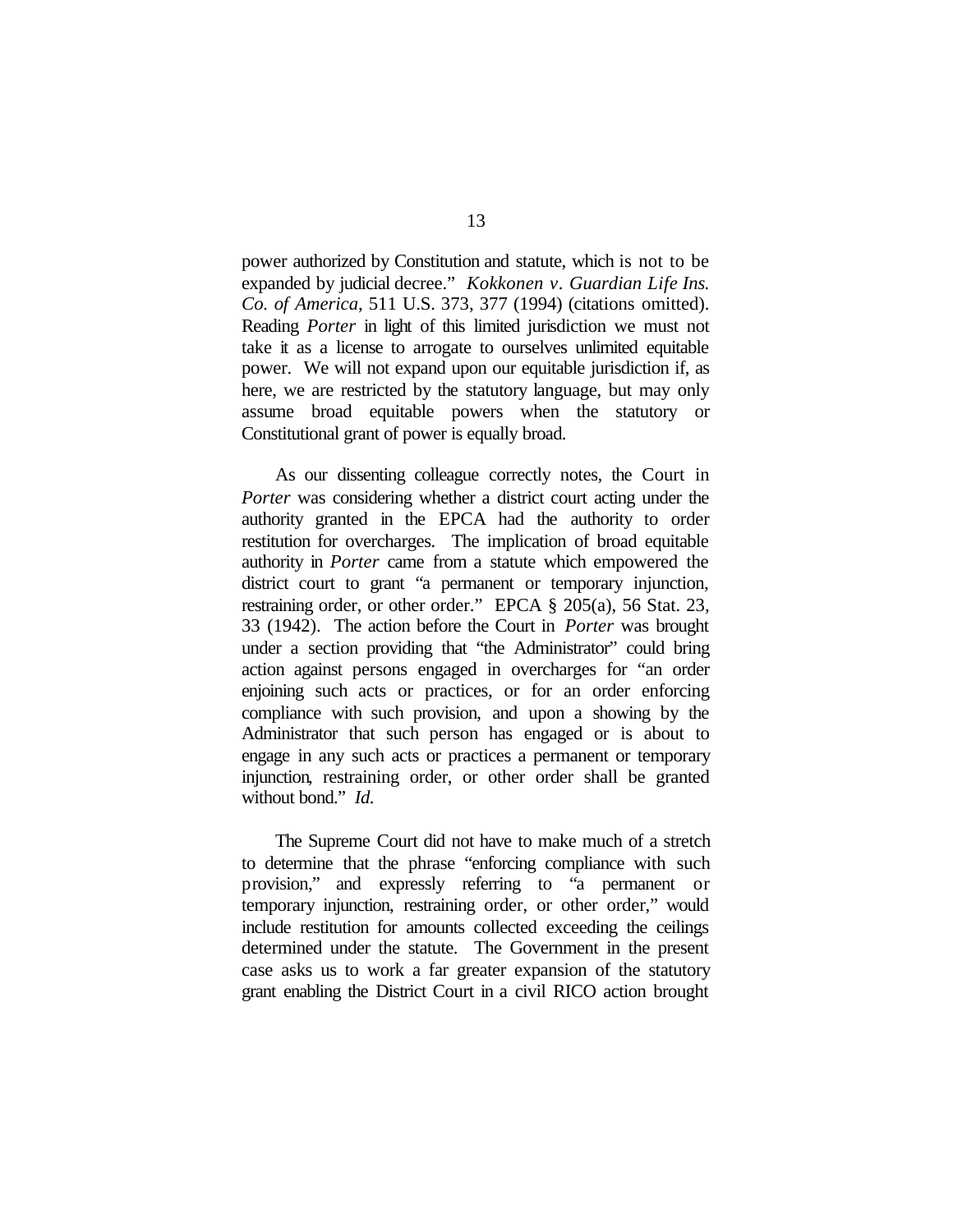by the Government under  $\S$  1964(a). We further note that the Court in *Porter* was ordering restitution, under a statute designed to combat inflation. Restitution of overcharge works a direct remedy of past inflation, directly effecting the goal of the statute. The Court in *Porter* set forth two theories under which "[a]n order for the recovery and restitution of illegal rents may be considered a proper 'other order'" under the applicable statute. 328 U.S. at 399. First, the recovery of the illegal payment by the victim tenant "may be considered as an equitable adjunct to the injunction decree," as it effects "the recovery of that which has been illegally acquired and which has given rise to the necessity for injunctive relief." *Id.* (noting that "such a recovery could not be obtained through an independent suit in equity if an adequate legal remedy were available."). The equitable jurisdiction of the Court having been properly invoked, the Court then had the power "to decide all relevant matters in dispute and to award complete relief . . . ." *Id.* Also, and more to the point, the Court was authorized "in its discretion, to decree restitution of excessive charges in order to give effect of the policy of Congress." *Id.* at 400. The policy of Congress under the EPCA was to prevent overcharges with inflationary effect. The goal of the RICO section under which the government seeks disgorgement here is to prevent or restrain future violations. We therefore must consider the forwardlooking nature of the remedy in a way not applicable to a different remedy in *Porter* for the accomplishment of a different goal under a different statute.

Section 1964(a) provides jurisdiction to issue a variety of orders "to prevent and restrain" RICO violations. This language indicates that the jurisdiction is limited to forward-looking remedies that are aimed at future violations. The examples given in the text bear this out. Divestment, injunctions against persons' future involvement in the activities in which the RICO enterprise had been engaged, and dissolution of the enterprise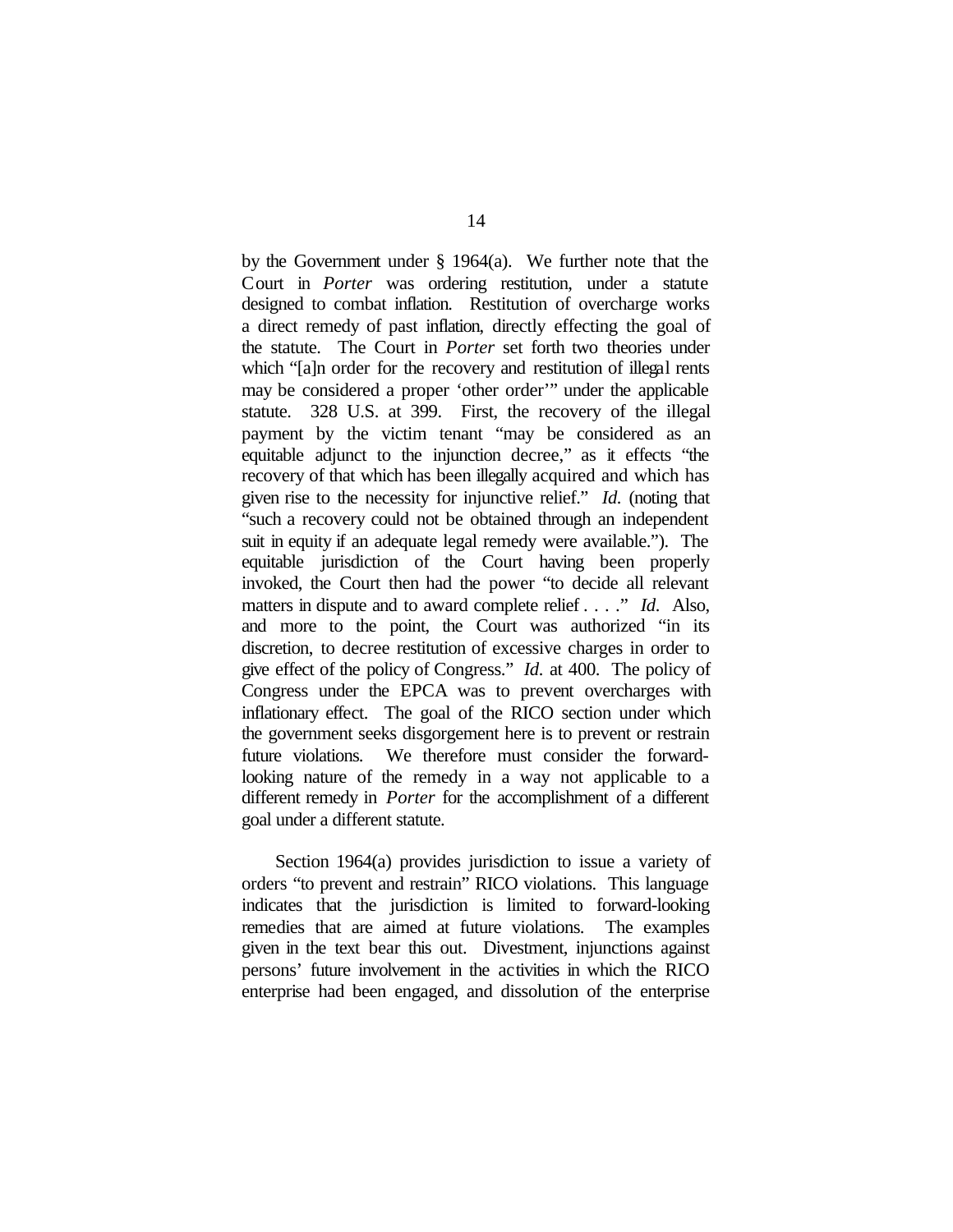are all aimed at separating the RICO criminal from the enterprise so that he cannot commit violations *in the future*. Disgorgement, on the other hand, is a quintessentially backwardlooking remedy focused on remedying the effects of past conduct to restore the status quo. *See, e.g., Tull v. United States*, 481 U.S. 412, 424 (1987). It is measured by the amount of prior unlawful gains and is awarded without respect to whether the defendant will act unlawfully in the future. Thus it is both aimed at and measured by *past* conduct.

The Government would have us interpret  $\S$  1964(a) instead to be a plenary grant of equitable jurisdiction, effectively ignoring the words "to prevent and restrain" altogether. This not only nullifies the plain meaning of the terms and violates our canon of statutory construction that we should strive to give meaning to every word, *see, e.g.*, *Murphy Explor. & Production Co. v. United States Dept. of the Interior*, 252 F.3d 473, 481 (D.C. Cir. 2001), but also neglects Supreme Court precedent. In *Meghrig v. KFC Western, Inc.*, 516 U.S. 479, 488 (1996), the Court held that compensation for past environmental cleanup was ruled out by the plain language of the Resource Conservation and Recovery Act which authorized actions "to restrain" persons who were improperly disposing of hazardous waste. If "restrain" is only aimed at future actions, "prevent" is even more so.

*Mitchell v. DeMario Jewelry*, 361 U.S. 288 (1960), relied on by the Government, is not to the contrary. The *Mitchell* case was brought under the Fair Labor Standards Act of 1938, 29 U.S.C. § 215, 52 Stat. 1060 (1938) ("FLSA"). In that action, the Government was invoking the court's jurisdiction to restrain violations of a section making it unlawful for a covered employer to discharge or discriminate against employees who had filed complaints or instituted actions under the FLSA. The Court reviewed the whole breadth of that broad Act to conclude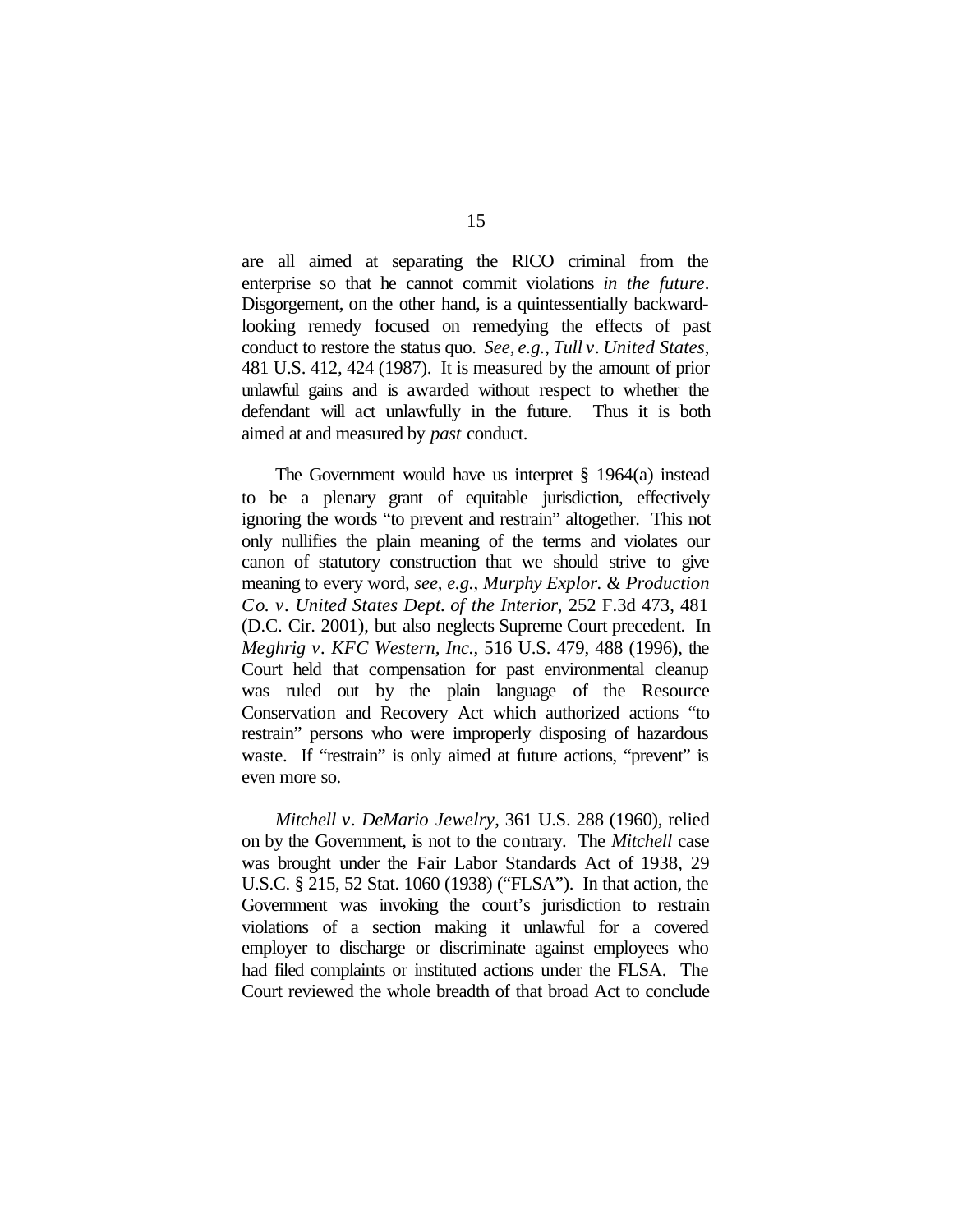that the available remedies included not only injunction against further discrimination and mandatory injunctions of reinstatement, but also a "make whole" reimbursement for lost wages because of the discriminatory discharge. As in *Porter*, the Court reiterated that in equitable jurisdiction "[u]nless otherwise provided by statute, all the inherent equitable powers of the District Court are available for the proper and complete exercise of that jurisdiction." *Mitchell*, 361 U.S. at 291 (quoting *Porter*, 328 U.S. at 398). In the RICO Act, Congress provided a statute granting jurisdiction defined with the sort of limitations not present in the FLSA or the EPCA. The statute under which the Government sued Appellants, 18 U.S.C. § 1964(a), granted only the jurisdiction which we set forth above. The District Court, so far as is relevant to actions under that section, has jurisdiction only

*to prevent and restrain* violations of [RICO] by issuing appropriate orders, including, but not limited to: ordering any person to divest himself of any interest, direct or indirect, in any enterprise; imposing reasonable restrictions on the future activities or investments of any person, including but not limited to, prohibiting any person from engaging in the same type of endeavor as the enterprise engaged in, the activities of which affect interstate or foreign commerce; or ordering dissolution or reorganization of any enterprise . . . .

18 U.S.C. § 1964(a) (emphasis added). The order of disgorgement is not within the terms of that statutory grant, nor any necessary implication of the language of the statute.

In considering the broad language from *Porter* upon which our dissenting colleague relies for the proposition that we should find disgorgement available because Congress has not taken it away, we note that the Supreme Court considered a similar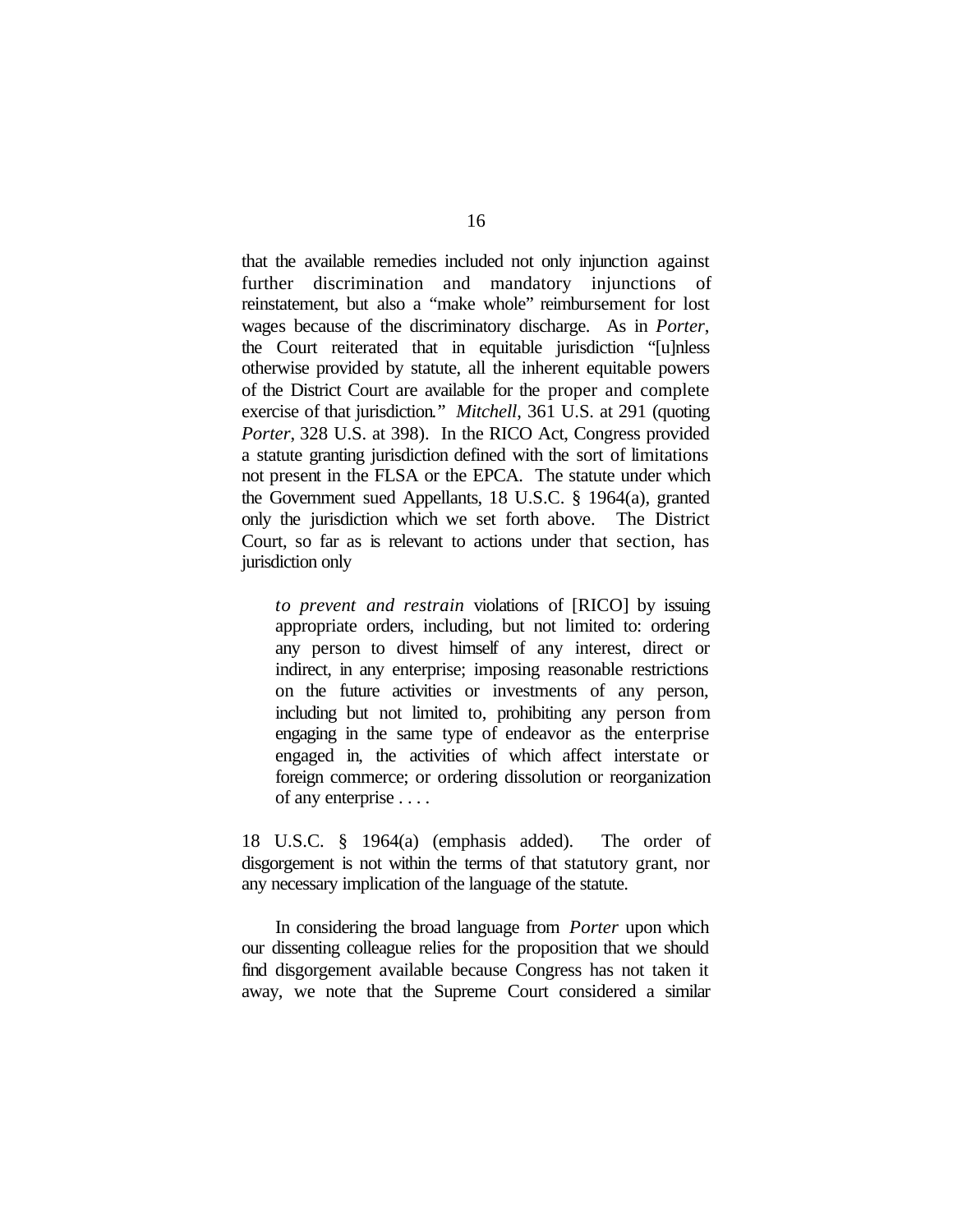argument in *Meghrig*. The High Court nonetheless limited the available remedies under CERCLA to those provided in the statute, declaring that

where Congress has provided "elaborate enforcement provisions" for remedying the violation of a federal statute, as Congress has done with RCRA and CERCLA, "it cannot be assumed that Congress intended to authorize by implication additional judicial remedies . . . ."

516 U.S. at 487-88 (quoting *Middlesex County Sewerage Auth. v. Nat'l Sea Clammers Ass'n*, 453 U.S. 1, 14 (1981)).

In RICO, as in RCRA and in CERCLA, Congress has laid out elaborate enforcement proceedings. One of those proceedings is a government action brought under § 1964(a). That one does not provide for disgorgement. That one provides only for orders which "prevent or restrain" future violations. Disgorgement does not do that.

It is true, as the Government points out, that disgorgement may act to "prevent and restrain" future violations by general deterrence insofar as it makes RICO violations unprofitable. However, as the Second Circuit also observed, this argument goes too far. "If this were adequate justification, the phrase 'prevent and restrain' would read 'prevent, restrain, and discourage,' and would allow any remedy that inflicts pain." *Carson*, 52 F.3d at 1182.

The remedies available under  $\S$  1964(a) are also limited by those explicitly included in the statute. The words "including, but not limited to" introduce a non-exhaustive list that sets out specific examples of a general principle. *See Dong v. Smithsonian Inst*., 125 F.3d 877, 880 (D.C. Cir. 1997). Applying the canons of *noscitur a sociis* and *ejusdem generis*,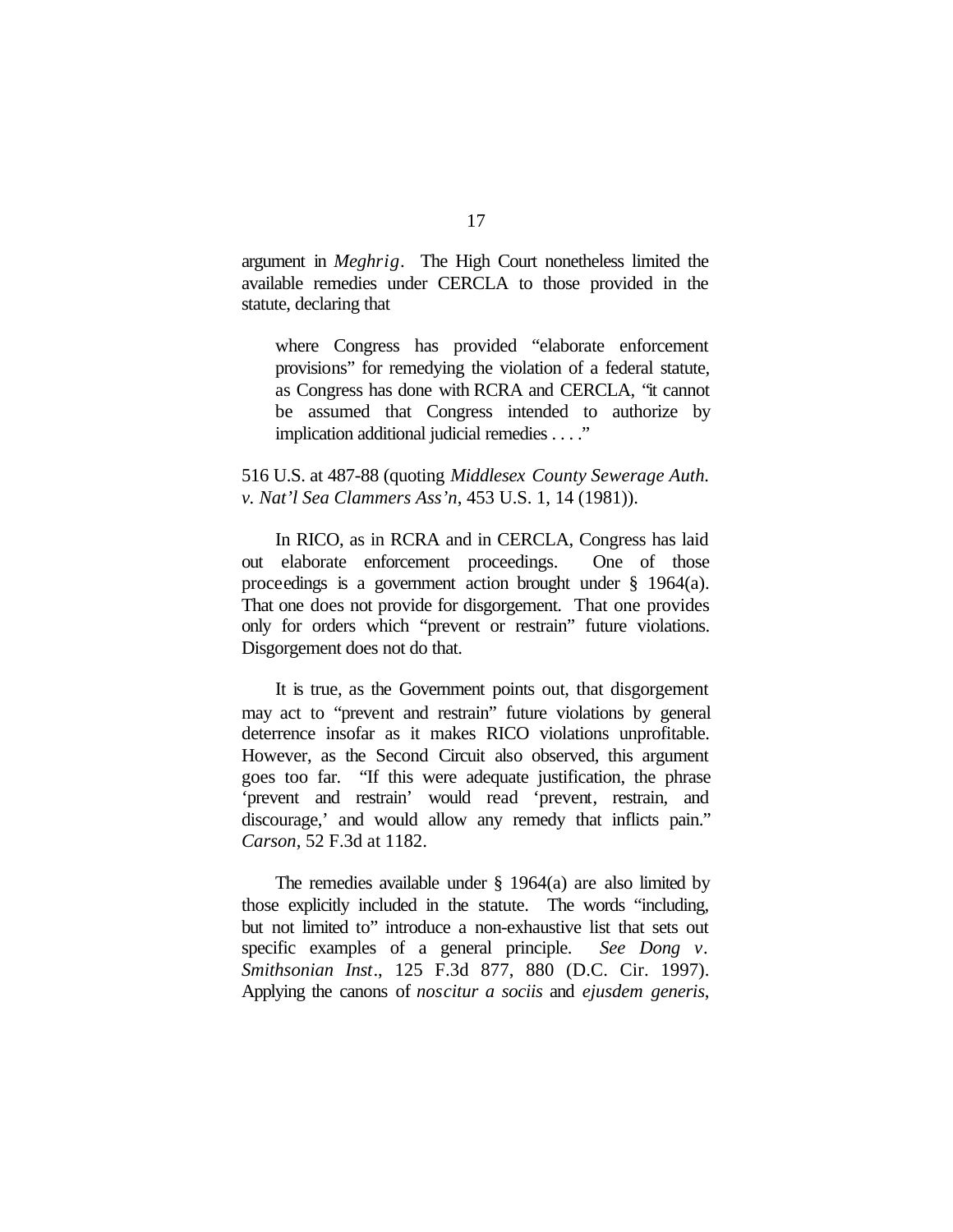we will expand on the remedies explicitly included in the statute only with remedies similar in nature to those enumerated. *See Wash. State Dep't of Soc. & Health Servs. v. Guardianship Estate of Keffeler*, 537 U.S. 371, 384 (2003). The remedies explicitly granted in § 1964(a) are all directed toward future conduct and separating the criminal from the RICO enterprise to prevent future violations. Disgorgement is a very different type of remedy aimed at separating the criminal from his prior illgotten gains and thus may not be properly inferred from § 1964(a).

The structure of RICO similarly limits courts' ability to fashion equitable remedies. Where a statute has a "comprehensive and reticulated" remedial scheme, we are reluctant to authorize additional remedies; Congress' care in formulating such a "carefully crafted and detailed enforcement scheme provides strong evidence that Congress did *not* intend to authorize other remedies that it simply forgot to incorporate expressly." *Great-West Life& Annuity Ins. Co. v.Knudson*, 534 U.S. 204, 209 (2002) (quoting *Mertens v. Hewitt Associates*, 508 U.S. 248, 251, 254 (1993)) (internal quotations omitted) (emphasis in original). RICO already provides for a comprehensive set of remedies. When Congress intended to award remedies that addressed past harms as well as those that offered prospective relief, it said as much. In a criminal RICO action the defendant must forfeit his interest in the RICO enterprise and unlawfully acquired proceeds, and may be punished with fines, imprisonment for up to twenty years, or both. 18 U.S.C. § 1963(a). In a civil case the Government may request limited equitable relief under § 1964(a). Individual plaintiffs are made whole and defendants punished through treble damages under 18 U.S.C. § 1964(c). This "comprehensive and reticulated" scheme, along with the plain meaning of the words themselves, serves to raise a "necessary and inescapable inference," sufficient under *Porter*, 328 U.S. at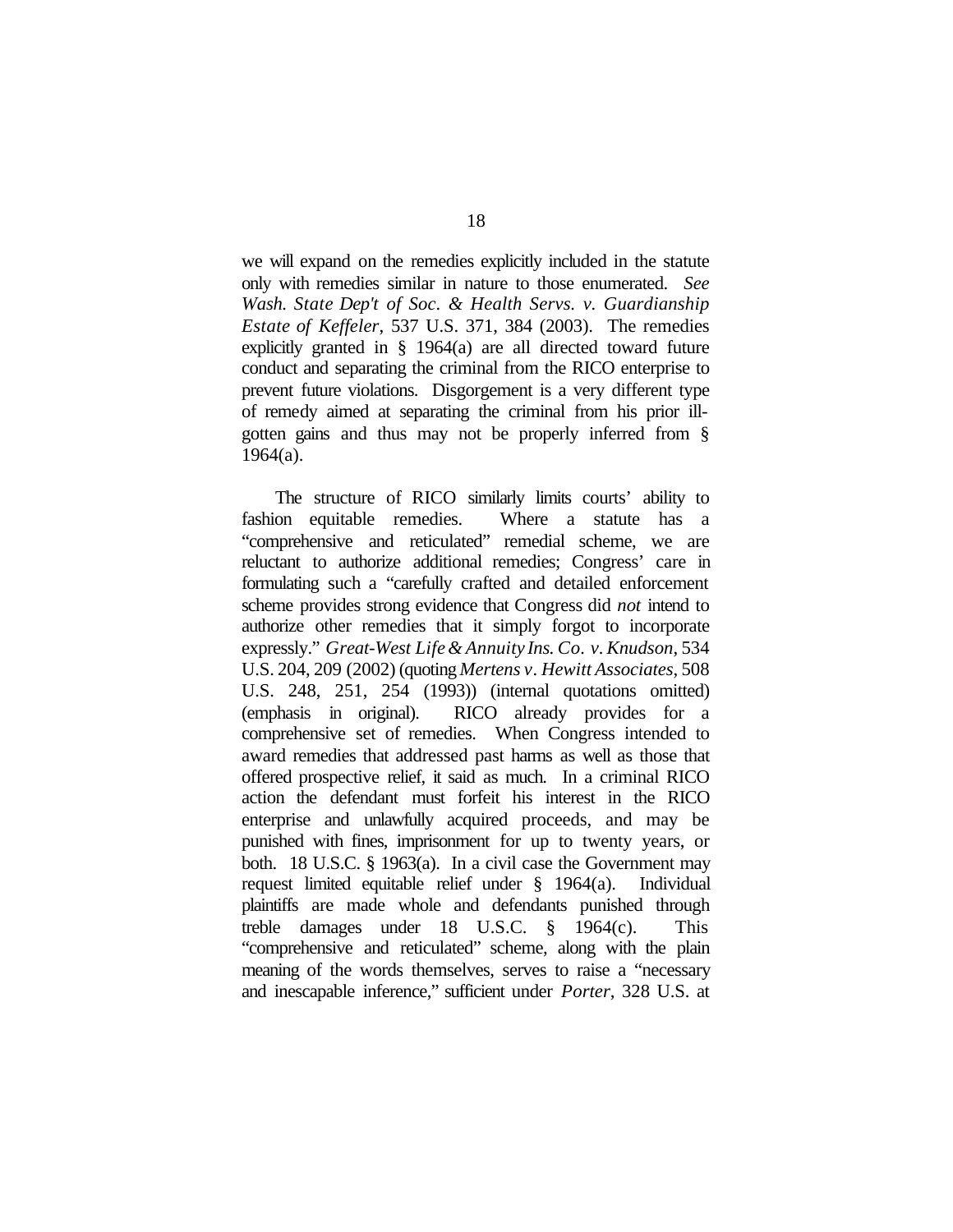398, that Congress intended to limit relief under § 1964(a) to forward-looking orders, ruling out disgorgement.

Congress' intent when it drafted RICO's remedies would be circumvented by the Government's broad reading of its § 1964(a) remedies. The disgorgement requested here is similar in effect to the relief mandated under the criminal forfeiture provision, § 1963(a), without requiring the inconvenience of meeting the additional procedural safeguards that attend criminal charges, including a five-year statute of limitations, 18 U.S.C. § 3282, notice requirements, 18 U.S.C. § 1963(*l*), and general criminal procedural protections including proof beyond a reasonable doubt. Further, on the Government's view it can collect sums paralleling–perhaps exactly–the damages available to individual victims under § 1964(c). Not only would the resulting overlap allow the Government to escape a statute of limitations that would restrict private parties seeking essentially identical remedies, *see Agency Holding Corp. v. Malley-Duff & Assoc., Inc.*, 483 U.S. 143, 156 (1987), but it raises issues of duplicative recovery of exactly the sort that the Supreme Court said in *Holmes v. SecuritiesInvestor Protection Corp.*, 503 U.S. 258, 269 (1992), constituted a basis for refusing to infer a cause of action not specified by the statute. Permitting disgorgement under § 1964(a) would therefore thwart Congress' intent in creating RICO's elaborate remedial scheme.

A note appended to the statute stating that RICO "shall be liberally construed to effectuate its remedial purposes" does not effect this structural inference. Organized Crime Control Act of 1970, Pub. L. No. 91-452, § 904(a), 84 Stat. 947 (codified in a note following 18 U.S.C. § 1961). This clause may warn us against taking an overly narrow view of the statute, but "it is not an invitation to apply RICO to new purposes that Congress never intended." *Reves v. Ernst & Young*, 507 U.S. 170, 183 (1993). The text and structure of RICO indicate that those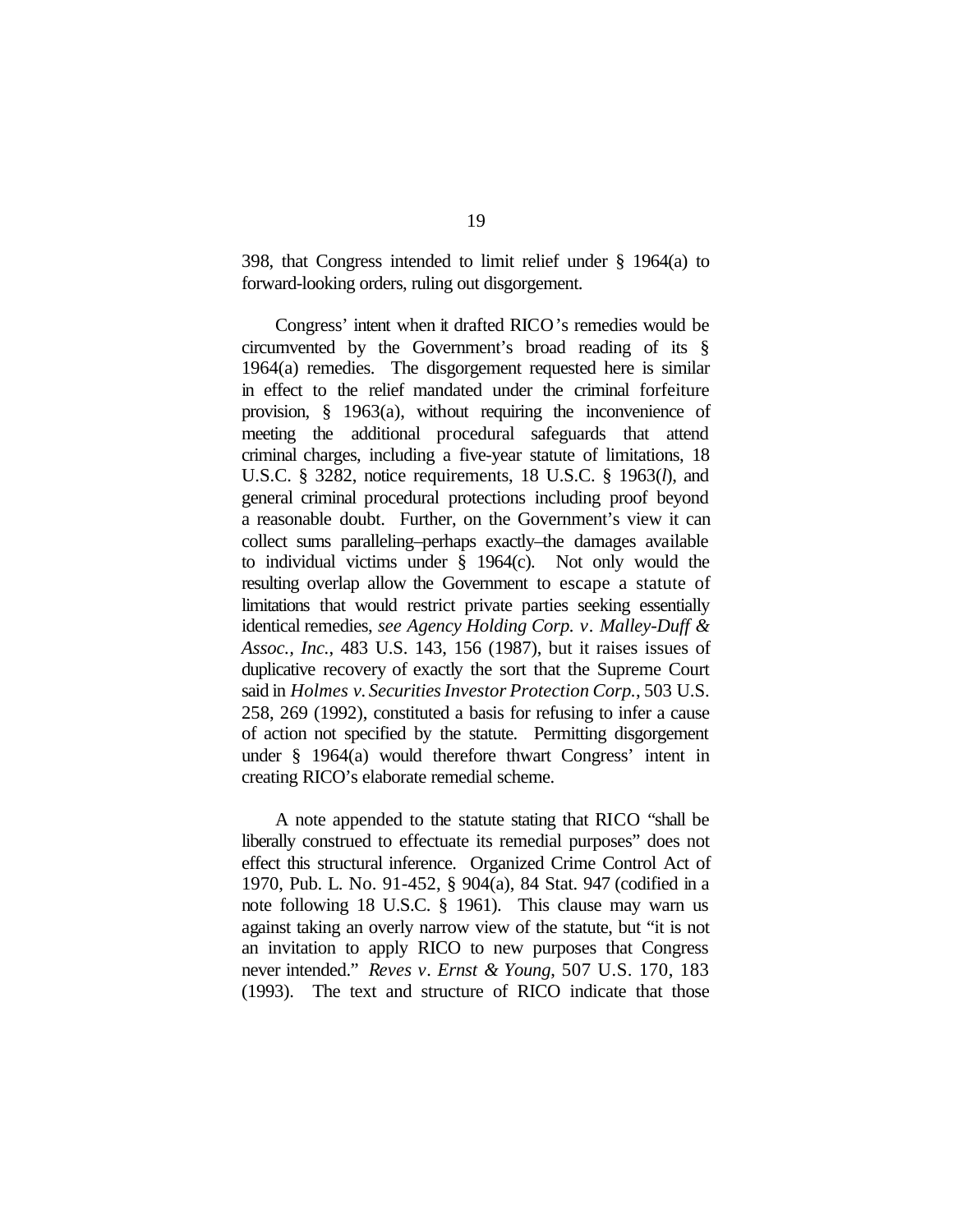remedial purposes do not extend to disgorgement in civil cases.

The Second Circuit in *Carson* has interpreted "prevent and restrain" not to eliminate the possibility of disgorgement altogether, but to limit it to cases where there is a finding "that the gains are being used to fund or promote the illegal conduct, or constitute capital available for that purpose." *Carson*, 52 F.3d at 1182. The Fifth Circuit adopted this interpretation in a case holding that disgorgement after the defendant had ceased production of an allegedly defective product would be inappropriately punitive rather than directed toward future violations. *See Richard v. Hoechst Celanese Chemical Group*, 355 F.3d 345, 355 (5th Cir. 2003). While we avoid creating circuit splits when possible, in this case we can find no justification for considering any order of disgorgement to be forward-looking as required by § 1964(a). The language of the statute explicitly provides three alternative ways to deprive RICO defendants of control over the enterprise and protect against future violations: divestment, injunction, and dissolution. We need not twist the language to create a new remedy not contemplated by the statute.

Our colleague reminds us that the Supreme Court has instructed "[i]f a precedent of this Court has direct application in a case, yet appears to rest on reasons rejected in some other line of decisions, the Court of Appeals should follow the case which directly controls, leaving to this Court the prerogative of overruling its own decisions." Dissent at 23 (quoting *Rodriguez de Quijas v. Shearson/American Express, Inc.*, 490 U.S. 477, 484 (1989)). This would be most devastating to one side of the case or the other if we were in fact attempting to overrule a Supreme Court precedent. That is, if there were a Supreme Court case that had direct application to the facts before us, we would be required to follow it, and that would be the end of the matter. We would not need to consider any other line of cases.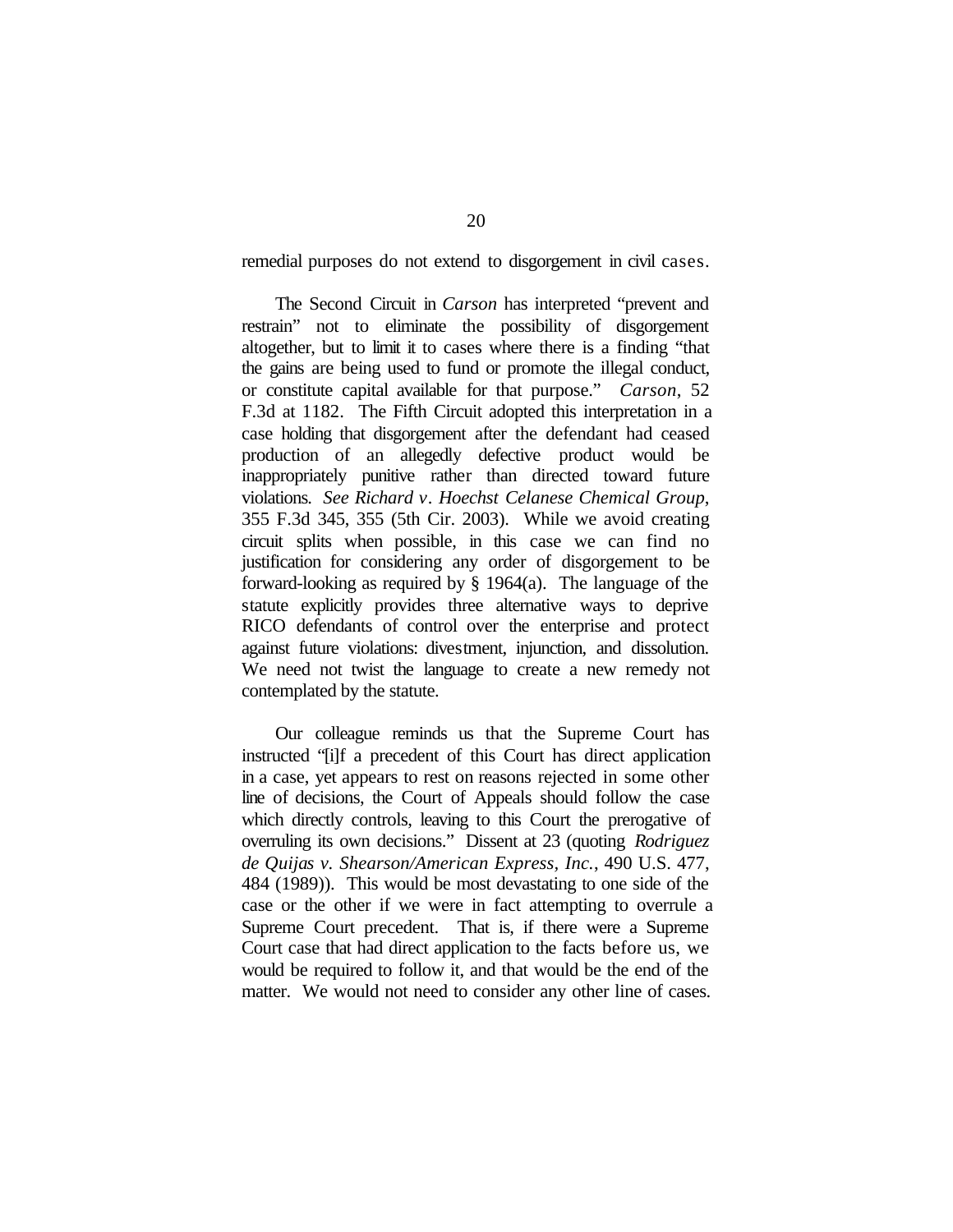However, the *Rodriguez de Quijas* language is not particularly helpful when no precedent of the Supreme Court "has direct application," as in the present case. There is not a Supreme Court case dealing with the jurisdiction of a district court to order disgorgement under RICO § 1964(a). There is not a Supreme Court case discussing that question. There is, in short, no Supreme Court case having direct application. With no Supreme Court case having direct application, it is our duty to construe the statute. That is what we have done.

#### III. Conclusion

Because we hold that the District Court erred when it found that disgorgement was an available remedy under 18 U.S.C. § 1964(a), we reverse the District Court and grant summary judgment in favor of Appellants as to the Government's disgorgement claim.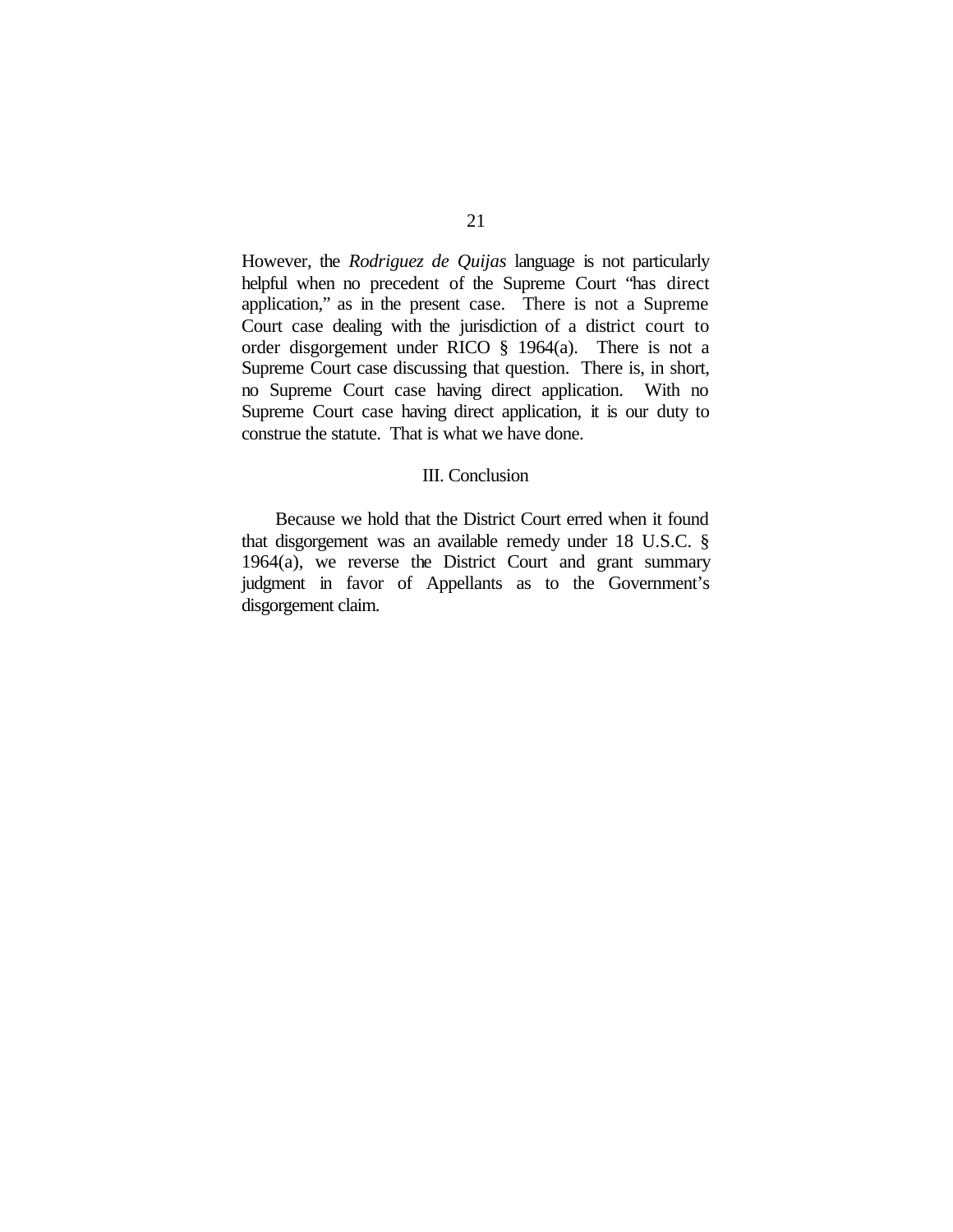WILLIAMS, *Senior Circuit Judge*, concurring: I join the opinion for the court. I write separately to emphasize problems with the government's fallback interpretation of 18 U.S.C. § 1964(a), under which the government could obtain disgorgement for purposes of reducing the defendant's *ability* to commit future RICO violations, with the amount accordingly limited to assets "being used to fund or promote the illegal conduct, or [that] constitute capital available for that purpose." *United States v. Carson*, 52 F.3d 1173, 1182 (2d Cir. 1995). This superficially appealing interpretation in fact creates a kind of pushmi-pullyu, a beast that Congress is most unlikely to have ordained.

I.

The statute gives district courts "jurisdiction to prevent and restrain [RICO] violations." 18 U.S.C. § 1964(a). Reasoning that pure deterrence was an impermissible objective of orders under § 1964(a), the Second Circuit went on to find that disgorgement could "prevent and restrain" if limited to the amount of ill-gotten gains that were "being used to fund or promote the illegal conduct, or constitute capital available for that purpose." *Id*. at 1182. Because money is fungible, as indeed are virtually all resources when viewed as enablers of future criminal conduct, the government here refines its *Carson*-derived fallback position, quite sensibly rejecting any limitation to "ill-gotten gains" in the form of specific money or resources so gained. Such a limit, we have said (applying a different statute), would lead to absurd results. *SEC v. Banner Fund International*, 211 F.3d 602, 617 (D.C. Cir. 2000). There the defendant proposed to confine disgorgement to the "actual assets" unjustly received. We said that what mattered was not the specific assets but the *amount* by which the defendant was unjustly enriched; the alternative would allow a defendant to escape liability by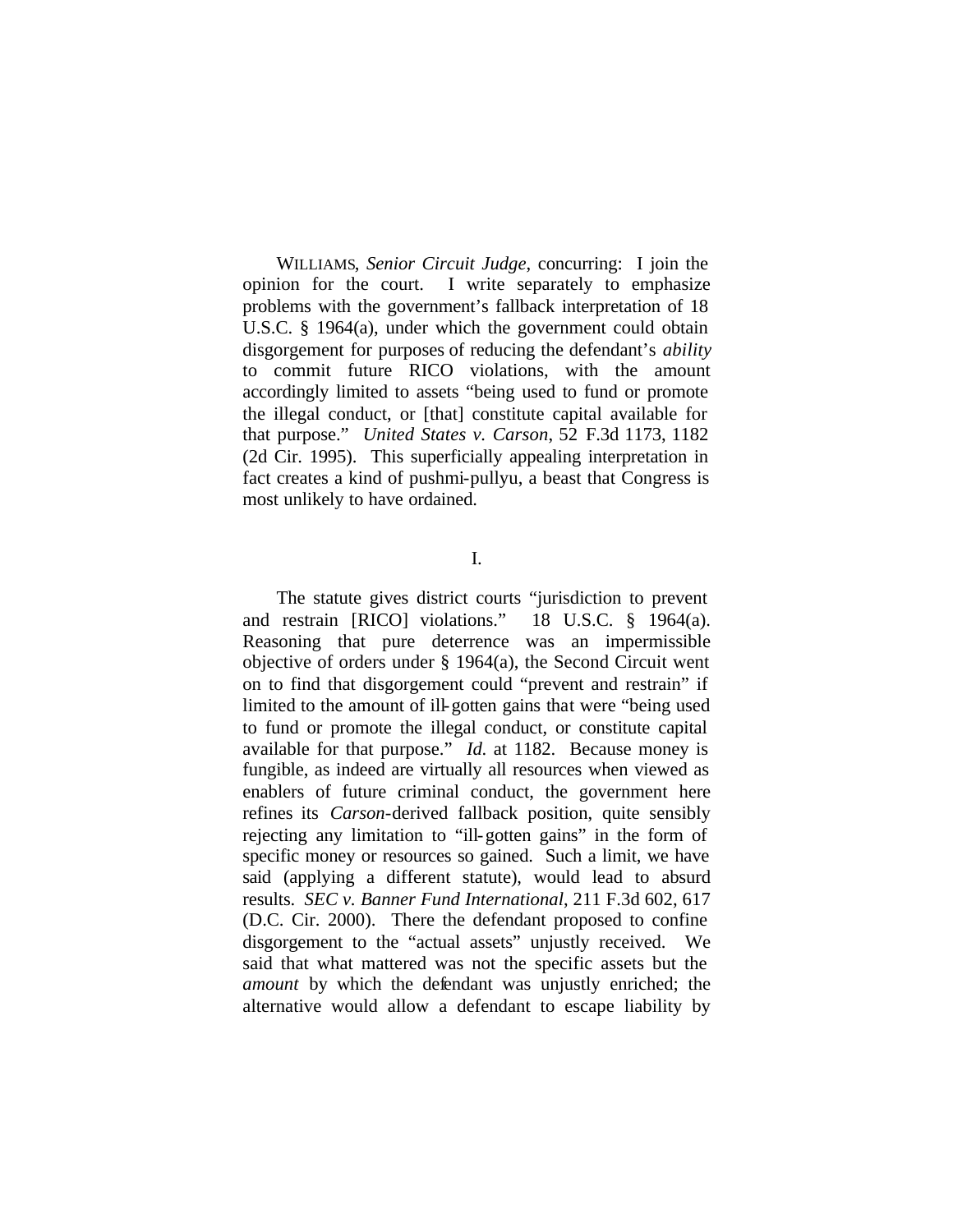spending ill-gotten gains while husbanding other assets. *Id.* at 617. Thus the government's proposal is that the amount of the ill-gotten gains should set a ceiling on the disgorgement recovery, subject to the further limit mentioned above essentially purporting to limit the disgorgement to crimeenabling resources, broadly construed.

In *Carson* itself the court ruled that this prevented the government from forcing disgorgement of funds, ill-gotten in the distant past, from a RICO defendant by then retired from the RICO enterprise itself (a union). In the context of corporate defendants such as those before us, a possible limit would be the entire net worth of the companies (a good deal less than the \$280 billion that the government claims to have been ill-gotten gains). But perhaps not. Even that limit is arbitrary, as resources can be used for criminal purposes even if offset by company debt. Subject to the bankruptcy laws, nothing in the logic of the crime-enablement theory clearly calls for stopping at confiscation of the shareholders' interests; why not the bondholders' as well?

On the other side, it might be plausible under the *Carson* theory to exempt firm resources now devoted to non-tobacco enterprises. It is probably about as difficult for these defendants to re-allocate resources from the businesses of cheese and crackers, for example, to criminality in the sale of cigarettes, as for the union in *Carson* to lure Carson and his funds back from retirement to union criminality.

In short, *Carson* and the government's fallback position send the court off on a virtually metaphysical quest to draw lines based on the likelihood that particular resources will be devoted to crime.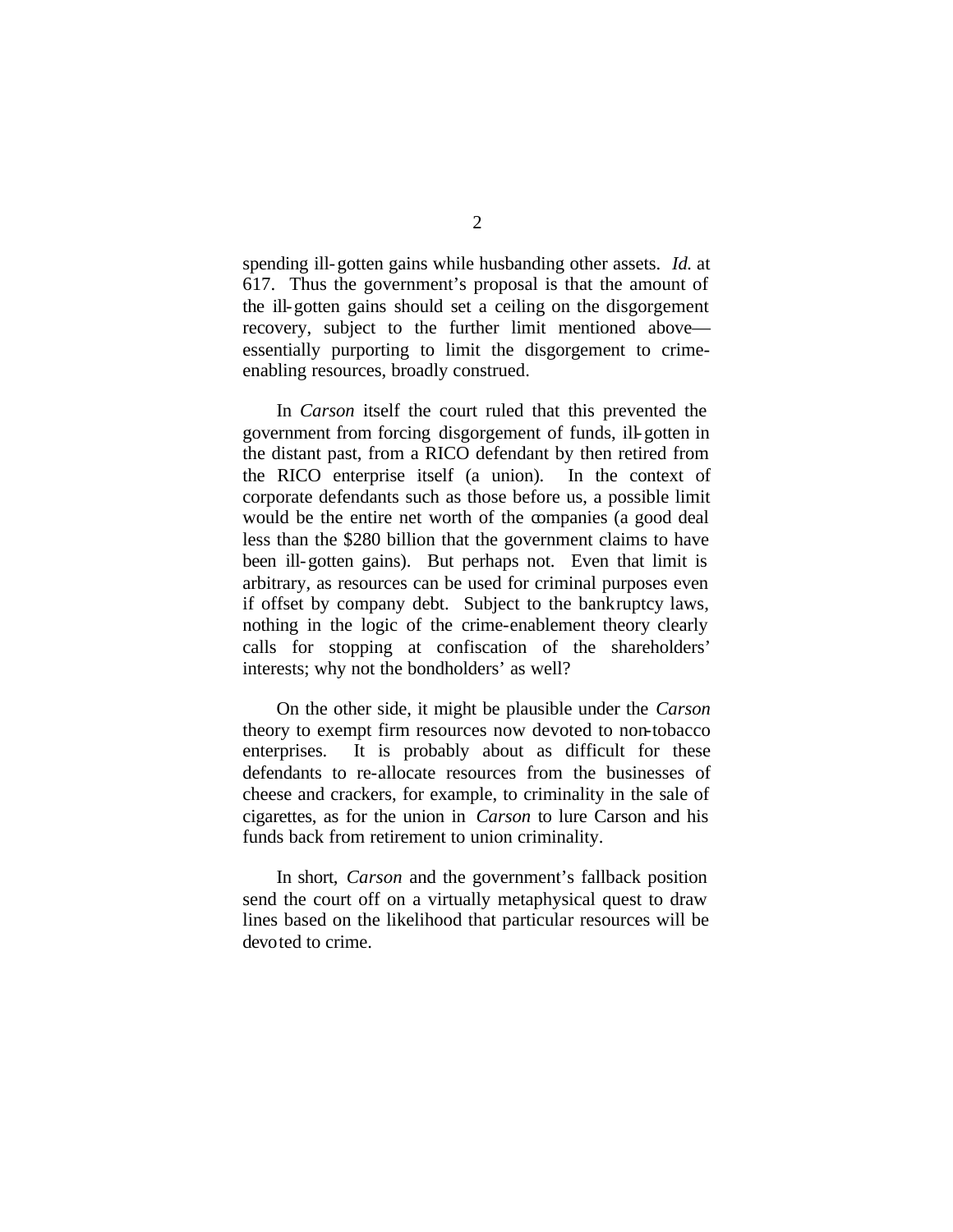II.

It is hardly surprising that there are only gossamer lines between drastic disgorgement (destruction of bondholder as well as shareholder wealth) and relatively mild disgorgement (cordoning off resources in non-tobacco subsidiaries). The plain fact is that wealth deprivation is an extremely crude device for "prevent[ing]" criminal behavior. Granted, a criminal miscreant with a billion dollars is potentially more dangerous than an impoverished criminal miscreant. But ordinarily the forces most affecting the likelihood of criminal action are, besides the actors' ethical standards and sense of shame, truly forward-looking conditions: the returns to crime versus the possible costs, all adjusted for risk (such as the risk of getting caught).

Confusion arises from an ambiguity in our understanding that, in the civil context, such remedies as damage awards and restitution "deter," and thus in a sense "prevent" commission of torts, breaches of contract, and other civil wrongs. It is quite true that a rule or practice of awarding such remedies deters, and thus prevents, such wrongs. Indeed, under one viewpoint that is the primary or even sole purpose of awarding such remedies. See William M. Landes & Richard A. Posner, *The Economic Structure of Tort Law* (1987). But it is the *rule* or *practice* that creates the incentive. To make the rule credible, of course, the awards must be made; but no individual *award* has a material deterrent effect.

To evaluate that last statement consider a society that empowered some deus ex machina to randomly excuse one damage judgment in a million. Such an exception to the rules would have no detectible effect on the commission of torts or breaching of contracts. Even the lucky defendant who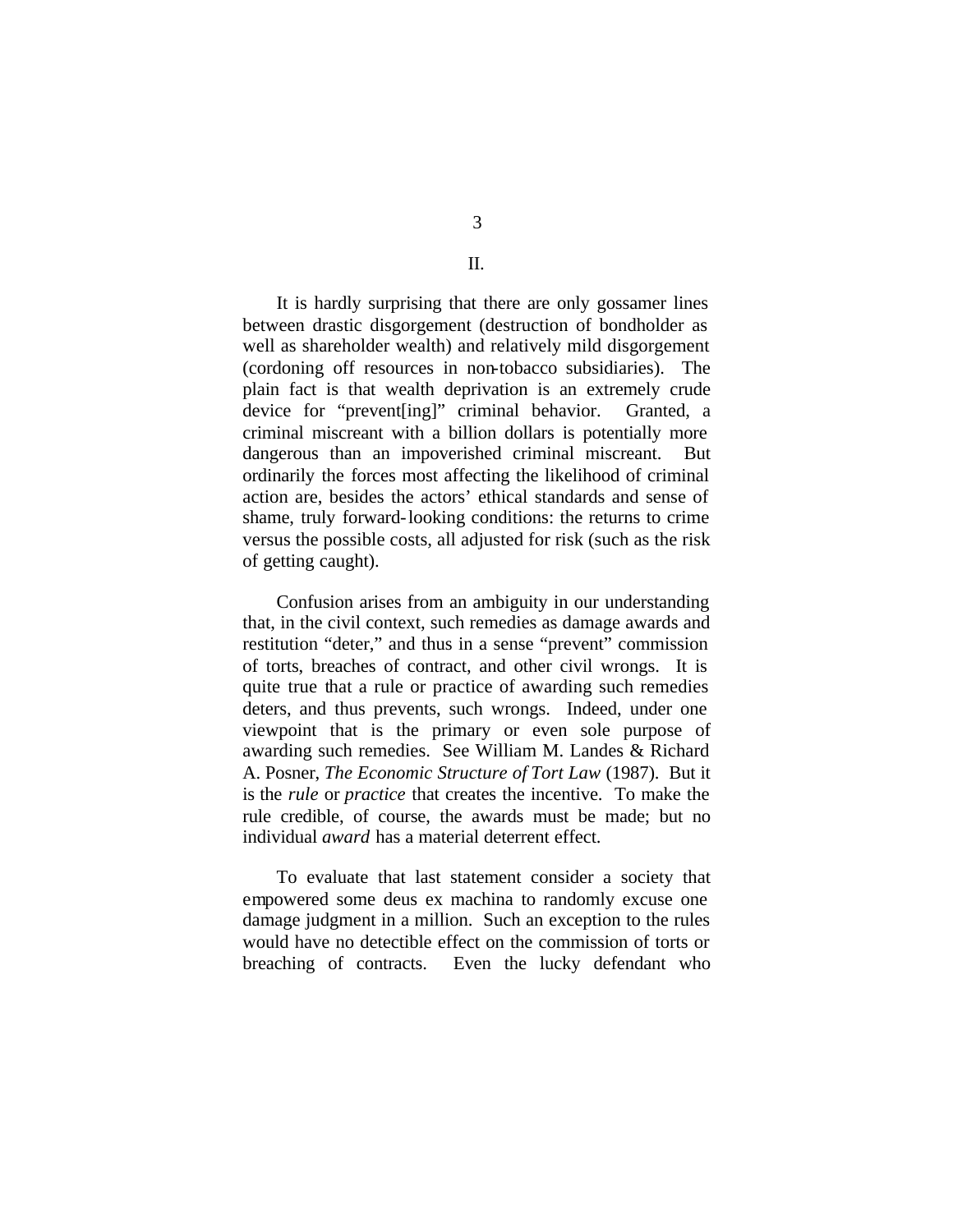enjoyed the benefit of the pardon wouldn't—unless a complete fool—materially alter his future conduct because of that manna from heaven.

The equity court, empowered under § 1964(a) to "prevent and restrain" future violations, has before it the history of the defendant, including his past wrongs. It can decree relief targeted to his plausible future behavior. It can define the conditions bearing directly on that behavior. It can, for example, establish schedules of draconian contempt penalties for future violations, and impose transparency requirements so that future violations will be quickly and easily identified.

In assessing the likelihood that Congress intended an additional disgorgement remedy, it makes sense to inquire into the tendency of such an implied remedy to "prevent and restrain" future violations by the defendant. Of course the rule the government seeks here would be a rule, not merely a random extra penalty. But the question would be its incremental effect, on top of (1) RICO's explicit provisions for criminal penalties (including disgorgement and imprisonment under § 1963(a)) and for victim recoveries (trebled) under § 1964(c), and (2) the whole available panoply of genuinely forward-looking remedies—express controls over substantive conduct, transparency-enhancing orders, and contempt penalties for violations. It seems almost inconceivable that many aspiring criminals would find the incremental risk decisive. I find it hard to imagine a waffling villain—already in court for RICO violations—saying to himself: "Well, my chances of escaping § 1963(a) forfeiture and imprisonment because of the statute of limitations and the burden of proof, and of escaping treble damages under § 1964(c), and contempt penalties for violating the court's orders, still leave RICO violations attractive on a net basis;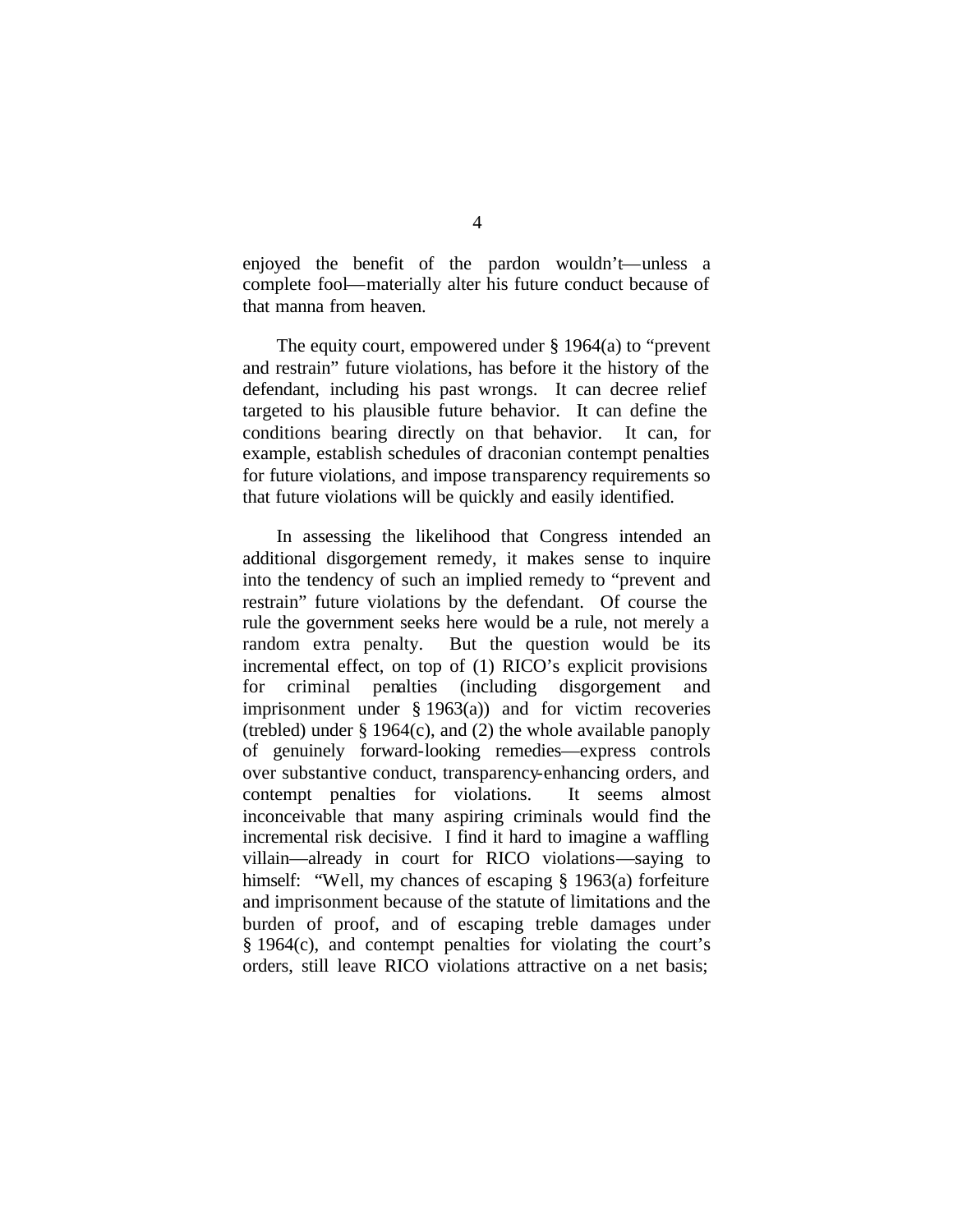but that implied disgorgement under § 1964(a)—wow! Too much. It tilts me over the line."

The weakness of that scenario supports the inference that for the defendant who winds up before the equity court, Congress intended the words "prevent and restrain" to authorize only a tailored, forward-looking remedy. Penalties for violations of the court's decree, and transparencyenhancing measures meet that standard. A purported § 1964(a) disgorgement remedy, on top of those explicitly authorized, would provide only a trivial incremental effect (the reverse of the pardon granted once in a million), and would not qualify. Nor would disgorgement aimed at reducing the defendant's crime-enabling resources, a factor linked only crudely to his future tendency toward criminality.

Once we (1) accept the proposition that  $\S$  1964(a) limits the equity court to forward-looking remedies, as even the dissent appears to do with respect to the government's narrower argument, see Dissent at 31 ("I also share the Second Circuit's apparent conclusion . . . that disgorgement may be ordered only to prevent and restrain *a defendant* from future RICO violations."), and (2) reject the supposition that "whatever hurts a civil RICO violator necessarily serves to 'prevent and restrain' future violations," *Carson*, 52 F.3d at 1182, the court must try to draw lines between equitable remedies that merely "hurt" the defendant and ones that have a genuine tendency to "prevent and restrain" his future violations.

Because disgorgement under § 1964(a) so evidently lacks that tendency, the dissent relies on *Porter* and on the government's experts. *Porter* indeed includes the twice cited phrase suggesting that "[f]uture compliance may be more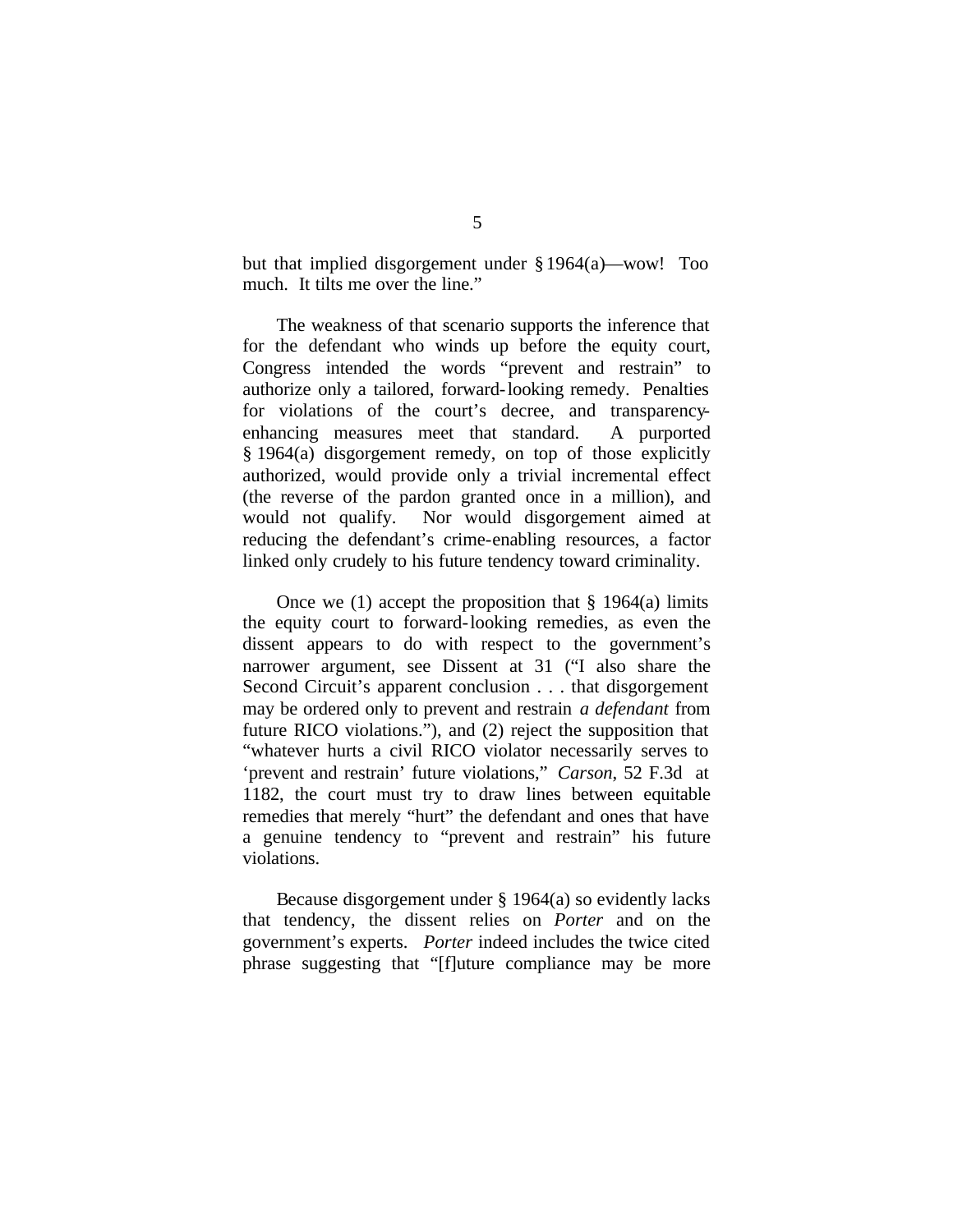definitely assured if one is compelled to restore one's illgotten gains." Dissent at 28, 32. But the statute at issue in *Porter* gave district courts power to issue orders "enforcing compliance" and thus didn't seem to narrow the grant to forward-looking remedies. Indeed the *Porter* dissent never suggests such a limit; nor, so far as appears, did the defendant firm. For construing § 1964(a), *Porter* is of remarkably little help.

The expert testimony offered by the government for the proposition that backward-looking disgorgement will "prevent and restrain' defendants from committing future RICO violations," see Dissent at 33, serves no better. Obviously such testimony cannot alone resolve the issue, turning legal analysis of the statute into a fact battle among experts. Thus the experts' testimony is valuable for its analytic quality, not its utterance by a PhD.

The dissent's genuflection before the experts leaves the reader to imagine some supporting analysis. Lest the imagination run riot, I attach an appendix containing *all* of the expert testimony that the government saw fit to offer on the point in the summary judgment motion. The crux is Dr. Franklin Fisher's statement:

[Defendants' experts] have also suggested that enjoining Defendants from future illegal behavior and threatening them with the possibility of financial penalties would be more effective as future deterrents than would be disgorgement. Professor Weil, for example, suggests that 'the Court could establish now a schedule of fines or punishments that it would levy should the Defendants engage in prohibited behavior.' These experts forget that laws prohibiting this behavior already exist and that,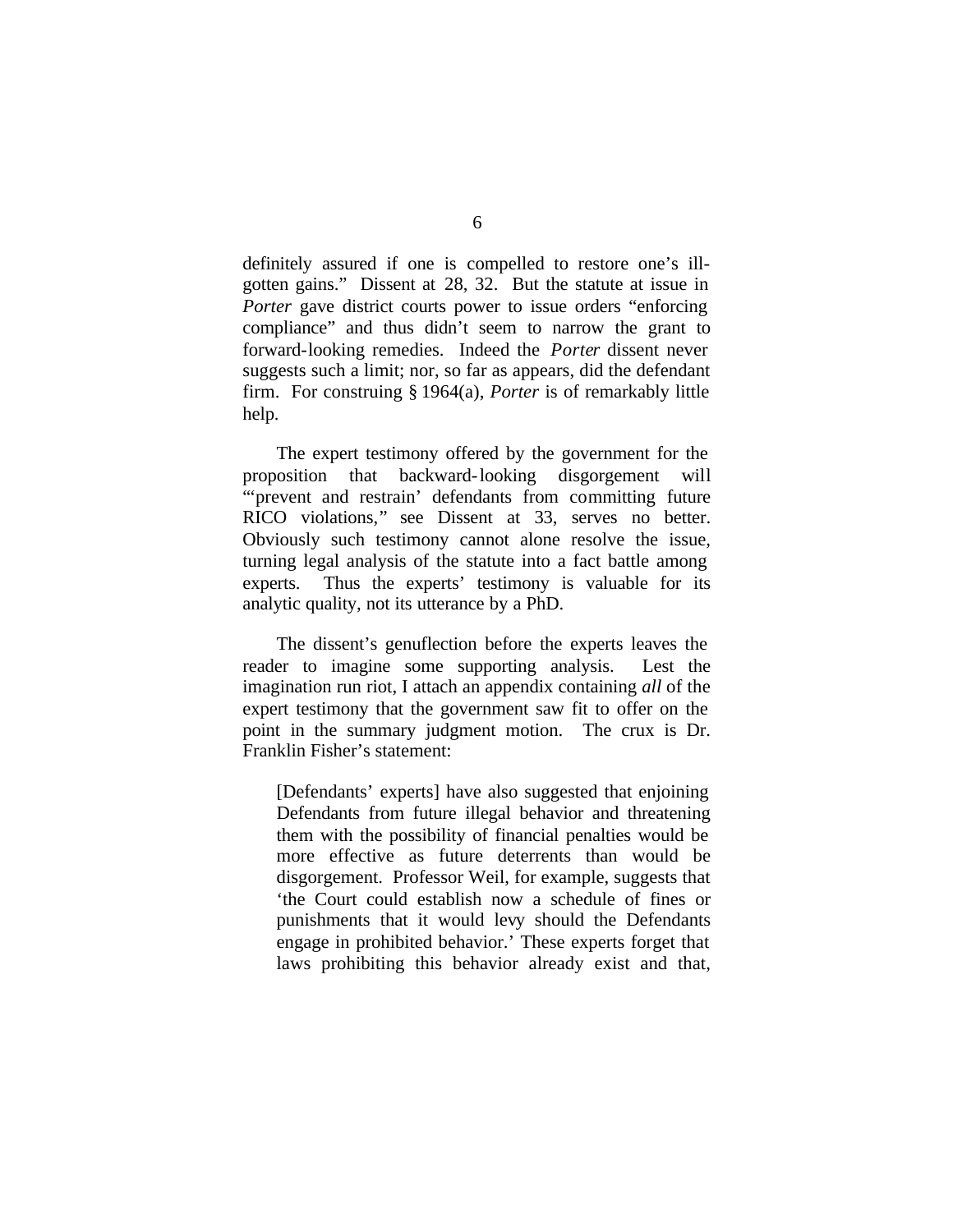despite these laws and their associated remedies, the Defendants allegedly chose to engage in the illegal behavior. In this context, it is important to note that requiring Defendants to pay proceeds would strengthen the credibility of existing laws and thus provide additional economic incentives to deter future misconduct.<sup>1</sup>

While it is a nice rhetorical move to point out that the defendants violated RICO (as we must assume) despite existing sanctions, Fisher offers no analysis as to why the presence of a civil disgorgement remedy in favor of the government would have reduced the likelihood of violations. (Indeed, on the government's theory—that the statute actually creates such a remedy—the defendants would have taken that into account in deciding to proceed with violations.) More important, Fisher looks at the wrong setting. Before this (or any) RICO litigation against a particular defendant, that defendant would have operated without the spotlight of the lawsuit itself. (That may explain why the government let the statute of limitations run for decades, and why the victims failed to seek treble damages.) Now the spotlight is on, and the plausible explanations for non-application of the explicit remedies (other than § 1964(a) equitable relief) have disappeared. And the district court can amplify the spotlight

i

<sup>&</sup>lt;sup>1</sup> United States Memorandum in Opposition to Defendants' Motion for Partial Summary Judgment Dismissing the Government's Disgorgement Claim, Appellee's Appendix at 813- 14. Although Appellee's Appendix was filed under seal, the expert testimony presented to the court has also been posted by the government on its website.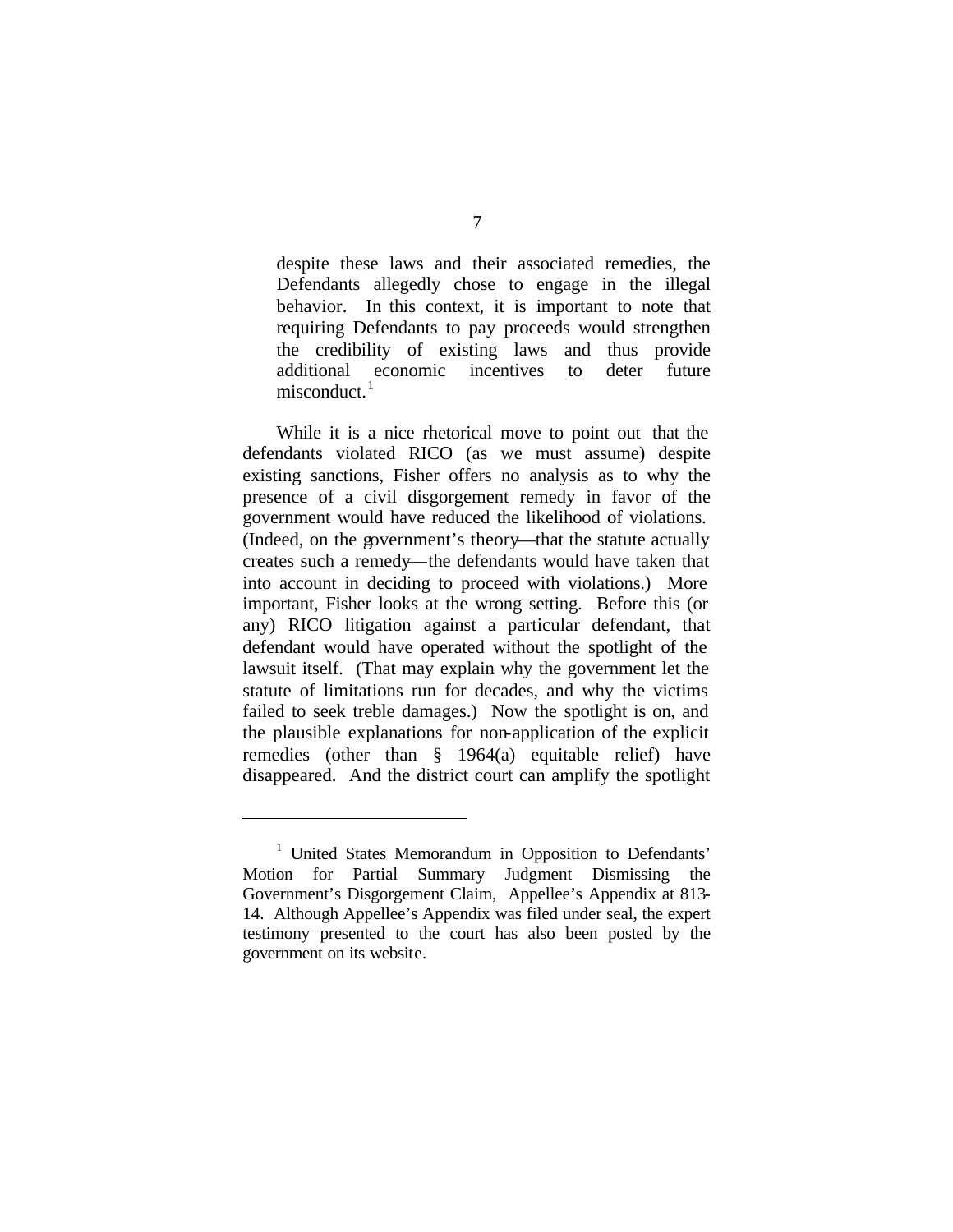with transparency-enhancing and prior-approval measures. The real question is whether the imposition of this extra remedy on the defendants before the court—backwardlooking civil disgorgement in favor of the government would materially alter their readiness to persist in violations, in the face of all RICO's explicit remedies, and a forwardlooking schedule of penalties for even minute infractions, made doubly effective by compulsory disclosure and approval measures. The government's experts simply did not address that question. This court's own analysis provides a clear answer that the extra "remedy" would not do so.

The dissent's use of the government's experts is part of its effort (in its qualified endorsement of the government's fallback position) to transform an issue of statutory interpretation into one of fact. See Dissent at 27, 33-34; see also *id*. at 28 (noting that in *Meghrig v. KFC Western, Inc.*, 516 U.S. 479 (1996), there was no affirmative evidence that the defendants were likely to commit future RCRA violations, and thus suggesting that the case was something other than pure statutory interpretation). But the "facts" hypothesized by the dissent are unrelated to the real world faced by RICO defendants—already arraigned for their past offenses and subject to a battery of new disincentives on top of all RICO's conventional explicit remedies. Statutory interpretation shouldn't turn on factual hypotheticals such as, "What if pigs had wings."

# III.

The above analysis seems to me to confirm what intuition suggests about the jurisdictional issue in this case. Even the most narrowly formulated question about the validity of the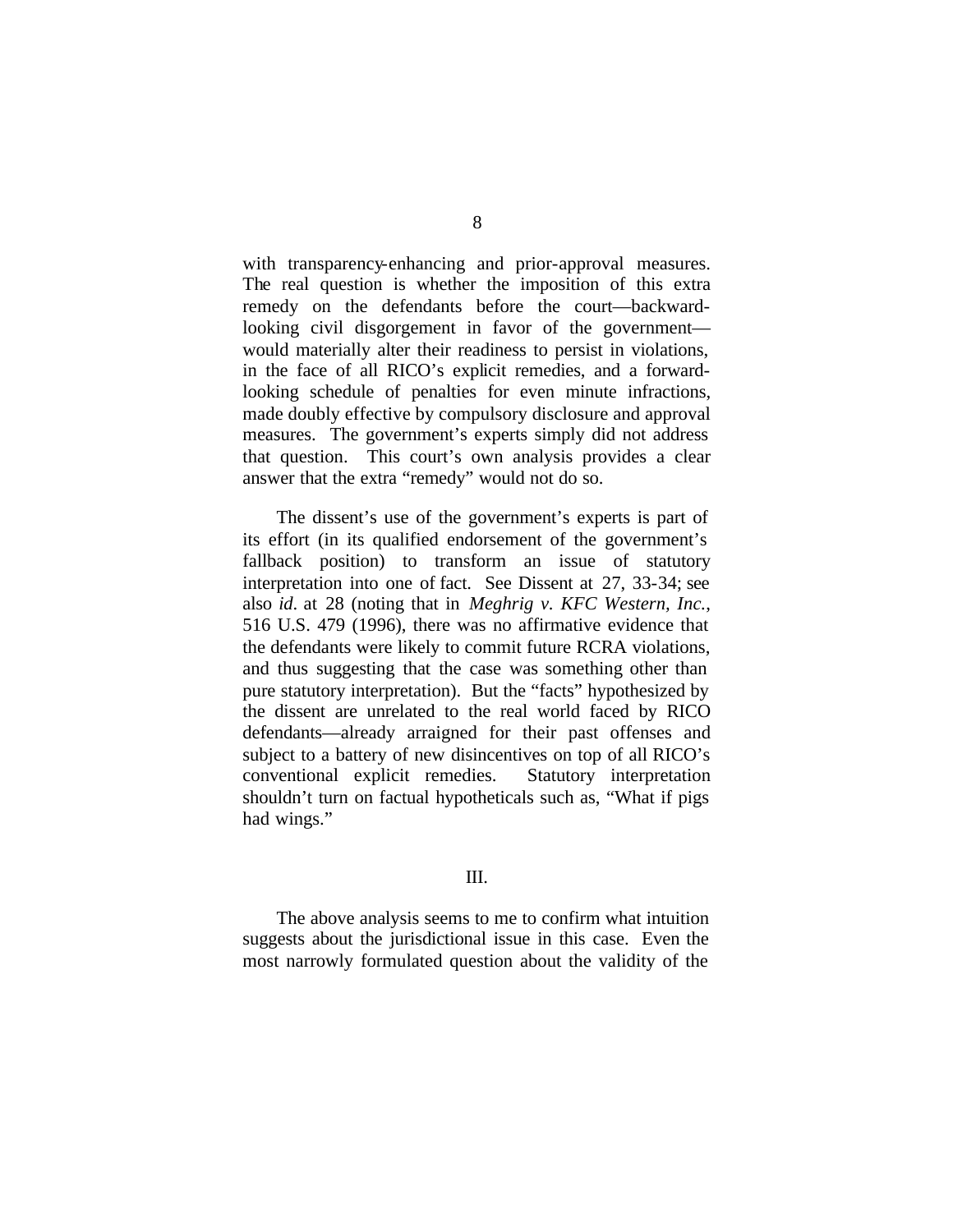district court's order—the choice between the government's primary position (that § 1964(a) creates unlimited discretion to order disgorgement) and its fallback position (that it provides authority to award crime-enabling disgorgement) requires the court to plumb the meaning of  $\S$  1964(a). The issues in this case, all turning on the interpretation of § 1964(a)'s lone sentence, are so thoroughly enmeshed that we needn't explore the court's language limiting § 1292(b) jurisdiction to issues "logically interwoven" with the explicitly identified issue. Maj. Op. at 10. The dissent's hypotheticals as to what might be covered, see Dissent at 8-9, plainly depend on an astonishingly broad notion of either logic or weaving. Having analyzed § 1964(a) and having found the order in conflict with its terms, the court must reverse.

One final note. The dissent chides the court for creating a circuit split. See Dissent at 2. But if we confined ourselves to what the dissent acknowledges to be properly before us, and adopted the dissent's preferred position (that disgorgement is available like any other equitable remedy, regardless of its likely effects on a defendant's future behavior, simply becaus e RICO doesn't explicitly preclude it), we would create no less of a split between this circuit and the Second.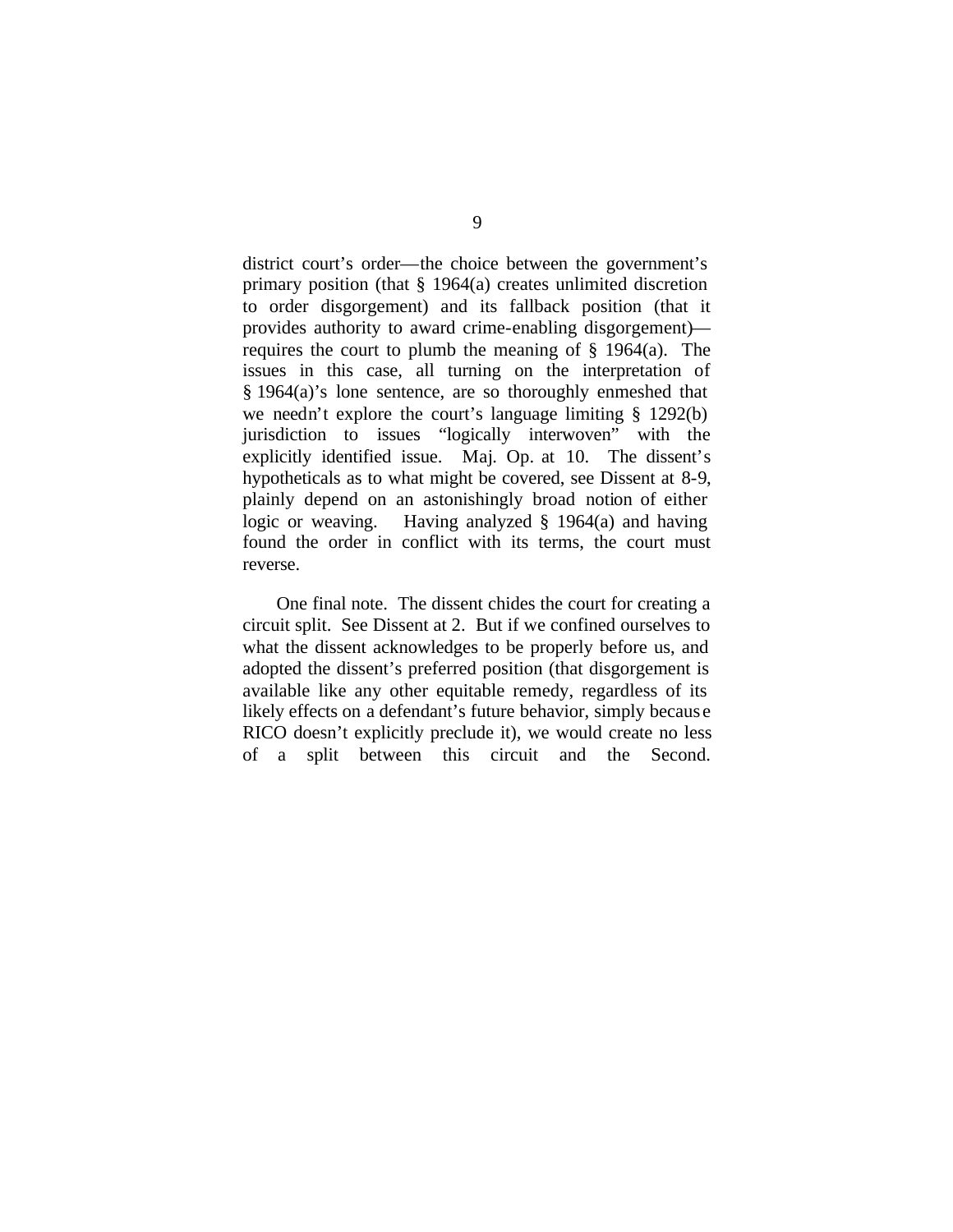# Appendix

Excerpt from United States Memorandum in Opposition to Defendants' Motion for Partial Summary Judgment Dismissing the Government's Disgorgement Claim, Appellee's Appendix at 812-14.

B. *Disgorgement Provides Economic Incentives That Will Prevent Further RICO Violations*

172. Despite the fact that it is not necessary for the United

States to prove this, disgorgement will prevent and restrain further bad acts.

173. Drs. Fisher and Kothari have both stated in their expert reports and deposition testimony, that disgorgement of the proceeds calculated by Dr. Fisher would in fact act to prevent and restrain future RICO violations. Dr. Fisher directly addressed this point in his rebuttal report in which he states:

10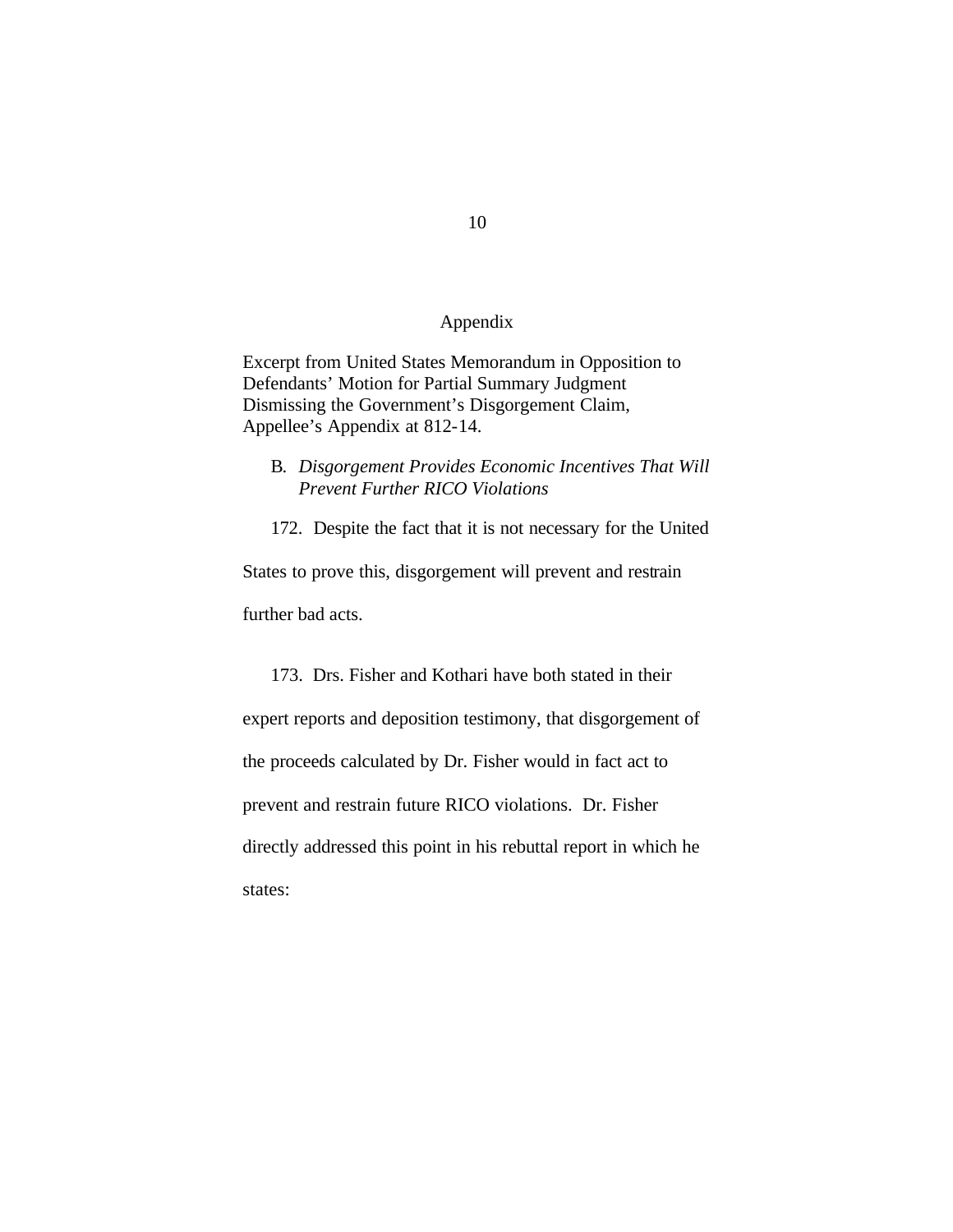Defendants' experts have suggested that disgorgement of ill-gotten gains such as the proceeds sought in this matter will not serve the goal of preventing or restraining the defendants from engaging in similar bad acts in the future. For example, Professor Carlton argues, "Having to disgorge past proceeds, by itself, would not affect a defendant's incentives to engage in misconduct in the future because it would not affect the returns (if any) from future misconduct." I address these criticisms with well-known economic principles. What Professor Carlton and the other defendants' experts who espouse this view fail to recognize is that requiring defendants to pay proceeds will affect their expectations (and those of others contemplating malfeasance) about the returns from future misconduct. As a matter of economic principle, the higher the proceeds amount, the lower the expected returns from future misconduct and the greater the desired effect of deterrence.

Expert Rebuttal Report of Franklin Fisher, *United States v.* 

*Philip Morris*, (R. 1450; filed July 24, 2002) at 4-5 ¶ 12.

174. Dr. Kothari's expert report confirms Dr. Fisher's

conclusion:

Requiring the defendants to pay ill-gotten proceeds is relevant. The economic incentive for illegal behavior is higher (for defendants and onlookers) if defendants are not required to pay the proceeds. While payment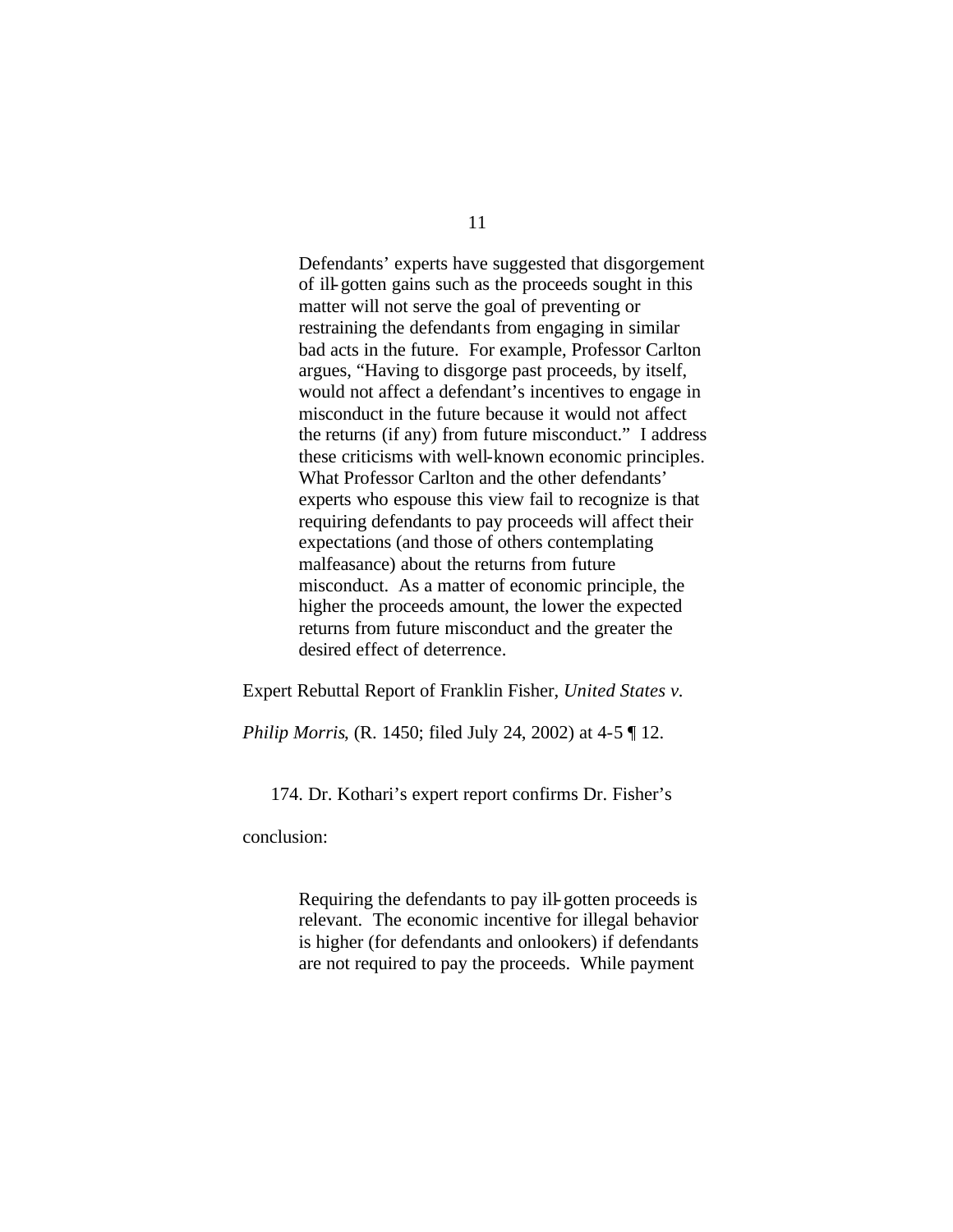of proceeds has some of the features of sunk cost, it is not identical to a sunk cost because it will affect future decisions or behavior. The higher the proceeds paid the greater the economic incentive to avoid illegal behavior in the future.

Expert Report of S.P. Kothari, *United States v. Philip Morris*,

(R. 1451; filed July 24, 2002) at 3-4, ¶ 8.

175. Dr. Fisher expressly states in his expert report:

[Defendants' experts] have also suggested that enjoining Defendants from future illegal behavior and threatening them with the possibility of financial penalties would be more effective as future deterrents than would be disgorgement. Professor Weil, for example, suggests that 'the Court could establish now a schedule of fines or punishments that it would levy should the Defendants engage in prohibited behavior.' These experts forget that laws prohibiting this behavior already exist and that, despite these laws and their associated remedies, the Defendants allegedly chose to engage in the illegal behavior. In this context, it is important to note that requiring Defendants to pay proceeds would strengthen the credibility of existing laws and thus provide additional economic incentives to deter future misconduct.

Expert Rebuttal Report of Franklin Fisher, *United States v.* 

*Philip Morris*, (R. 1450; filed July 24, 2002) at 5-6,  $\P$  14.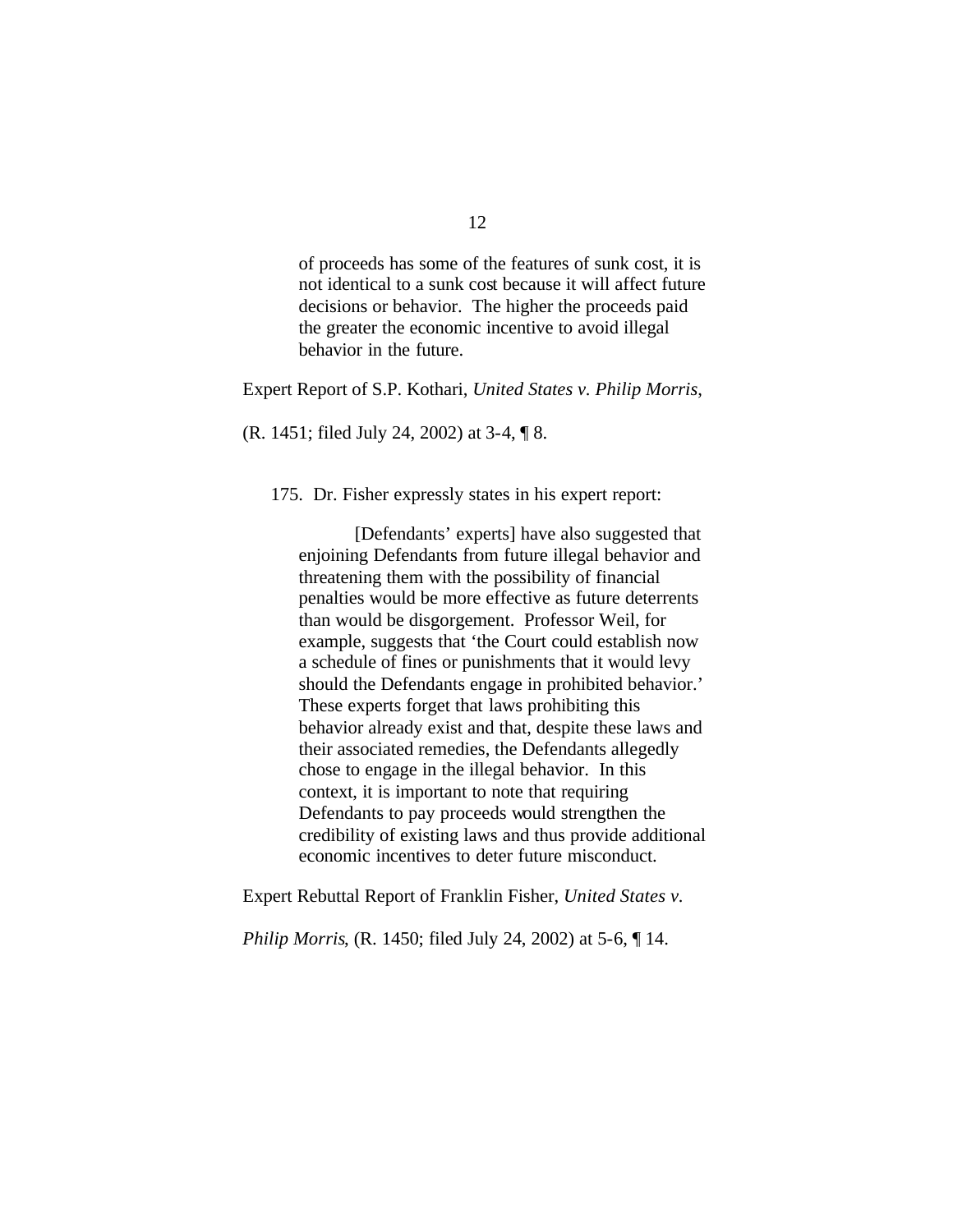176. Dr. Fisher has repeatedly confirmed the preventative

benefit of disgorgement. At his deposition he stated:

Q. … the idea is that disgorgement prevents and restrains future violations by altering the defendants' expectations about the returns they might receive from future misconduct. Is that right?

A. …I believe that to be correct.

Q. Does disgorgement prevent and restrain future RICO violations in any other way?

A. Well, it removes at least some, and possibly all, of the assets with which to engage in future illegal activities.

Deposition of Franklin Fisher, *United States v. Philip Morris*,

September 12, 2002, 828:4-19 (Exhibit 77).

177. "[A]s I have repeatedly and clearly stated in my

report and deposition testimony, disgorgement of Defendants'

proceeds, as I have calcula ted them, would in fact act to

prevent and restrain future RICO violations." Declaration of

# 13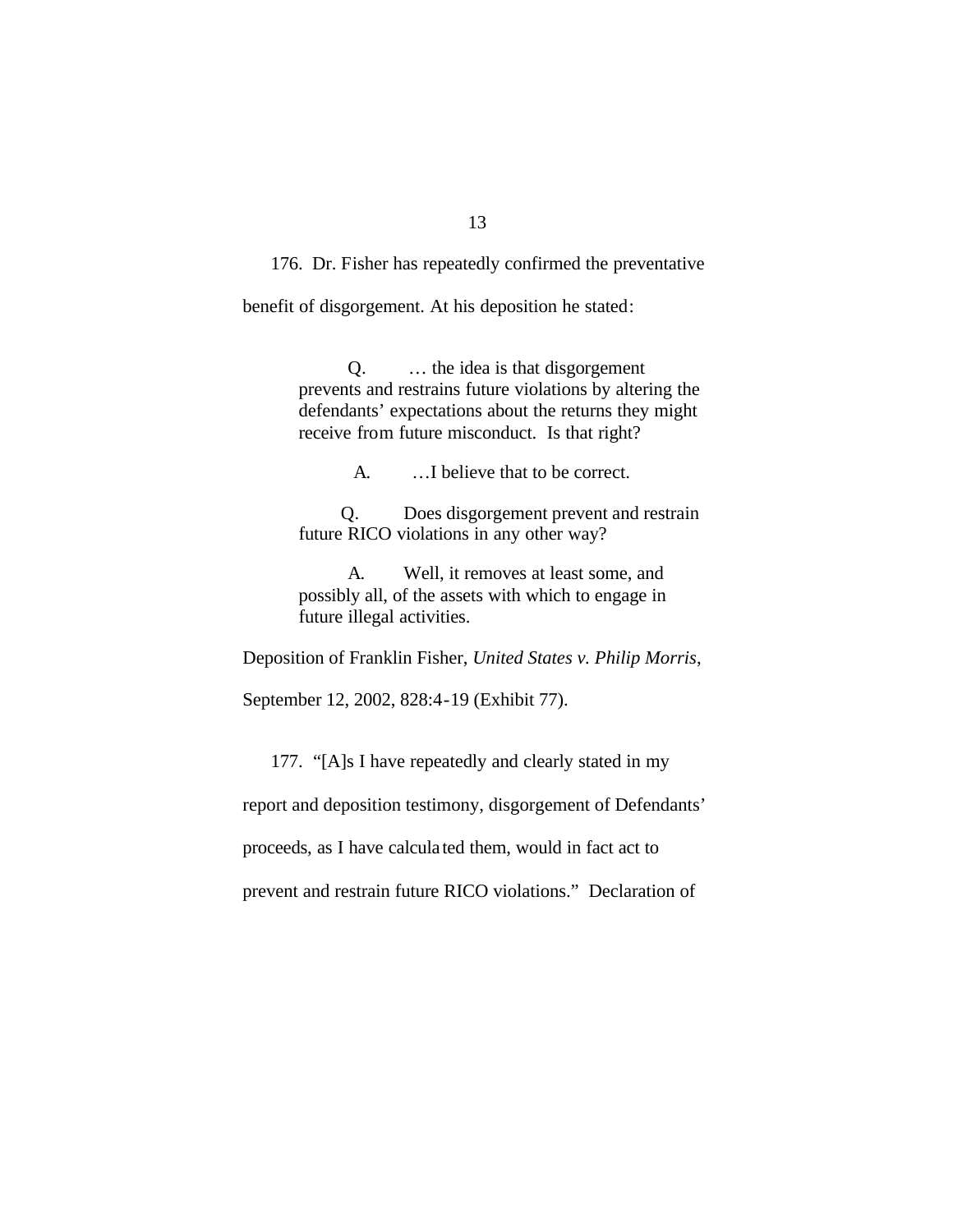Franklin Fisher, *United States v. Philip Morris*, at 7, ¶ 16

(Master Rule 7.1/56.1 St. Exhibit 5)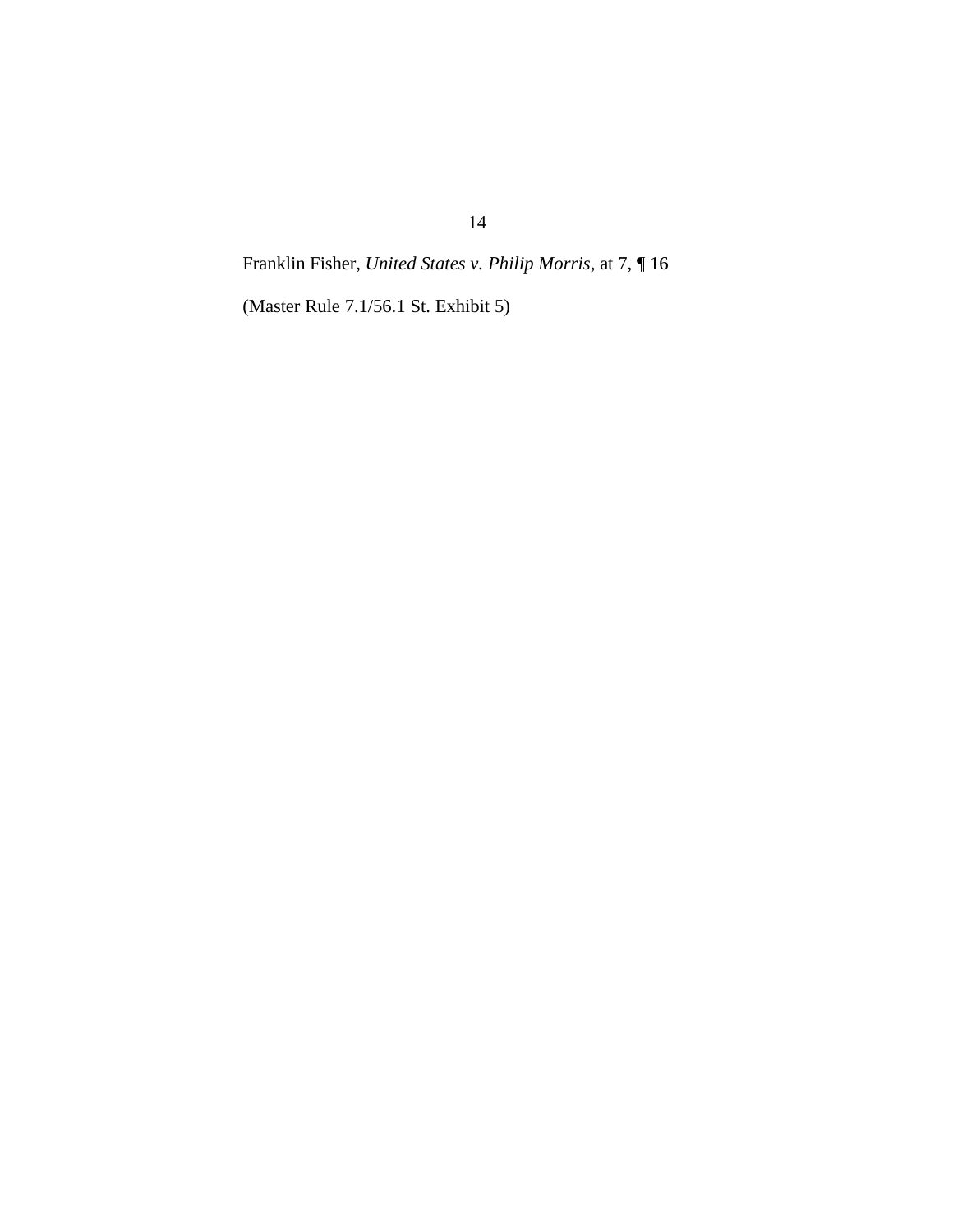TATEL, *Circuit Judge*, dissenting: Congress passed the Organized Crime Control Act of 1970, which included RICO, "to seek the eradication of organized crime in the United States . . . by providing enhanced sanctions and new remedies to deal with the unlawful activities of those engaged in organized crime." *United States v. Turkette*, 452 U.S. 576, 589 (1981) (quoting Pub. L. No. 91-452, 84 Stat. 922, 923 (1970)). Through this lawsuit, the United States seeks to end what it perceives as rampant racketeering violations within the tobacco industry. Specifically, the government offers voluminous evidence, which we must view in the light most favorable to it, *see Anderson v. Liberty Lobby, Inc.*, 477 U.S. 242, 255 (1986) (stating that at summary judgment the "evidence of the nonmovant is to be believed, and all justifiable inferences are to be drawn in [its] favor"), that Philip Morris, Altria Group, R.J. Reynolds, Brown & Williamson, Lorillard, BATCo, and Liggett have engaged in a half century of deceptive practices to the detriment of the health—and lives—of their customers. Acting both individually and in concert through collective agreements and jointly funded organizations like the Council for Tobacco Research and the Tobacco Institute (also defendants), these companies publicly defended smoking as both harmless and nonaddictive despite knowing from internal research that it was neither. In their advertising campaigns the companies targeted young people, who "often lack the experience, perspective, and judgment to recognize and avoid choices that could be detrimental to them," *Bellotti v. Baird*, 443 U.S. 622, 635 (1979), despite publicly claiming otherwise.

The government alleges that during the course of this behavior, the defendants committed over ninety racketeering violations between RICO's 1970 effective date and the government's 1999 complaint. Significantly for this appeal, the government further claims that absent court intervention and despite the master settlement agreement between the tobacco companies and the states, the companies are likely to continue their deceptive practices and commit further racketeering violations in the future. The government's claim regarding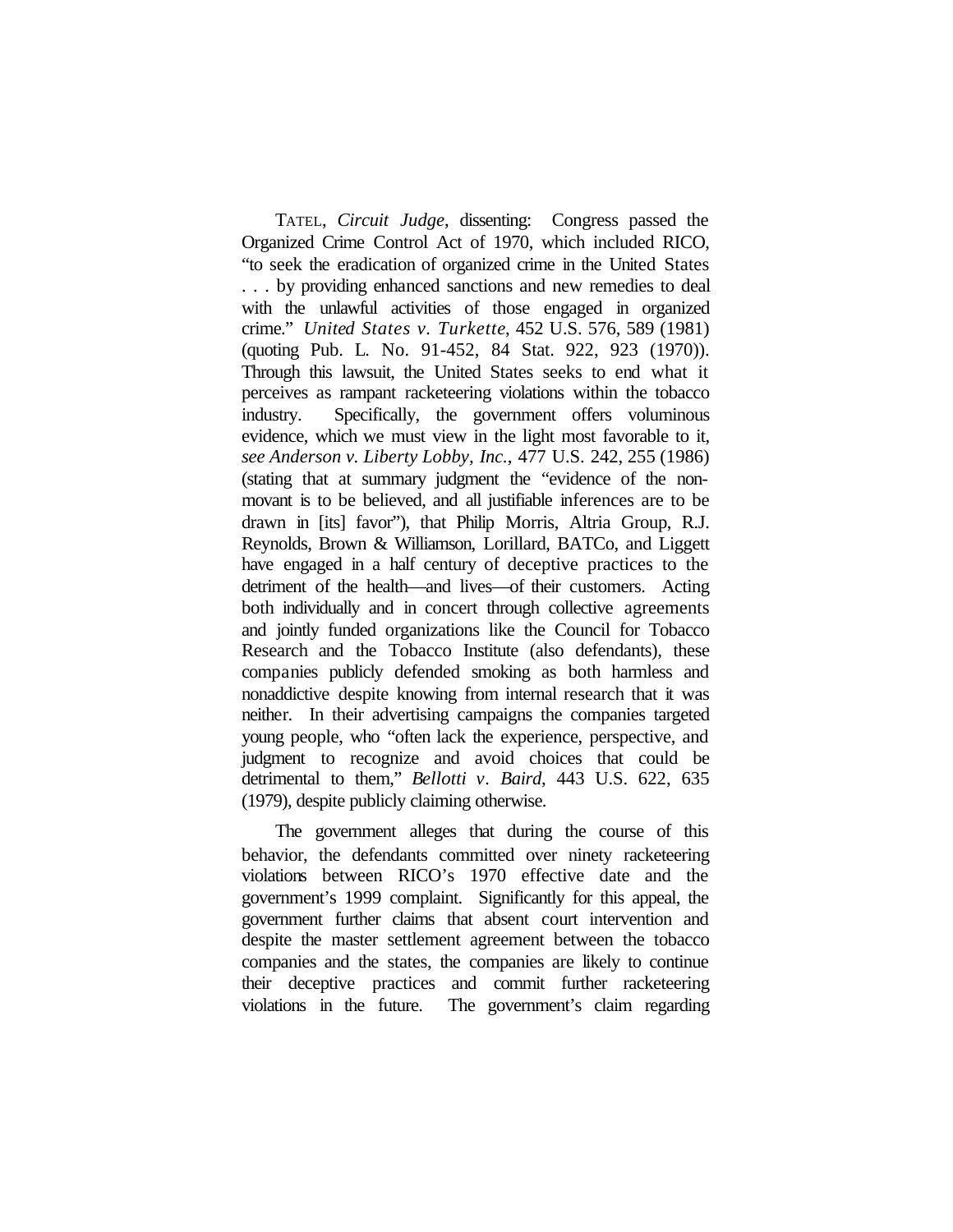likely future conduct rests not only on the companies' alleged history of deceptive activities, but also on record evidence that the companies continue making their misleading statements about both the health consequences of smoking and the addictive nature of nicotine, as well as persisting in their marketing efforts aimed at young people. The government asks the district court to enjoin the tobacco companies from future unlawful conduct and to order them to disgorge the profits they have earned due to their racketeering violations since RICO's effective date—profits the government estimates amount to \$280 billion.

In now holding that district courts may never order disgorgement as a remedy for RICO violations, this court ignores controlling Supreme Court precedent, disregards Congress's plain language, and creates a circuit split—all in deciding an issue not properly before us.Because the tobacco companies ask us to address an issue not fairly included in the certified order and not presented at that time to the district court, I would dismiss this interlocutory appeal. Were it appropriate to reach the merits, I would uphold the district court's denial of summary judgment on either of two grounds. First, unless "a statute in so many words, or by a necessary and inescapable inference, restricts the court's jurisdiction in equity," district courts may grant any equitable relief. *Porter v. Warner Holding Co.*, 328 U.S. 395, 398 (1946). Because under a fair application of Supreme Court precedent, *see id.* at 398-403, no such inference can be drawn about RICO, I would conclude that the district court has authority to order disgorgement. Alternatively, even if RICO's phrase "prevent and restrain violations," 18 U.S.C. § 1964(a), limits the district court's equitable jurisdiction, I would still uphold the denial of summary judgment because the government has presented evidence that disgorgement will accomplish just that purpose in this case.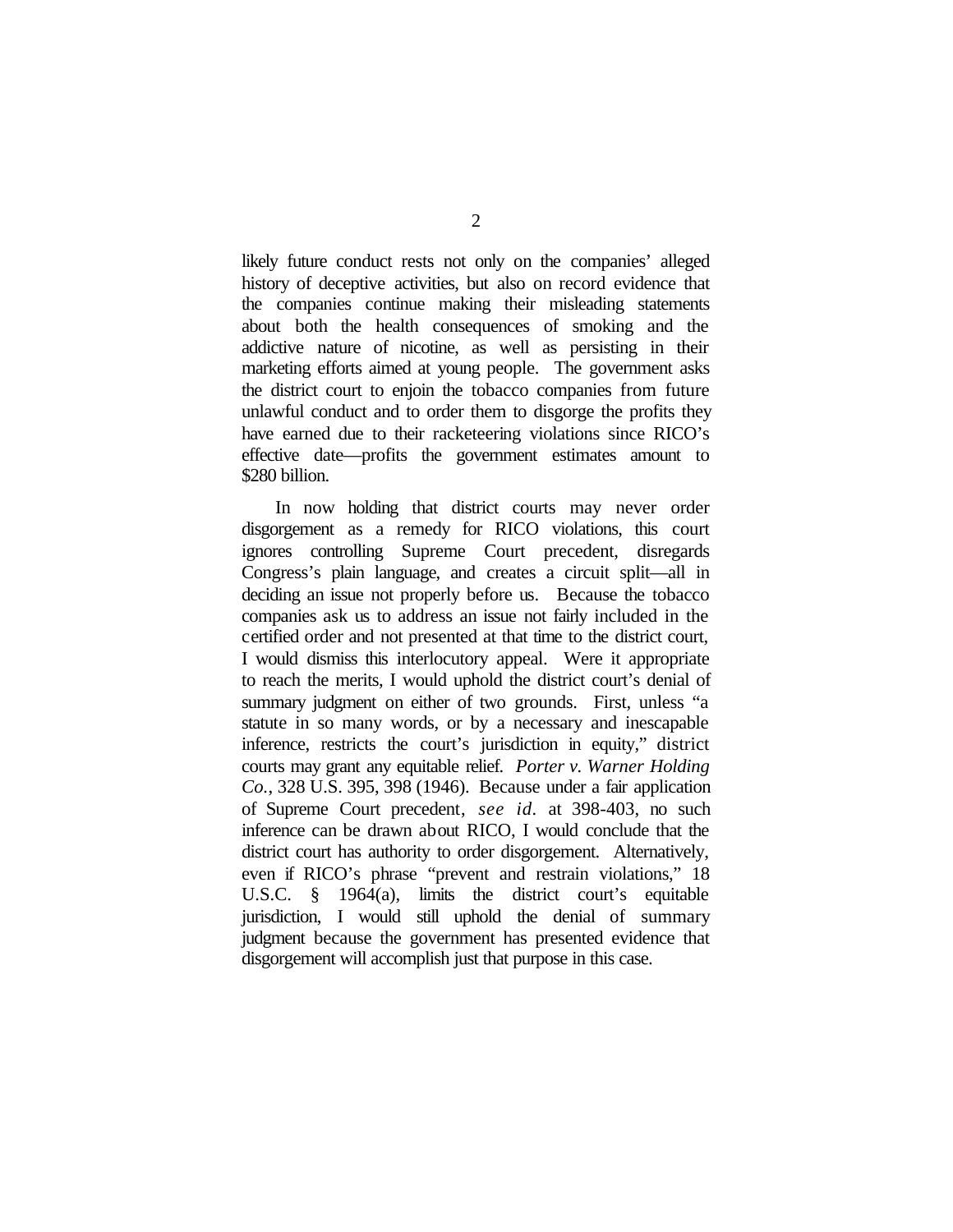#### **I.**

Under 28 U.S.C. § 1292(b), if a district court "shall be of the opinion that [an] order involves a controlling question of law as to which there is substantial ground for difference of opinion and that an immediate appeal from the order may materially advance the ultimate termination of the litigation," it may certify the order for interlocutory review, and the court of appeals "may thereupon, in its discretion, permit an appeal to be taken from such order." Section 1292(b) establishes a "two-tiered arrangement." *Swint v. Chambers County Comm'n*, 514 U.S. 35, 47 (1995). Congress "chose to confer on district courts first line discretion to allow interlocutory appeals," *id.*, and "even if the district judge certifies the order under § 1292(b), the appellant still has the burden of persuading the court of appeals that exceptional circumstances justify a departure from the basic policy of postponing appellate review until after the entry of a final judgment," *Coopers & Lybrand v. Livesay*, 437 U.S. 463, 475 (1978) (internal quotation marks and citation omitted). In accepting this interlocutory appeal, this court not only (at the least) pushes the bounds of its jurisdiction, but also exercises its discretion on behalf of defendants whose litigating tactics leave much to be desired.

### **A.**

In 2000, the tobacco companies—usually referred to in this opinion as "Philip Morris"—filed a motion to dismiss, arguing (among other things) that "disgorgement . . . is never available under a civil RICO count." *See United States v. Philip Morris Inc.*, 116 F. Supp. 2d 131, 150 (D.D.C. 2000). Denying that motion, the district court held that disgorgement could be available under 18 U.S.C. § 1964(a), but did not address whether disgorgement would be available in this particular case. *See id.* at 150-52. Philip Morris never sought certification of that order, though it could have done so at any time after the order's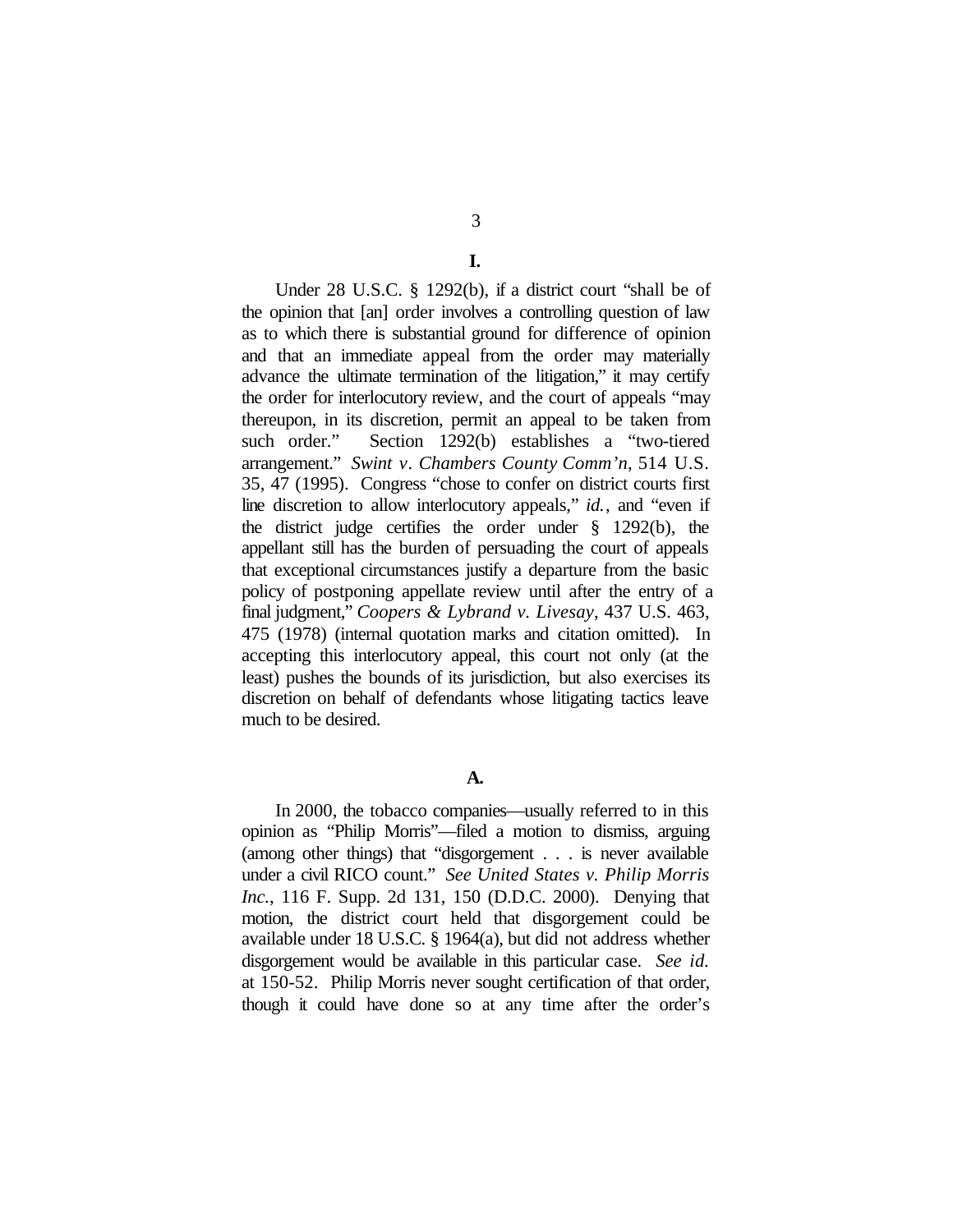issuance. *See* Fed. R. App. P. 5(a)(3) (providing that the time for filing an appeal runs from when the district court amends the order to include certification, not from the issuance of the actual order); 16 Wright, Miller & Cooper, *Federal Practice and Procedure* § 3929 (2d. ed. 1996) ("This latitude [in Rule 5(a)] makes it possible to employ § 1292(b) with some precision, deferring the question of appeal until it is clear that prompt appeal is apt to be useful.").

In 2004, Philip Morris sought summary judgment regarding the government's request for disgorgement in this case. Contrary to the court's statement, *see* majority op. at 5, Philip Morris neither reargued the position it took in 2000 nor asked the district court to revisit its 2000 decision. Philip Morris's only reference to its prior position came in a one-sentence footnote: "As noted previously, Defendants respectfully disagree with the Court and maintain that disgorgement in any fashion is unavailable to the Government in a civil RICO action." Defs.' Br. in Supp. Mot. Partial Summ. J. at 6 n.4. Instead, Philip Morris urged the court to grant its motion for summary judgment for two primary reasons. First, relying on *United States v. Carson*, where the Second Circuit held that district courts may order disgorgement as a RICO remedy only where the gains "are being used to fund or promote the illegal conduct, or constitute capital available for that purpose," *id.* at 20 (quoting *United States v. Carson*, 52 F.3d 1173, 1182 (2d Cir. 1995)), Philip Morris claimed that 18 U.S.C. § 1964(a) "limits disgorgement to the amount of ill-gotten gains that remain available to defendants to fund future RICO violations," *id.* Philip Morris further argued that "the Government deliberately has refused to develop the proof properly required under *Carson*" and this in turn "requires dismissal of the Government's disgorgement claim." *Id.* at 25. Second, Philip Morris asserted that the government's disgorgement model fails as a matter of law to reasonably approximate the defendants' illgotten gains.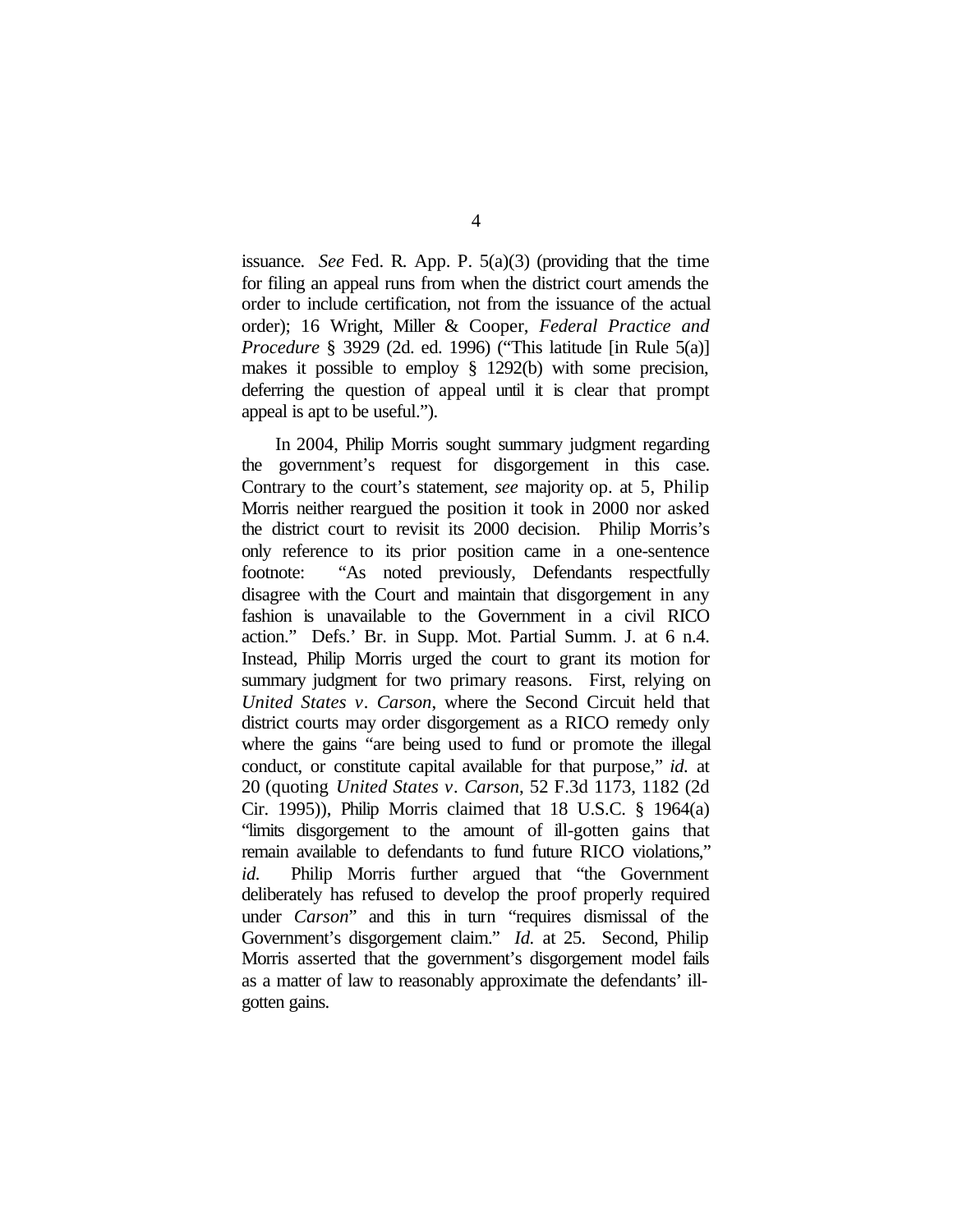The district court rejected both arguments and denied summary judgment to Philip Morris. *United States v. Philip Morris USA, Inc.*, 321 F. Supp. 2d 72 (D.D.C. 2004). Interpreting section 1964(a) more broadly than had the Second Circuit, the court concluded that it could order disgorgement in situations besides those identified in *Carson*. *Id.* at 77-79. Unsurprisingly, the district court did not revisit its 2000 decision, observing only (in a footnote) that this decision had held "that disgorgement is a permissible remedy under Section 1964(a)." *Id.* at 76 n.7. The district court also rejected Philip Morris's contention regarding the government's disgorgement model. *Id.* at 81-82.

Philip Morris then asked the district court to certify its 2004 order under section 1292(b). In its certification request, Philip Morris did not reassert its legal argument from 2000. Instead, it stated that "[w]hether the *Carson* standard applies to the Government's disgorgement claim is clearly a controlling question of law. . . . If the Government is wrong, and *Carson* applies, nothing is left of its claim in this case." Def's Br. Supp. Mot. Certify Order #550 for Interloc. App. at 4.

The district court agreed that a controlling question of law existed as to whether "the disgorgement allowed under 18 U.S.C. § 1964(a) is limited to those ill-gotten gains which are 'being used to fund or promote the illegal conduct or constitute capital available for that purpose.'" *United States v. Philip Morris USA, Inc.*, No. 99-2496, slip op. at 2-4 (D.D.C. June 25, 2004) (quoting *Carson*, 52 F.3d at 1182). Although in its 2004 order the district court had rejected *Carson*'s interpretation of section 1964(a), it found substantial ground for difference of opinion on this issue, explaining that "it is obvious that the arguments to the contrary in *Carson* are neither insubstantial nor frivolous," and certified the 2004 order. *Id.* at 4, 7.

In its initial petition urging this court to accept the interlocutory appeal, Philip Morris never raised the broader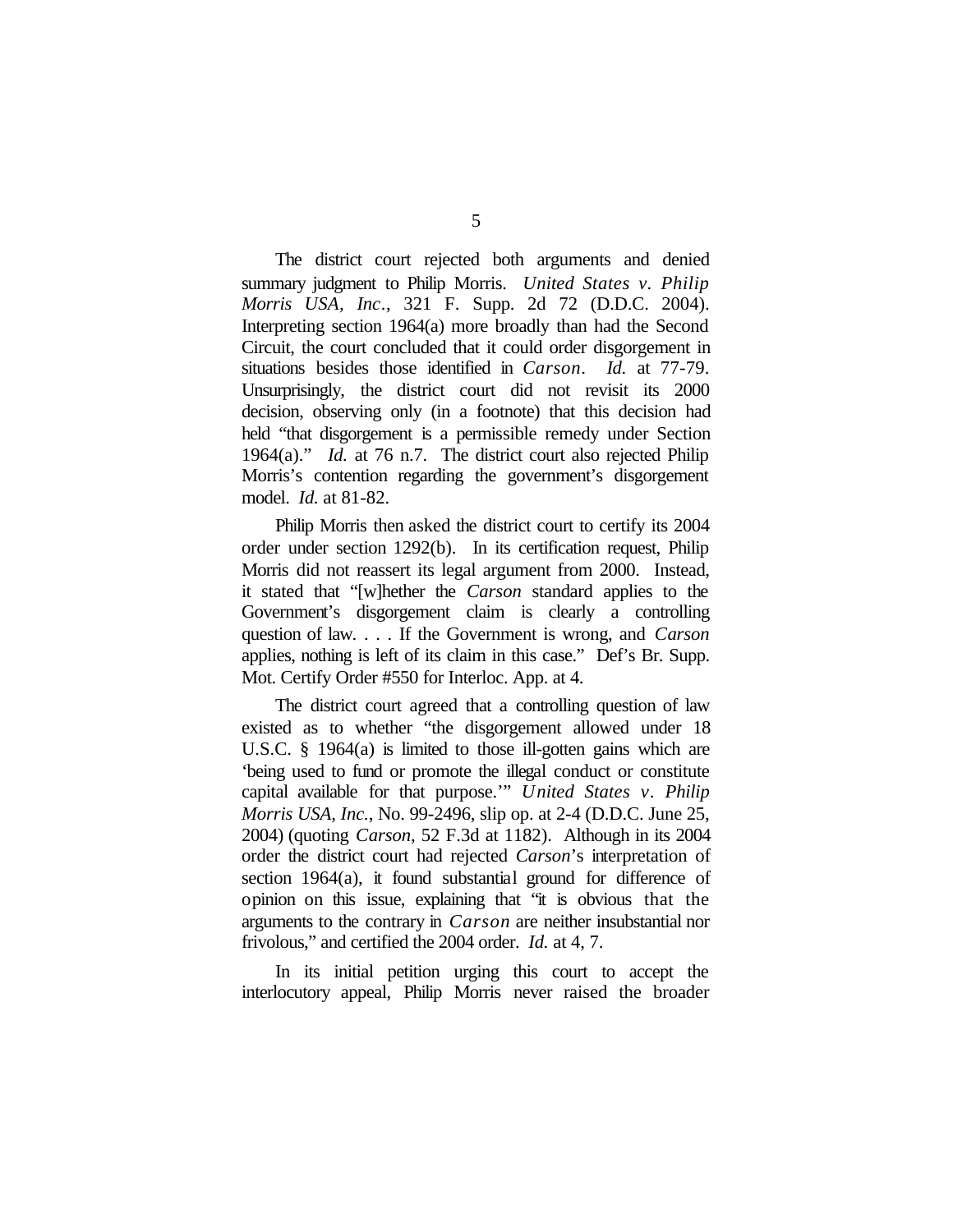question the district court had addressed in 2000, i.e., whether disgorgement is ever available under section 1964(a). Instead, Philip Morris focused on the narrower issue actually raised in its 2004 motion for summary judgment, arguing that the district court had erred in rejecting *Carson*'s interpretation of section 1964(a) and claiming that "[i]f this Court agrees with the Second Circuit in *Carson*, its decision on appeal would dispose of the Government's disgorgement claim." Emergency Pet. for Permission to Appeal an Order at 9. The government opposed Philip Morris's section 1292(b) petition, arguing that a host of factual issues would require resolution regardless of whether this court adopted *Carson*'s or the district court's interpretation of section 1964(a) and thus that "interlocutory appeal would not materially advance the termination of this litigation." Resp. in Opp'n to Emergency Pet. at 15.

Responding to the government's opposition, Philip Morris suddenly changed tack and brought in play the issue decided in 2000. Philip Morris wrote:

The district court rejected [the government's] argument [that an interlocutory appeal would not materially advance the litigation's termination] as a reason not to permit an appeal, and this Court should as well.

First, and most obviously, if this Court reverses the district court's ruling that 'disgorgement is a permissible remedy under section 1964(a),' (Summary Judgment Order at 8 n.7), then the Government's \$280 billion claim is precluded as a matter of law.

Reply to Emergency Pet. for Permission to Appeal an Order at 5. This entirely disingenuous statement conveyed the impression that the district court had *ruled* on this broader issue in the certified 2004 order rather than simply mentioning its 2000 decision. Moreover, by placing this statement under the heading "The District Court Properly Determined That an Appeal From Its Order Would Materially Advance This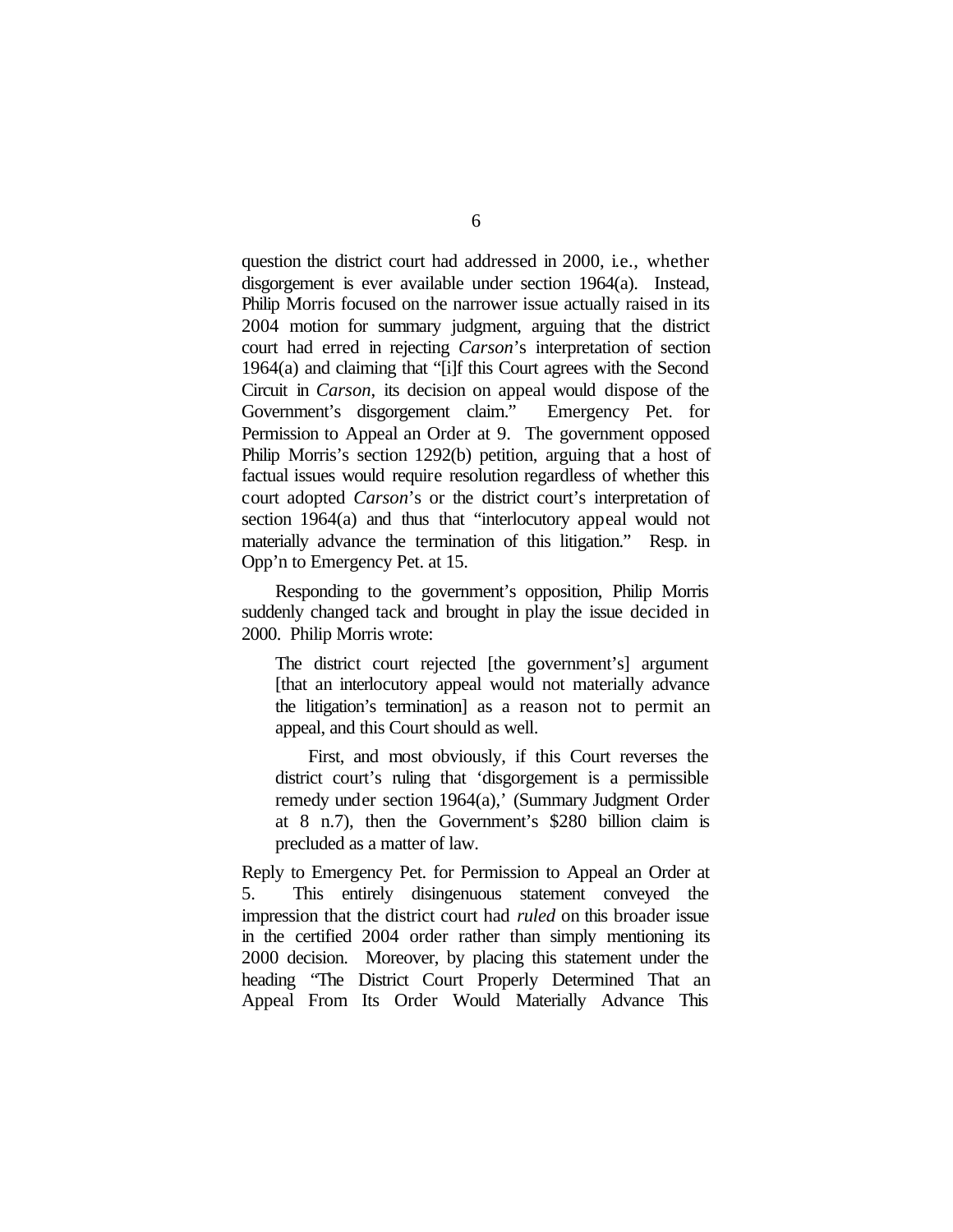Litigation," *id.*, Philip Morris insinuated that the district court had certified *this* issue to this court as opposed to the narrower question actually resolved in the 2004 order. The government, of course, had no opportunity to correct these misrepresentations, and a motions panel accepted Philip Morris's appeal, expressly leaving the merits panel free to reconsider and dismiss the appeal. *In re Philip Morris USA, Inc.*, No. 04-8005 (D.C. Cir. July 15, 2004).

Philip Morris's opening brief on the merits reveals the scope of its bait and switch. The brief devotes forty pages to the issue decided in the 2000 order and only seven to the issues decided in the certified 2004 order. In response, the government urges us to dismiss the appeal entirely, suggesting that we lack jurisdiction over the issue decided in the 2000 order and observing that "Defendants' tactics subvert the mechanism for appeal established by section 1292(b)." Appellee's Br. at 45-46.

#### **B.**

As the foregoing discussion indicates, Philip Morris asks us—and the court now agrees—to decide an issue (1) not briefed in the motion leading up to the certified order, (2) not decided in the district court's opinion accompanying the certified order, (3) not raised by Philip Morris in its request for certification, (4) not discussed in the order granting certification, (5) not raised by Philip Morris in its section 1292(b) petition before this court, and (6) decided in an entirely different order which Philip Morris could at any time have asked the district court to certify. This presents serious questions on two separate fronts: our jurisdiction over this appeal under section 1292(b), and our general policy of declining to consider arguments not made to the district court in the motion leading to the order under appeal. Unlike the court, I cannot brush these concerns aside.

Regarding our jurisdiction under section 1292(b), the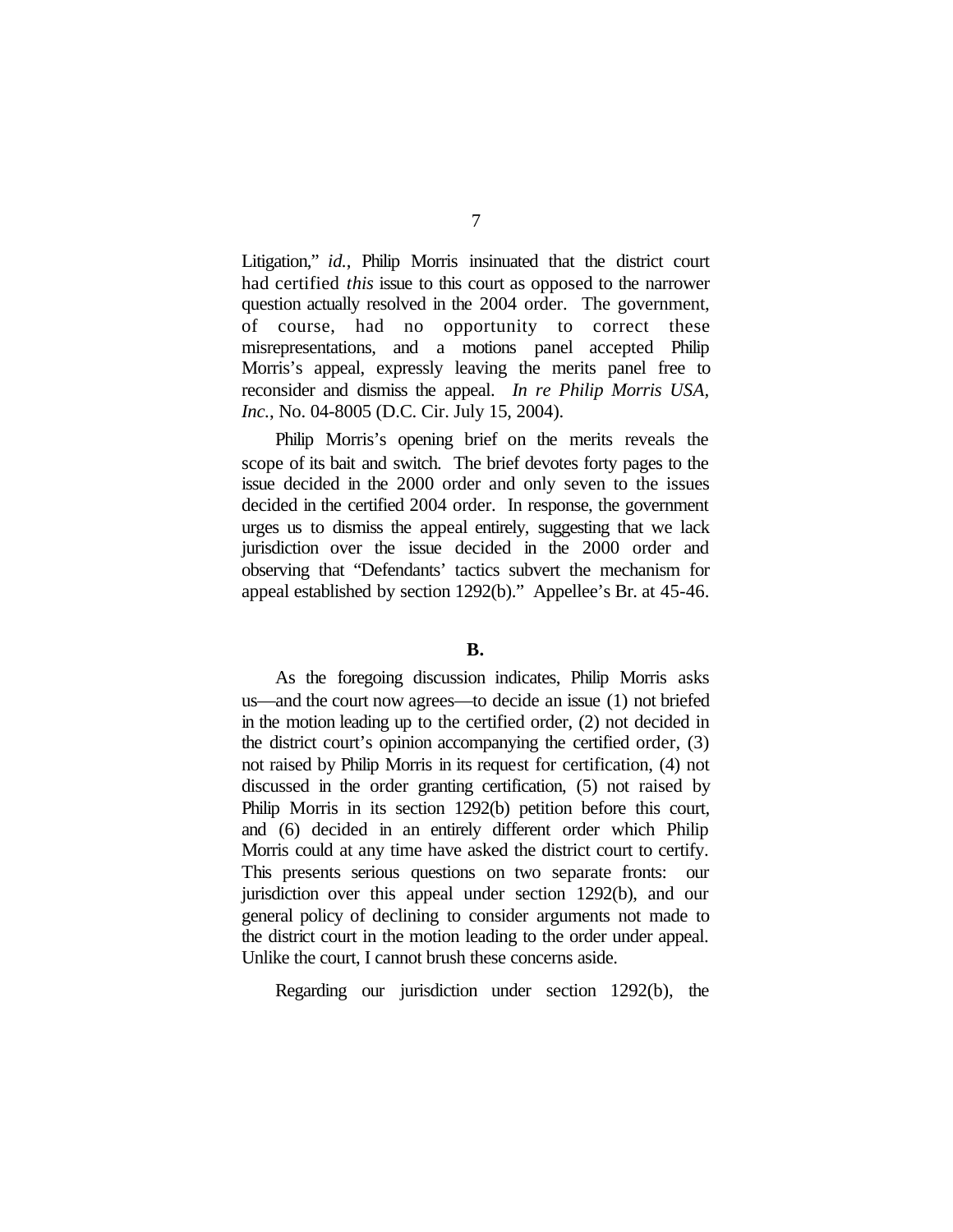Supreme Court has made clear that an appellate court can review "any issue fairly included within the certified order" because "[a]s the text of § 1292(b) indicates, appellate jurisdiction applies to the *order* certified to the court of appeals, and is not tied to the particular question formulated by the district court." *Yamaha Motor Corp., USA v. Calhoun*, 516 U.S. 199, 205 (1996) (holding that where the district court decided two issues in the certified order but identified only the damages issue as the controlling question of law, the court of appeals could nonetheless address the other issue). But the "court of appeals may not reach beyond the certified order to address other orders made in the case." *Id*.; *see also United States v. Stanley*, 483 U.S. 669, 677 (1987) (holding that the court of appeals erred in addressing a claim not raised in the certified order though closely related to it). Both "[c]ommentators and courts have consistently observed that 'the scope of the issues open to the court of appeals is closely limited to the order appealed from [and] [t]he court of appeals will not consider matters that were ruled upon in other orders.'" *Stanley*, 483 U.S. at 677 (quoting 16 Wright, Miller, Cooper & Gressman, *Federal Practice and Procedure* § 3929 (1977)) (second and third alterations in original).

This case falls near the intersection of these commands. For all intents and purposes, Philip Morris asks us to address the 2000 order. Today's decision overturns that order. This court has jurisdiction to do this under *Yamaha* only if the issue addressed in the 2000 order is "fairly included within the certified order." Taking a broad view of "fairly included," the court concludes that because the 2004 order denies dismissal of the government's disgorgement claim, we may review (at a minimum) any basis for summary judgment that is "logically interwoven with the explicitly identified issue." *See* majority op. at 10. This approach not only gives us jurisdiction over the issue decided by the district court in the 2000 order, but also over the district court's 2002 determination, made in denying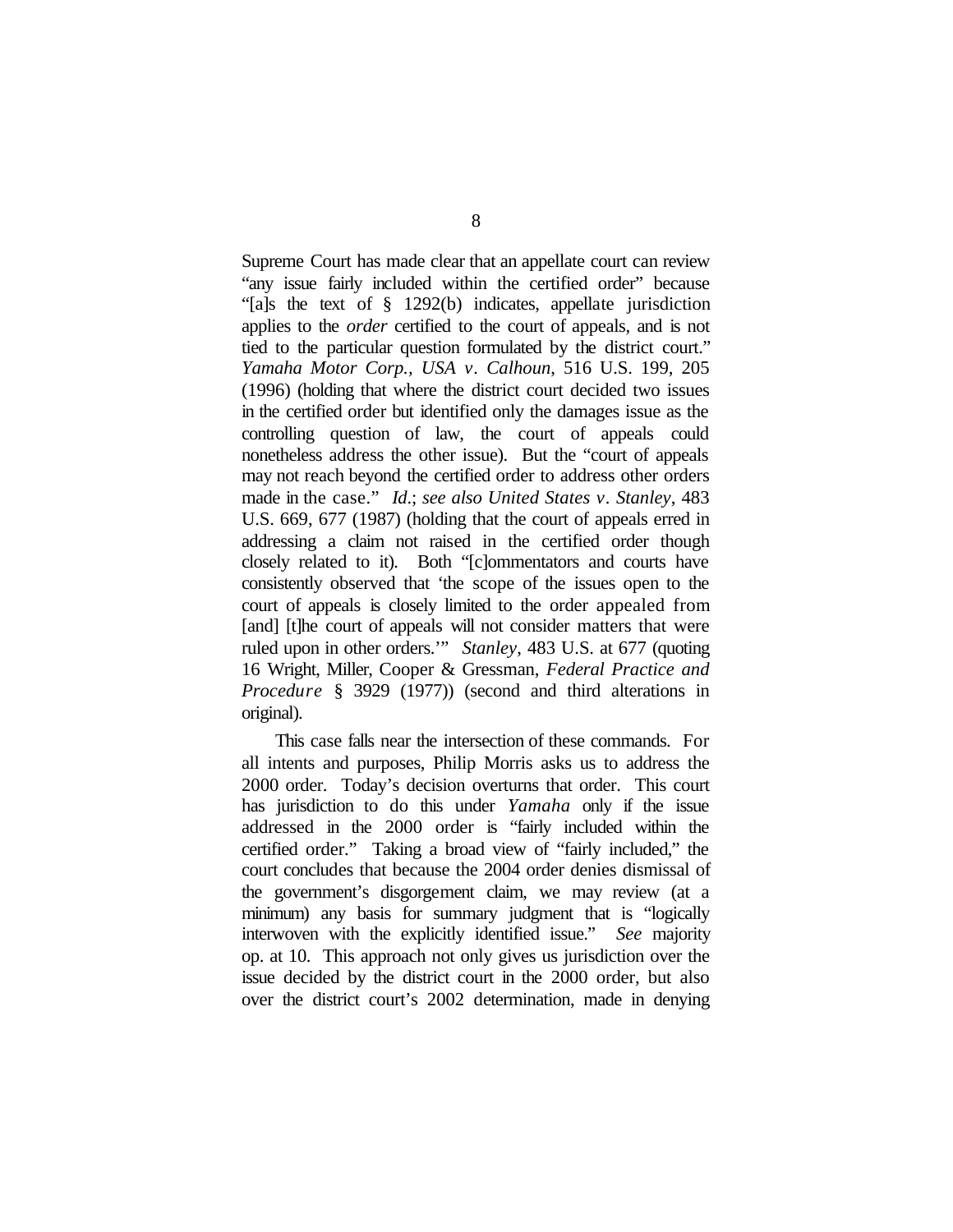Philip Morris's motion for a jury trial, that disgorgement is an equitable remedy rather than a legal one, *United States v. Philip Morris, Inc.*, 273 F. Supp. 2d 3, 8-11 (D.D.C. 2002). Indeed, although the concurrence apparently does not share this approach, *see* sep. op. at 8-9 (Williams, J., concurring), the majority opinion suggests that any issue which would result in "*complete dismissal* of the Government's claim for disgorgement with prejudice" lies within our jurisdiction "regardless of the grounds the District Court gave for its decision," *see* majority op. at 7. By this logic, we may also have interlocutory jurisdiction to review the district court's denial of the tobacco companies' 2000 motion to dismiss, where they claimed that the government has not "adequately alleged that Defendants' racketeering activity will continue into the future," 116 F. Supp. 2d at 147-50, and even the district court's denial of Liggett's 2000 motion to dismiss, where the company argued that (as to it) the government could not show two elements required for a RICO claim, *id.* at 152-53. Because victory for the tobacco companies on the first issue (and, for Liggett, victory on the second) could also trigger dismissal of the government's disgorgement claims, under the court's theory our interlocutory jurisdiction may extend to these issues as well.

The court's approach is problematic in several respects. Most significantly, it curtails the district court's section 1292(b) certification role. In this case, the district court had neither an opportunity to exercise "first line discretion to allow interlocutory appeal[]," *Swint*, 514 U.S. at 47, on the broader issue resolved in its 2000 order nor notice that Philip Morris would raise this issue with us. In future cases, district courts will lose their flexibility to certify discrete issues for review, since the certification of one order may give this court jurisdiction over all sorts of prior orders. Today's situation illustrates this: under the court's theory, we have jurisdiction in this interlocutory appeal to review at a minimum two prior orders, neither of which Philip Morris sought to certify.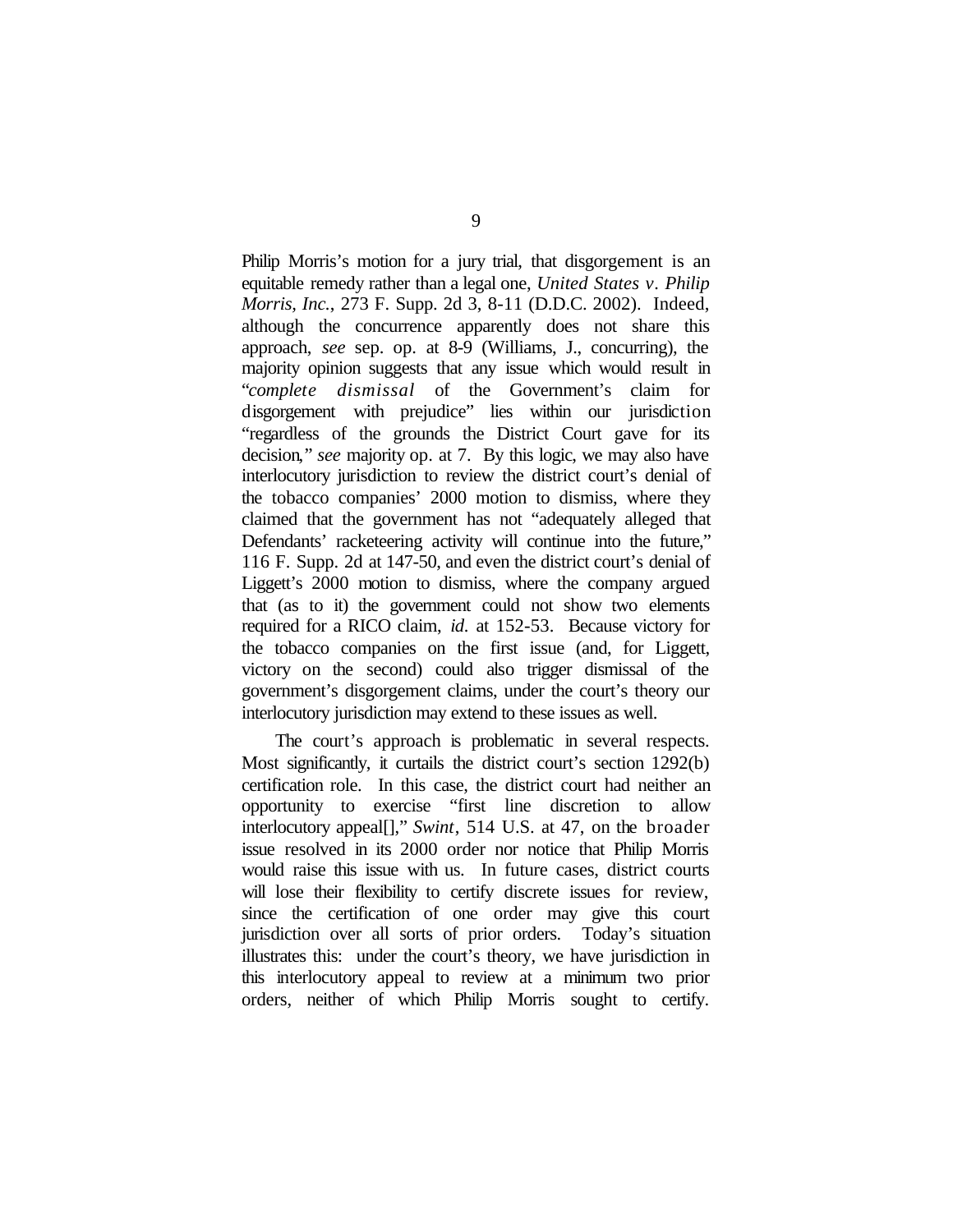Moreover, by reducing the opportunity for tailored review, the court's jurisdictional theory threatens this circuit with interlocutory overload. Parties who persuade us to accept an interlocutory appeal may feel encouraged to raise any or even all issues decided in prior orders that fall within our newfound jurisdiction especially since, according to the court, issues raised in prior orders are "preserved" for section 1292(b) purposes, *see* majority op. at 10, and not simply for the purpose of appeal after final judgment.

By contrast, no harm of consequence would result from holding, as I would, that the only issues "fairly included" within a certified order are those decided in the district court's accompanying memorandum—exactly the situation with the issue reached by the Supreme Court in *Yamaha,* 516 U.S. at 203-05. There, the Court found "fairly included" an issue that the district court had resolved in the same opinion in which it decided the issue identified as the controlling question of law, *see Calhoun v. Yamaha Motor Corp., USA*, No. 90-4295, 1993 WL 216238 (E.D. Pa. June 22, 1993). While the Court did not explicitly rely on this point, it is relevant to determining whether *Yamaha*'s "fairly included" language stands for the proposition that appellate courts have interlocutory jurisdiction over all possible bases for reversing a summary judgment denial (as my colleagues read it) or only over bases which the district court considered and resolved in this denial (as I read it).

My approach, moreover, respects the Court's instruction in *Stanley* that we should "not consider matters that were ruled upon in other orders." 483 U.S. at 677 (citation omitted); *cf. Briggs v. Goodwin*, 569 F.2d 10, 25 (D.C. Cir. 1977) (noting that any possible justification for addressing "all other issues relevant to the result reached by [a certified] order" would "be substantially diminished . . . where the order certified for appeal is a separate order from the one [containing the other issues]"); *Dinsmore v. Squadron, Ellenoff, Plesent, Sheinfeld & Sorkin*, 135 F.3d 837, 840 (2d. Cir. 1998) (finding that the certified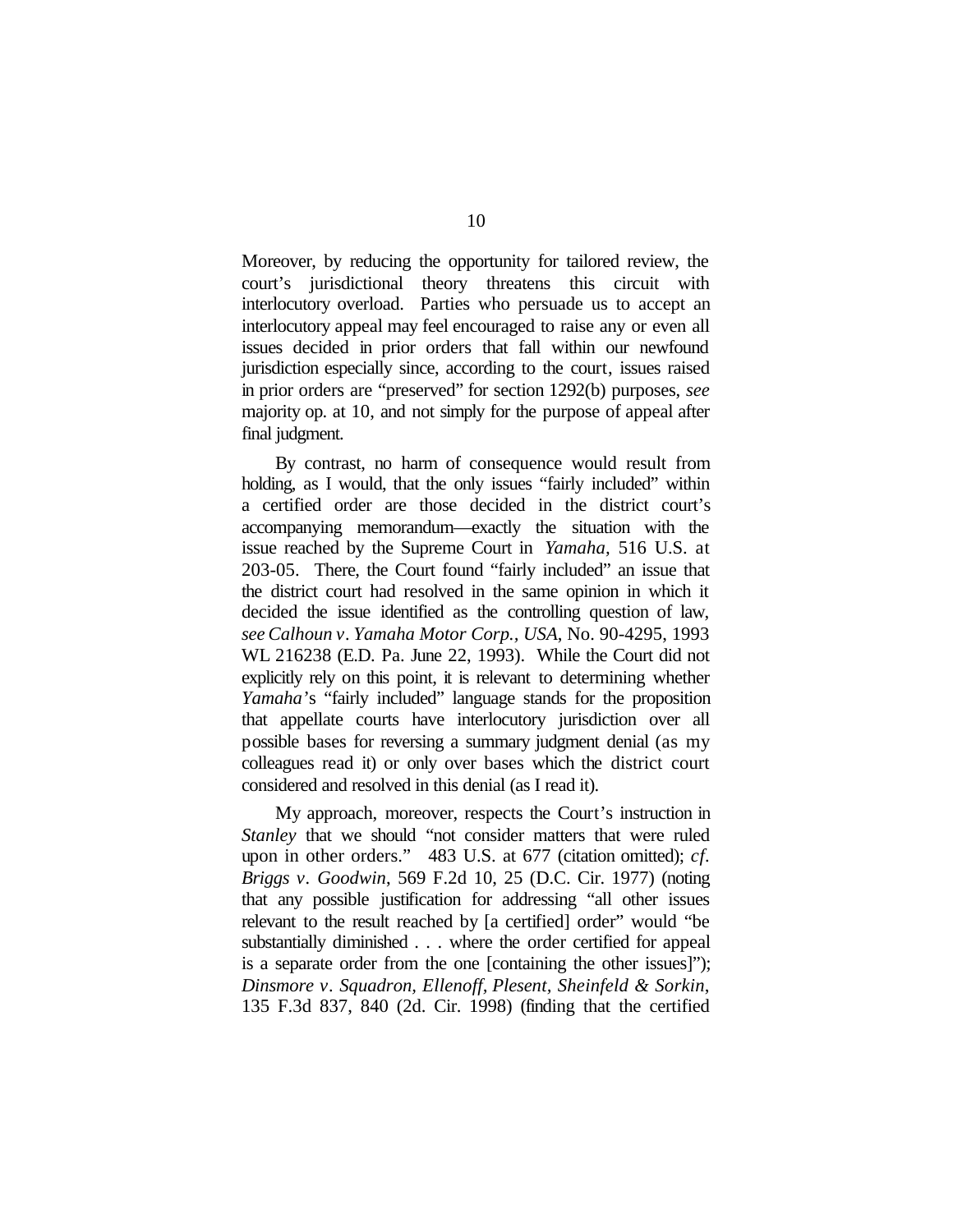order referred to rather than incorporated a prior order and concluding that no interlocutory jurisdiction existed over the issue decided in the prior order). It is thus hardly surprising that the court today points to no case in which an appellate court has exercised interlocutory jurisdiction over an issue decided in a different order from the one under certification. True, under my approach a party seeking an interlocutory appeal on a matter split across two orders would need to seek certification of both orders to bring the matter fully to this court. But that seems a small burden. If the party fails to make this effort (as in this case) and we conclude that it would be inappropriate to address only the issues raised in the certified order (as I would here), then we have discretion under section 1292(b) to refuse to permit the interlocutory appeal altogether—a point this court overlooks.

In addition to resting on a dubious interpretation of section 1292(b), the court's decision to review the broader issue runs counter to this circuit's general rules regarding waiver. Parties may raise here only those arguments they presented to the district court in their papers seeking (and opposing) the order under review, since only in exceptional circumstances will we consider an argument not made to the district court. *See United States v. British Am. Tobacco (Invs.) Ltd.*, 387 F.3d 884, 887-88 (D.C. Cir. 2004) (finding waiver based on a party's failure to appear and defend a privilege claim in the proceedings resulting in the interlocutory appeal, even though the party had asserted the privilege in a related proceeding in the same case); *see also id.* at 892 (refusing to consider argument not raised below) (citing *United States v. Hylton*, 294 F.3d 130, 135-36 (D.C. Cir. 2002)). Here, as discussed earlier, Philip Morris never argued the broader issue in the relevant pleadings; a sentence-long footnote stating "respectful disagreement" is not an argument, particularly when offered in such a cursory fashion. *Cf., e.g., Cement Kiln Recycling Coalition v. EPA*, 255 F.3d 855, 869 (D.C. Cir. 2001) (per curiam) (observing that a "litigant does not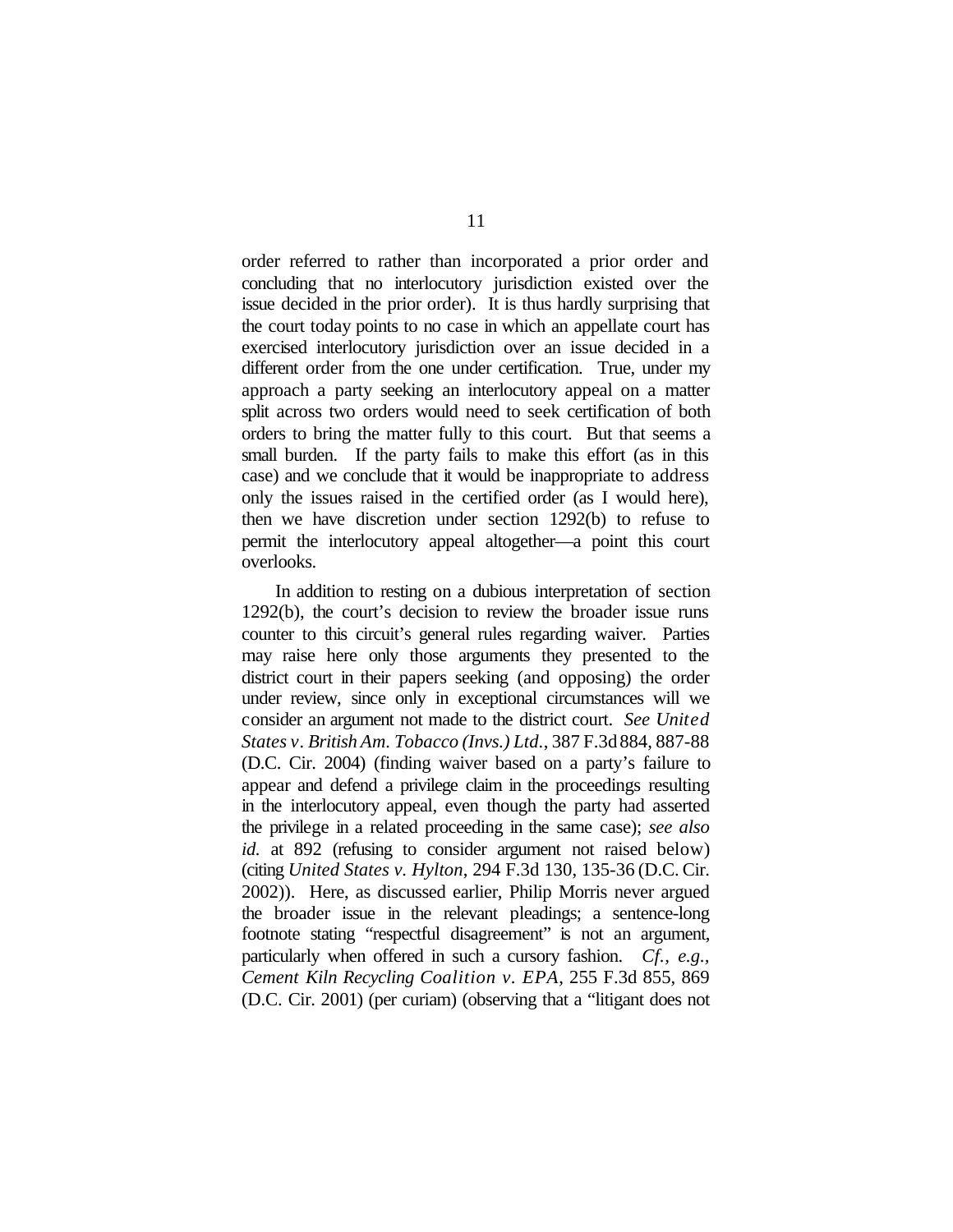properly raise an issue by addressing it in a 'cursory fashion' with only 'bare-bones arguments'"); *Wash. Legal Clinic for the Homeless v. Barry*, 107 F.3d 32, 39 (D.C. Cir. 1997) (declining to address argument made in a footnote). Although it is true, as the court points out, that in the two just-cited cases the issues were apparently never raised at an earlier stage, here we are reviewing not the entire case but only the certified 2004 order, which sets the bounds of both our jurisdiction and waiver doctrine. Moreover, while we sometimes make exceptions to our waiver rules, I would not do so here given Philip Morris's questionable tactics. Even under my colleagues' jurisdictional theory, only by exercising our discretion to accept an argument not raised in the district court—and further exercising our discretion to accept the interlocutory appeal—does the broader issue stand before us.

In sum, whether viewed in terms of jurisdiction or waiver, only Philip Morris's narrower challenge is properly before us. True, this means we should dismiss the appeal altogether, as it makes little sense to decide the narrower question at this time when the broader question might be appealed later. But Philip Morris itself created this problem. It had several ways it could properly have brought the broader issue to our attention. In its 2004 motion for summary judgment, it could have reargued the broader question and asked the district court to reconsider its decision; the district court's denial of reconsideration would have brought the issue fairly into the challenged order. Even more appropriately, Philip Morris could have asked the district court to certify both the 2000 and 2004 orders and candidly explained that it wished this court to review the earlier order as well. Either way, the district court, having fair notice that Philip Morris wanted to raise both issues with us, could have performed its section 1292(b) gatekeeping function. Taking neither approach, Philip Morris instead not only jumped the fence at the district court level, but also circumvented our own screening process by waiting until after the government's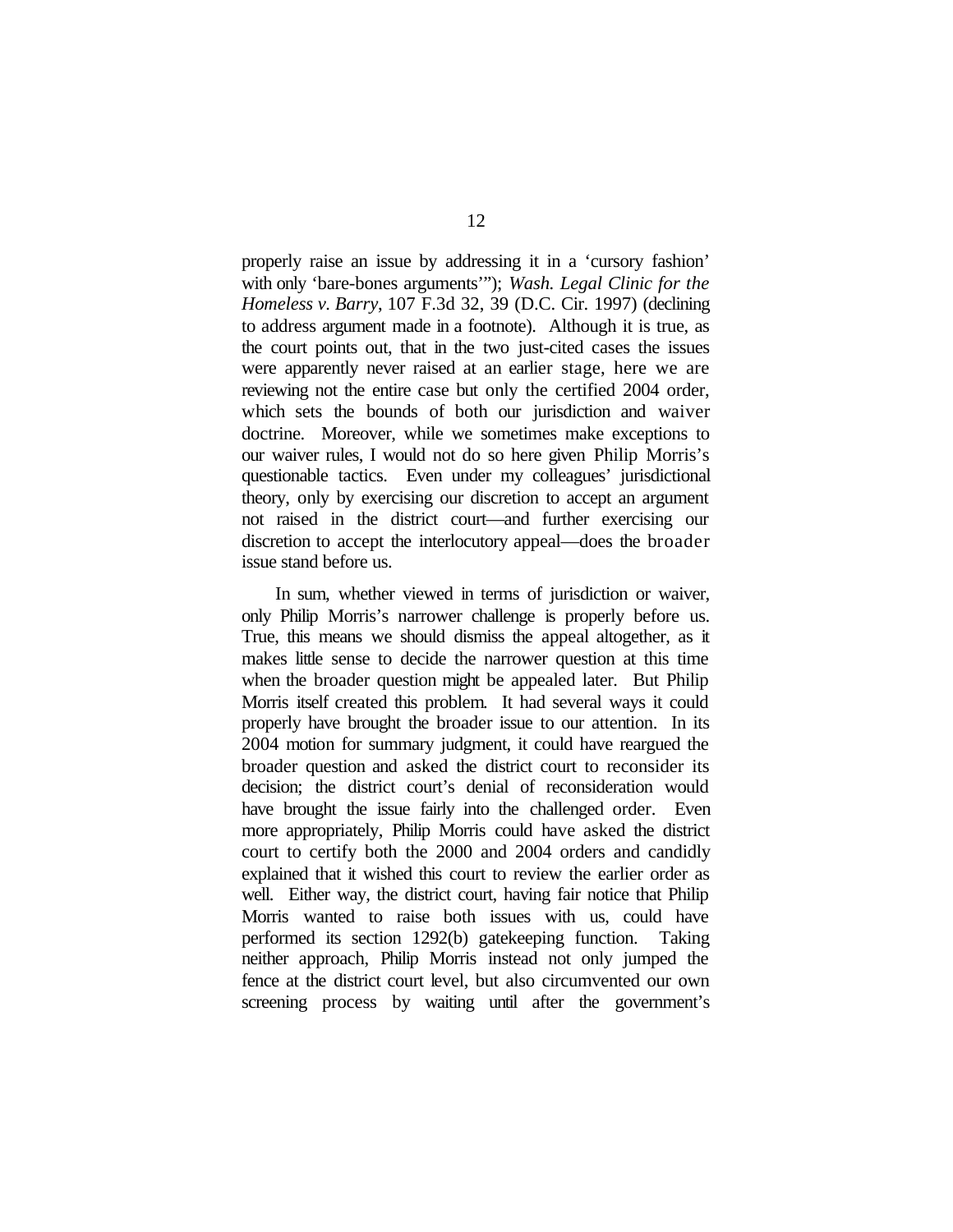opposition to raise the broader issue with the motions panel. This court should not be rewarding such tactics by exercising its discretion to hear this appeal.

I would therefore dismiss the interlocutory appeal. I reach this conclusion reluctantly because I certainly understand how hearing this interlocutory appeal could be helpful to Judge Kessler, who is presiding over a long and difficult trial. In my view, however, preserving section 1292(b)'s integrity and discouraging the kind of litigating tactics reflected in this record far outweigh the efficiency that hearing this interlocutory appeal might produce in this concededly complex case.

But the court disagrees with my position. The appeal stands before us, so in the following sections I exercise a dissenter's prerogative to address the merits. *See, e.g.*, *Gratz v. Bollinger*, 539 U.S. 244, 291 (2003) (Souter, J., dissenting); *Arizona v. Evans*, 514 U.S. 1, 18 (1995) (Stevens, J., dissenting); *Larson v. Valente*, 456 U.S. 228, 258 (1982) (White, J., dissenting).

# **II.**

Like my colleagues, I begin with the structure and language of RICO's remedial provisions. RICO authorizes criminal penalties and civil remedies against those engaging in patterns of racketeering behavior. 18 U.S.C. § 1963 sets out the criminal penalties: guilty persons shall "be fined under this title or imprisoned . . . or both, and shall forfeit to the United States" any illegally acquired interest. Section 1964 provides for the civil remedies. At issue in this case is subsection (a), which states:

The district courts of the United States shall have jurisdiction to prevent and restrain violations of section 1962 of this chapter by issuing appropriate orders, including, but not limited to: ordering any person to divest himself of any interest, direct or indirect, in any enterprise;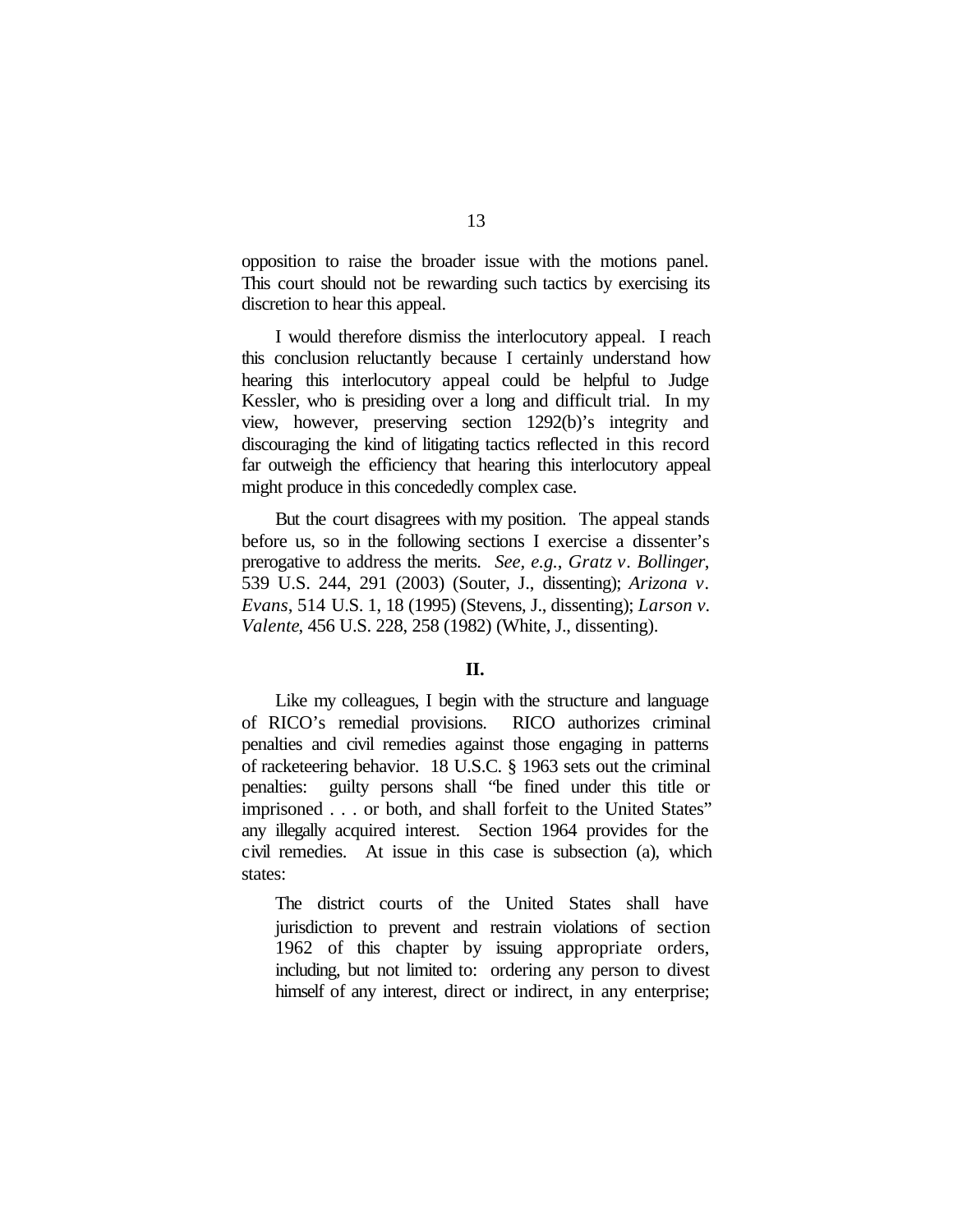imposing reasonable restrictions on the future activities or investments of any person, including, but not limited to, prohibiting any person from engaging in the same type of endeavor as the enterprise engaged in, the activities of which affect interstate or foreign commerce; or ordering dissolution or reorganization of any enterprise, making due provision for the rights of innocent persons.

Another subsection, § 1964(c), authorizes injured persons to sue RICO violators for treble damages and to recover attorneys' fees. Finally, Congress directed that RICO "shall be liberally construed to effectuate its remedial purposes," Pub. L. No. 91- 452, § 904(a), 84 Stat. 922, 947 (1970) (codified in a note following 18 U.S.C. § 1961)—a provision that, if it "is to be applied anywhere, [should be applied] in § 1964, where RICO's remedial purposes are most evident," *Sedima, S.P.R.L. v. Imrex Co.*, 473 U.S. 479, 491 n.10 (1985).

The government argues that district courts have authority to order any remedy, including disgorgement, within their inherent equitable powers. More narrowly, the government argues that assuming the district courts may only impose equitable remedies for the purpose of keeping defendants from committing RICO violations, disgorgement—by reducing the incentives for the tobacco companies to violate RICO in the future—will accomplish that purpose in this case. These two distinct arguments present very different consequences for district courts: under the first theory, courts may order disgorgement any time they find the remedy necessary to ensure complete relief, while under the second theory courts may order disgorgement only to prevent ongoing or future violations. In this case, the district court accepted only the second argument. *See* 321 F. Supp. 2d at 74-80. The court today rejects both.

### **A.**

In dismissing the argument that district courts may impose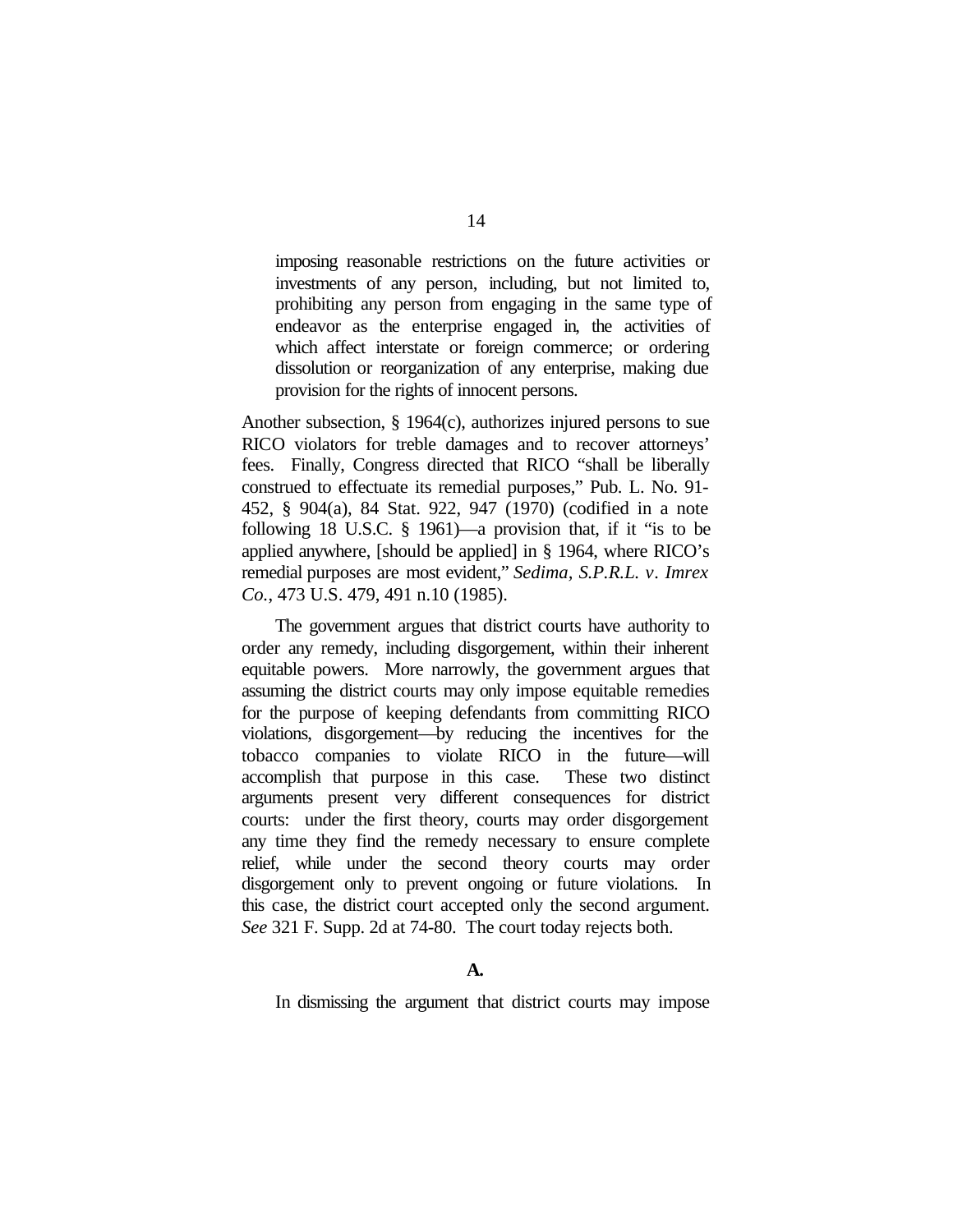any equitable remedy for RICO violations, the court distinguishes—unconvincingly, in my view—the two Supreme Court cases relied on by the government, *Porter v. Warner Holding Co.*, 328 U.S. 395 (1946), and *Mitchell v. Robert DeMario Jewelry, Inc.*, 361 U.S. 288 (1960). I believe these two cases control this case and compel the conclusion that district courts may impose any equitable remedy for RICO violations.

In *Porter*, the Supreme Court considered whether a district court had authority to order restitution in a suit brought by the Price Control Administrator against a landlord who had violated the Emergency Price Control Act (EPCA) by charging too much rent. The act contained no specific provision for restitution or disgorgement, but—like RICO—authorized a broad array of other remedies, both criminal and civil. On the criminal side, offenders could be fined and imprisoned. EPCA, § 205(b)-(c), 56 Stat. 23, 33 (1942). On the civil side, injured individuals could sue for treble damages plus attorneys' fees, and if they were not entitled to sue or the statutory period for their suit had passed, the Administrator could sue for the same remedy on behalf of the United States. *Id.* § 205(e), 56 Stat. at 34, *as amended by* Stabilization Extension Act of 1944, § 108(b), 58 Stat. 632, 640-41. The Administrator could also sue to suspend a violator's license. *Id.* § 205(f)(2), 56 Stat. at 35.

In the section most at issue in *Porter*, the act further provided that

[w]henever in the judgment of the Administrator any person has engaged or is about to engage in [violations of the act], he may make application to the appropriate court for an order enjoining such acts or practices, or for an order enforcing compliance with such provision, and upon a showing by the Administrator that such person has engaged or is about to engage in any such acts or practices a permanent or temporary injunction, restraining order, or other order shall be granted without bond.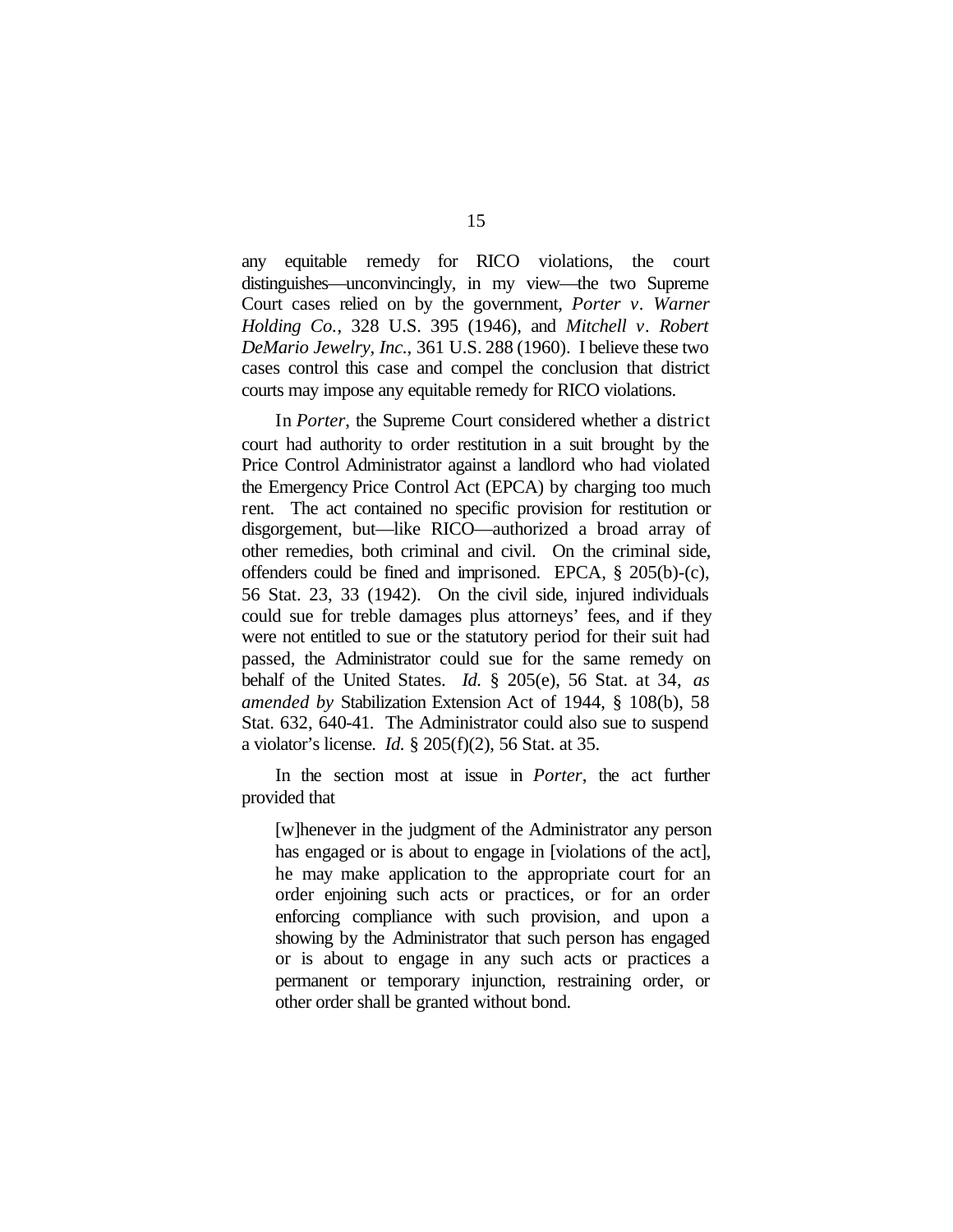*Id.* § 205(a), 56 Stat. at 33. Although this section clearly authorized injunctions aimed at future behavior, it made no express provision for restitution and did not, contrary to my colleagues' suggestion, explicitly "grant[] general equitable jurisdiction" to the district courts, *see* majority op. at 12. Indeed, in *Porter*, the Eighth Circuit had held that district courts were without authority to order restitution as a remedy for violations of the EPCA. *Bowles v. Warner Holding Co.*, 151 F.2d 529, 532 (8th Cir. 1945) (concluding that the district court had no authority to order restitution because "[i]t is well settled 'That where a statute creates a right and provides a special remedy, that remedy is exclusive'") (citations omitted).

The Supreme Court reversed. Discussing "the jurisdiction of the District Court to enjoin acts and practices made illegal by the Act and to enforce compliance with the Act," 328 U.S. at 397-98, the Court concluded—and I quote at length since the language is so critical to the disposition of this case—that

[s]uch a jurisdiction is an equitable one. Unless otherwise provided by statute, all the inherent equitable powers of the District Court are available for the proper and complete exercise of that jurisdiction. And since the public interest is involved in a proceeding of this nature, those equitable powers assume an even broader and more flexible character than when only a private controversy is at stake. . . . [T]he court may go beyond the matters immediately underlying its equitable jurisdiction and decide whatever other issues and give whatever other relief may be necessary under the circumstances. Only in that way can equity do complete rather than truncated justice.

Moreover, the comprehensiveness of this equitable jurisdiction is not to be denied or limited in the absence of a clear and valid legislative command. Unless a statute in so many words, or by a necessary and inescapable inference, restricts the court's jurisdiction in equity, the full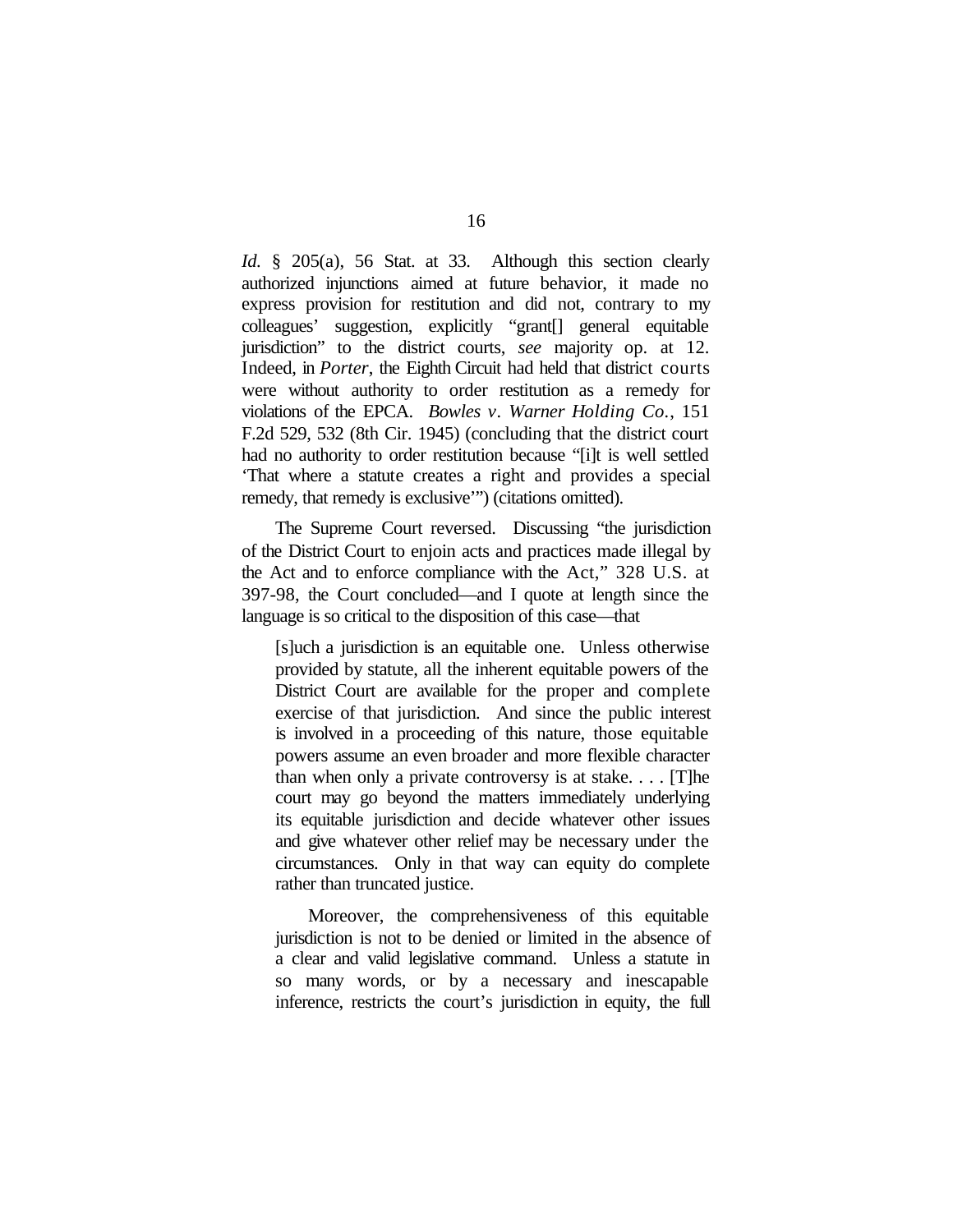#### scope of that jurisdiction is to be recognized and applied.

*Id.* at 398 (citations omitted). The Court concluded that because the EPCA, despite the very detailed and specific nature of the authorized remedies, did not rule out restitution by a "necessary and inescapable inference," the district court could order restitution even if not expressly authorized by the statute. *See id.* at 398-400; *see also Mitchell*, 361 U.S. at 291 (discussing *Porter*).

Indeed, the Court further suggested that restitution could be considered an "other order" to enjoin or enforce compliance within section 205(a) in either of two ways. First, it could be "considered as an equitable adjunct to an injunction decree" since "where, as here, the equitable jurisdiction of the district court has properly been invoked for injunctive purposes, the court has the power to decide all relevant matters in dispute and to award complete relief even though the decree includes that which might be conferred by a court of law." 328 U.S. at 399. Second, restitution could "be considered as an order appropriate and necessary to enforce compliance with the Act" since "[f]uture compliance may be more definitely assured if one is compelled to restore one's illegal gains." *Id.* at 400. The Court then remanded for the district court to "exercise the discretion that belongs to it" and decide whether to order restitution. *Id.* at 403.

*Porter* was not unanimous. "It is not excessive to say that perhaps no other legislation in our history has equaled the Price Control Acts in the wealth, detail, precision and completeness of its jurisdictional, procedural and remedial provisions," *id.* at 404, wrote Justice Rutledge in dissent. "The scheme of enforcement was highly integrated, with the parts precisely tooled and minutely geared." *Id.* "Congress could not have been ignorant of the remedy of restitution. It knew how to give remedies it wished to confer." *Id.* at 405. "[E]ven courts of equity may not grant relief in disregard of the remedies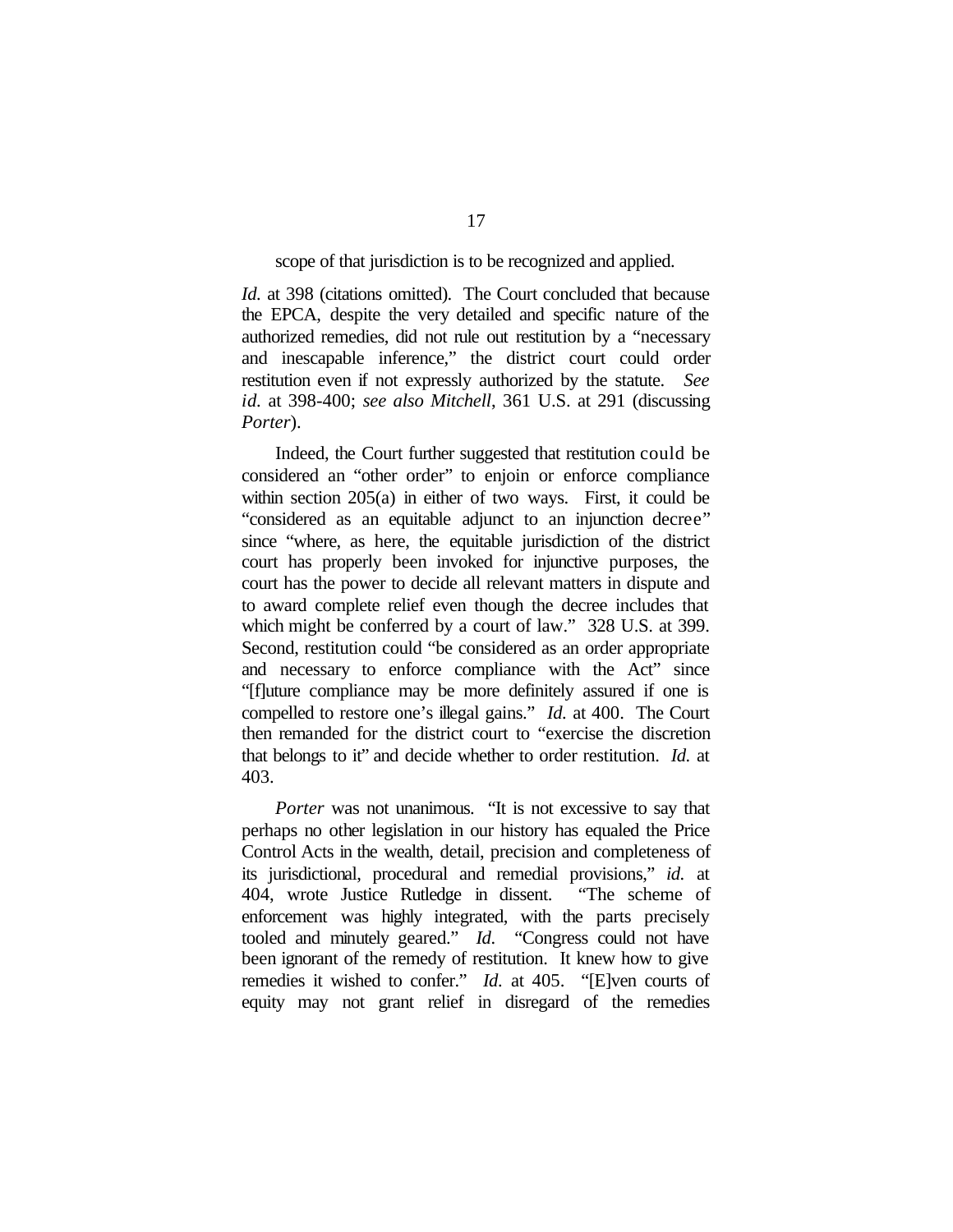specifically defined by Congress." *Id.* at 408.

The court's opinion today sounds a lot like the *Porter* dissent. The court observes that the language of section 1964(a)—a court has "jurisdiction to prevent and restrain violations"—does not explicitly open the door to all of equity, but neither did EPCA section 205(a) (a court may issue orders "enjoining" violations or "enforcing compliance"). The court asserts that reading full equitable jurisdiction into RICO will render section 1964(a)'s language largely meaningless, but *Porter* rejected just this concern with regard to EPCA section 205(a). The court emphasizes that RICO "already provides for a comprehensive set of remedies," majority op. at 18, but the EPCA had at least as comprehensive a remedial structure. The court further points out that should restitution be available, the government could obtain duplicative recovery (given RICO's criminal forfeiture provisions) and also escape the applicable statutes of limitations, but the *Porter* majority dismissed similar concerns, 328 U.S. at 401-02; *see also id.* at 406-08 (Rutledge, J., dissenting). Finally, the court attempts to distinguish *Porter* on the grounds that the EPCA had a different policy goal than RICO (preventing inflation rather than seeking to eradicate organized crime), but this has no effect on *Porter*'s essential holding that "the court may go beyond the matters immediately underlying its equitable jurisdiction . . . and give whatever other relief may be necessary under the circumstances," *see id.* at 398. In sum, the court offers no basis for concluding that RICO's structure and language get the statute past *Porter*'s high bar for finding by a "necessary and inescapable inference" that Congress intended to empower district courts to order only limited equitable relief.

Nor does Philip Morris point to anything in RICO's legislative history that creates such a "necessary and inescapable inference." Only one remark even gives me pause. The Senate Committee report stated, "Subsection [1964](a) contains broad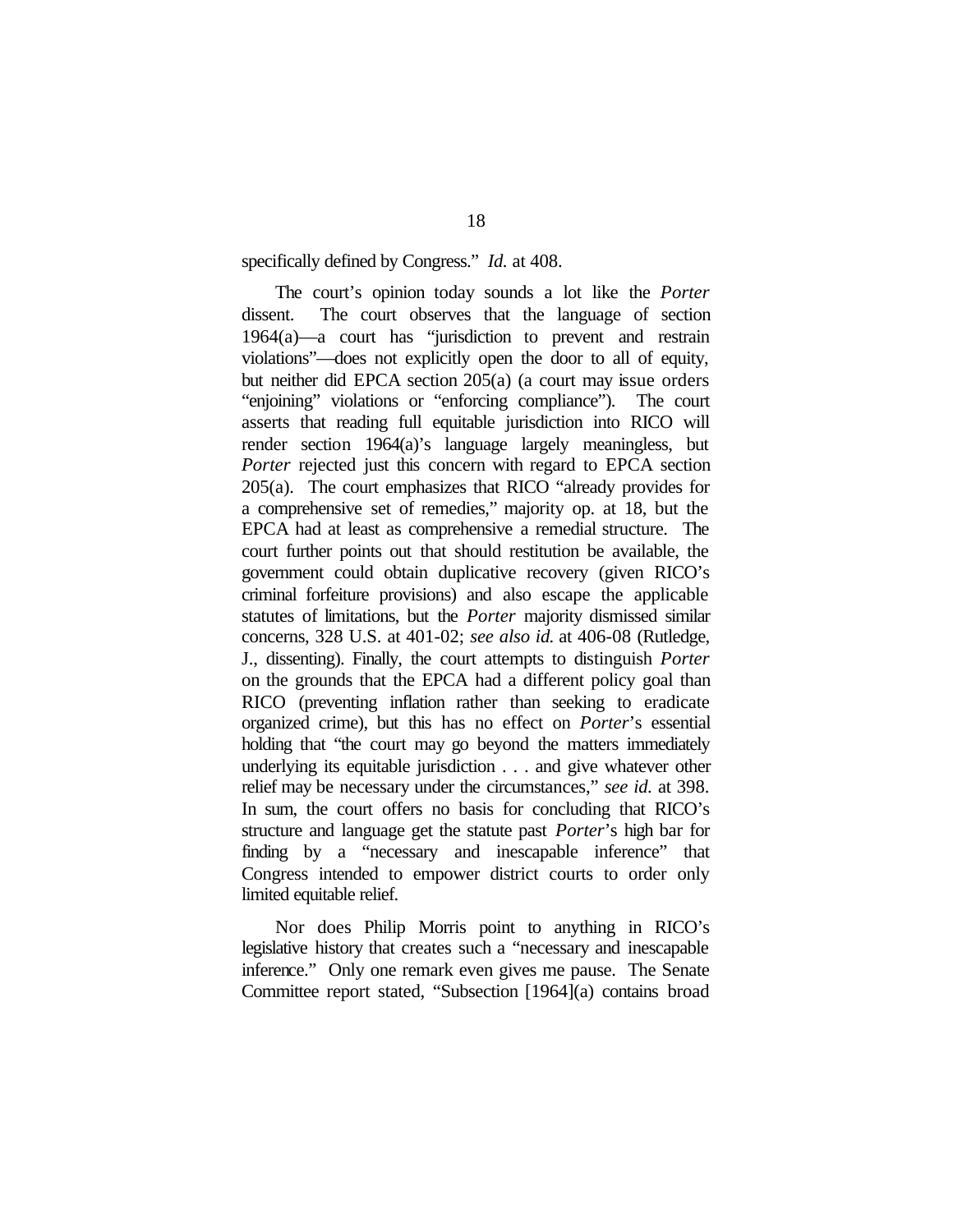remedial provisions for reform of corrupted organizations. Although certain remedies are set out, the list is not exhaustive, and the only limit on remedies is that they accomplish the aim set out of removing the corrupting influence and make due provision for the rights of innocent persons." S. Rep. No. 91- 617, at 160 (1969); *accord* H. Rep. No. 91-1549, at 57 (1970). The second part of this "limit"—requiring due provision for the rights of innocent persons—poses no concern, for it describes equity rather than constricts it. *See, e.g.*, *Holly v. Domestic & Foreign Missionary Soc'y*, 180 U.S. 284, 295 (1901) ("[A] court of equity will not transfer a loss that has already fallen upon one innocent party to another party equally innocent."). But the first part of this "limit"—that remedies should accomplish the aim of removing the corrupting influence—does more than simply restate an equitable principle. Suggesting that the remedies must remove the corrupting influence, it allows one to infer that remedies may accomplish *only* this aim. But that inference is, to use *Porter*'s words, neither "necessary" nor "inescapable." One could also infer that remedies must accomplish this aim as a lower limit (i.e., no corrupting influence may remain), but may also accomplish other aims—just as remedies must make due provision for the rights of the innocent, but may presumably do much more. Indeed, this reading comports with how RICO's sponsor, Senator McClellan, described the bill when he introduced it: the "ability of our chancery courts to formulate a remedy to fit the wrong is one of the greatest benefits of our system of justice. This ability is not hindered by the bill." 115 Cong. Rec. 9567 (1969).

*Mitchell*, the second Supreme Court decision the government relies on, considered whether district courts could order restitution of wages lost from unlawful discharge in suits brought by the Secretary of Labor under section 17 of the Fair Labor Standards Act (FLSA), 29 U.S.C. § 217 (1960). Relying on *Porter*, the Court concluded that where the statute provided that "the district courts are given jurisdiction . . . for cause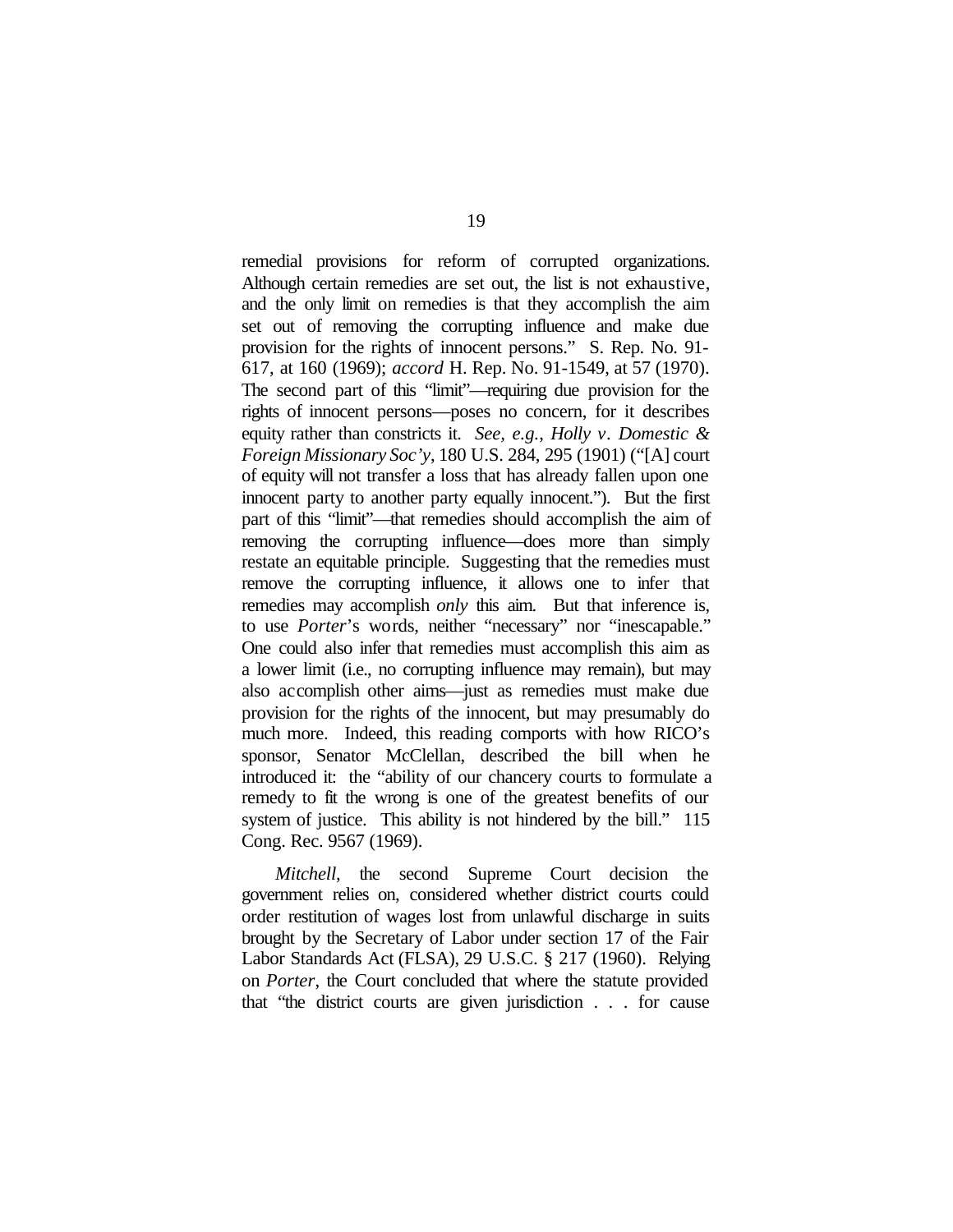shown, to restrain violations" of the act, 29 U.S.C. § 217, district courts had full equitable powers, 361 U.S. at 291-95; *see also id.* at 289. Reaffirming *Porter's* strong presumption in favor of finding equitable relief fully available*,* the Court stated: "When Congress entrusts to an equity court the enforcement of prohibitions contained in a regulatory enactment, it must be taken to have acted cognizant of the historic power of equity to provide complete relief in the light of statutory purposes. As this Court long ago recognized, 'there is inherent in the Courts of Equity a jurisdiction to . . . give effect to the policy of the legislature.'" *Id.* at 291-92 (quoting *Clark v. Smith*, 38 U.S. (13 Pet.) 195, 203 (1839)) (omission in original); *see also Califano v. Yamasaki*, 442 U.S. 682, 704-06 (1979) (using the *Porter* presumption to conclude that district courts could order injunctive relief not explicitly authorized by the Social Security Act). The *Mitchell* Court thought it insignificant that because both the aggrieved employees and the Secretary could seek lost wages in actions at law under FLSA section 16, 29 U.S.C. § 216 (1960), duplicative recovery might occur. 361 U.S. at 292-93. *But see id.* at 303 (Whittaker, J., dissenting) (concluding that the statutory scheme "seems plainly to show that Congress intended by s 16(c) to allow recovery of unpaid minimum wages and overtime compensation at the instance of the Secretary only in an action at law, brought under that subsection, and triable by a jury").

*Mitchell* reinforces the proposition that district courts may order any equitable relief in civil RICO suits brought by the government. My colleagues suggest that in "the RICO Act, Congress provided a statute granting jurisdiction defined with the sort of limitations not present in the FLSA." Majority op. at 16. The only jurisdictional hook in the FLSA's text, however, was its language: "the district courts are given jurisdiction . . . for cause shown, to restrain violations" of the act, 29 U.S.C. § 217. If this language opens the door to all equitable relief, then RICO's language—"[t]he district courts . . . shall have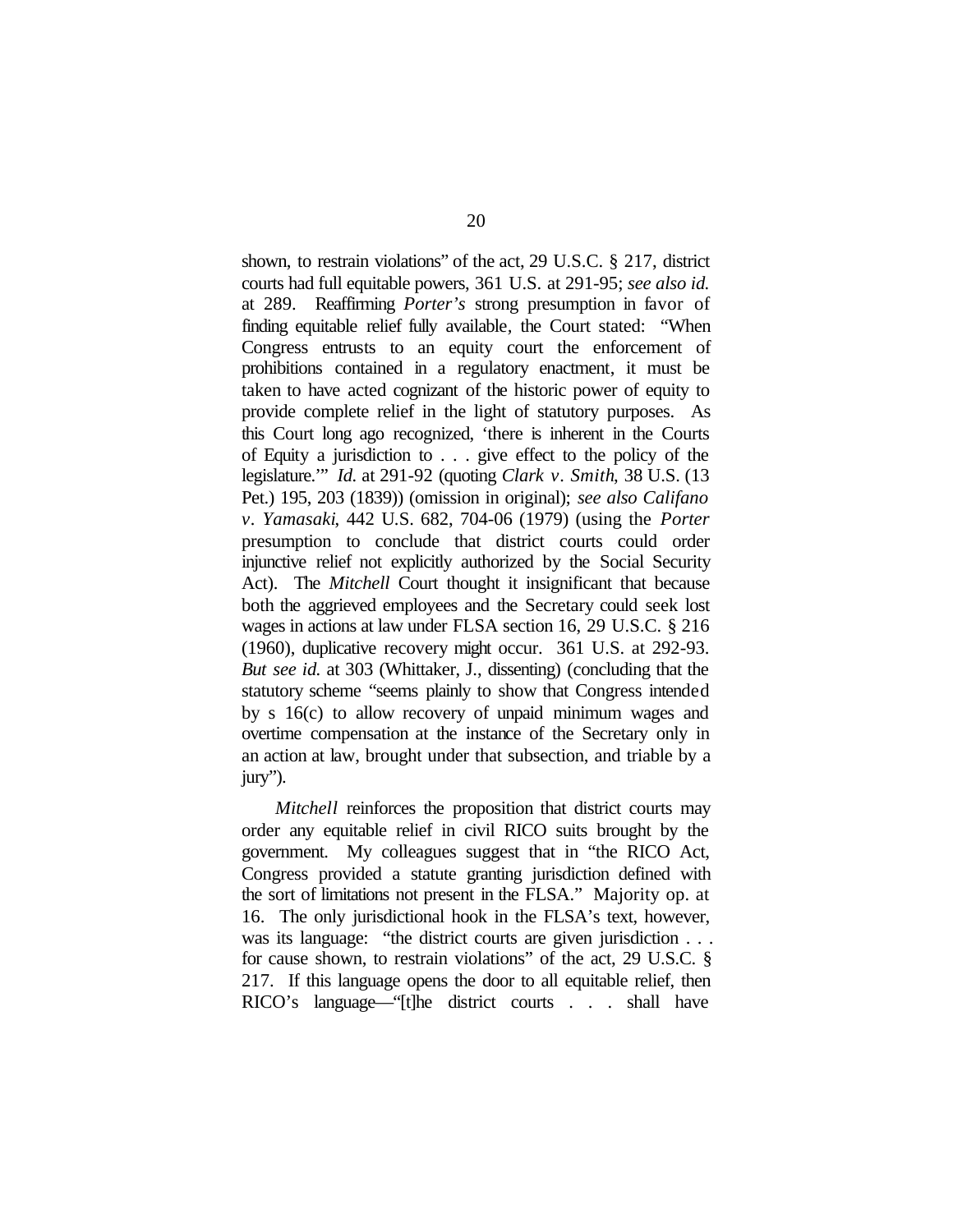jurisdiction to prevent and restrain violations"—certainly does the same. And if the possibility of duplicative recovery did not circumscribe the district court's equitable authority under the FLSA, then neither should that possibility under RICO do so.

Not surprisingly, in the wake of *Mitchell* and *Porter*, circuit courts including this one have read general equitable jurisdiction into a variety of statutes that fail to provide explicitly for it. In *SEC v. First City Financial Corp.*, 890 F.2d 1215 (D.C. Cir. 1989), we held that district courts may order disgorgement under the Security Exchange Act's sections 21(d) and (e), 15 U.S.C. § 78u(d)-(e) (1989), which provide that the district courts "shall have jurisdiction to issue writs of mandamus, injunctions, and orders commanding" compliance with the act and regulations made under it. *See* 890 F.2d at 1230 (relying on *Porter* and *Mitchell*). "Disgorgement, then, is available simply because the relevant provisions of the Securities Exchange Act of 1934, sections 21(d) and (e) . . . vest jurisdiction in the federal courts." *Id.*; *see also SEC v. Tome*, 833 F.2d 1086, 1096 (2d Cir. 1987); *SEC v. Wash. County Util. Dist.*, 676 F.2d 218, 227 (6th Cir. 1982). Other circuits have reasoned similarly in interpreting other acts. *See, e.g., FTC v. Gem Merch. Corp.*, 87 F.3d 466, 468-70 (11th Cir. 1996) (applying *Porter* in holding that courts may order restitution as a remedy for violations of the Federal Trade Commission Act); *ICC v. B&T Transp. Co.*, 613 F.2d 1182, 1183-86 (1st Cir. 1980) (applying *Porter* in holding that courts may order restitution as a remedy for violations of the Motor Carrier Act, though noting that "[i]f we were writing on a blank slate, we might agree with the district court that the language of the Motor Carrier Act cannot justify" the remedy of restitution); *CFTC v. Hunt*, 591 F.2d 1211, 1221-23 (7th Cir. 1979) (applying *Porter* in holding that courts may order disgorgement as a remedy for violations of the Commodity Exchange Act).

Instead of following *Porter* and *Mitchell*, the court relies on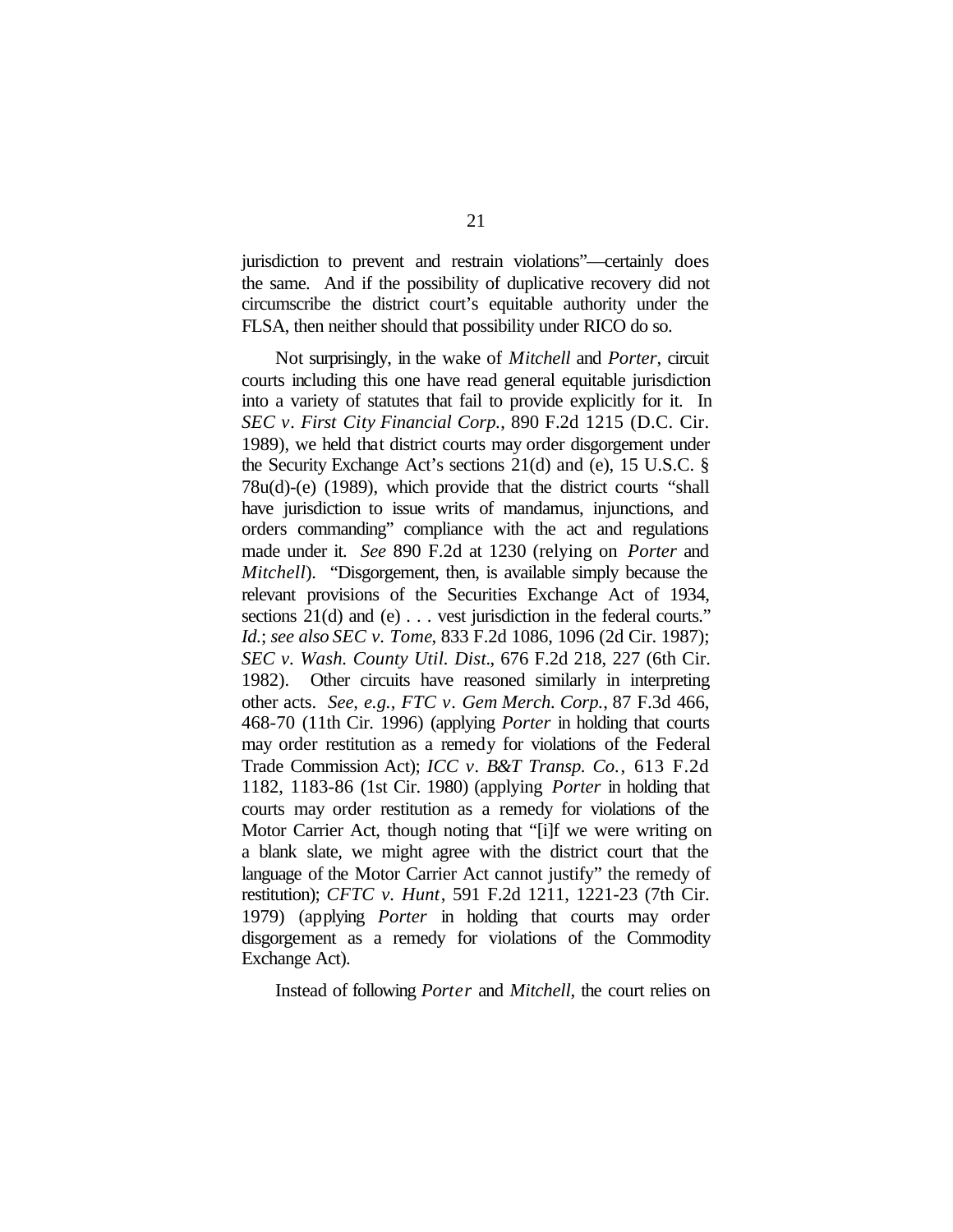a later Supreme Court decision, *Meghrig v. KFC Western, Inc.*, 516 U.S. 479 (1996). In *Meghrig*, the Supreme Court considered whether private citizens could seek restitution under the Resource Conservation and Recovery Act (RCRA) for the cost of having cleaned up a prior landowner's toxic waste. The statute provided that the "district court shall have jurisdiction . . . to restrain any person who has contributed or who is contributing" to waste problems, "to order such person to take such other action as may be necessary, or both." *Id.* at 482 n.\* (quoting 42 U.S.C.  $\S$  6972(a)). The Court held that it was "apparent from the two remedies described . . . that RCRA's citizen suit provision is not directed at providing compensation for past cleanup efforts." *Id.* at 484. While not explicitly defining the limits of the two remedies described, the court suggested that these remedies should be equated with prohibitory and mandatory injunctions. *Id*. Moreover, relying in part on the fact that an analogous statute expressly authorized damages, the Court concluded that "neither remedy . . . contemplates the award of past cleanup costs, whether these are denominated 'damages' or 'equitable restitution.'" *Id.* at 484- 85. According to the Court, it "is an elemental canon of statutory construction that where a statute expressly provides a particular remedy or remedies, a court must be chary of reading others into it." *Id.* at 488 (quoting *Middlesex County Sewerage Auth. v. Nat'l Sea Clammers Ass'n*, 453 U.S. 1, 14-15 (1981)).

The *Meghrig* Court noted that in arguing that the district court had inherent authority to award equitable remedies, the plaintiffs relied on *Porter* and its progeny. *Id.* at 487. Without expressly distinguishing those cases, the Court explained that "the limited remedies described in [RCRA], along with the stark differences between the language of that section and the cost recovery provisions [of the analogous statute], amply demonstrate that Congress did not intend for a private citizen to be able to undertake a cleanup and then proceed to recover its costs under RCRA." *Id.* Notably for our purposes, *Meghrig* did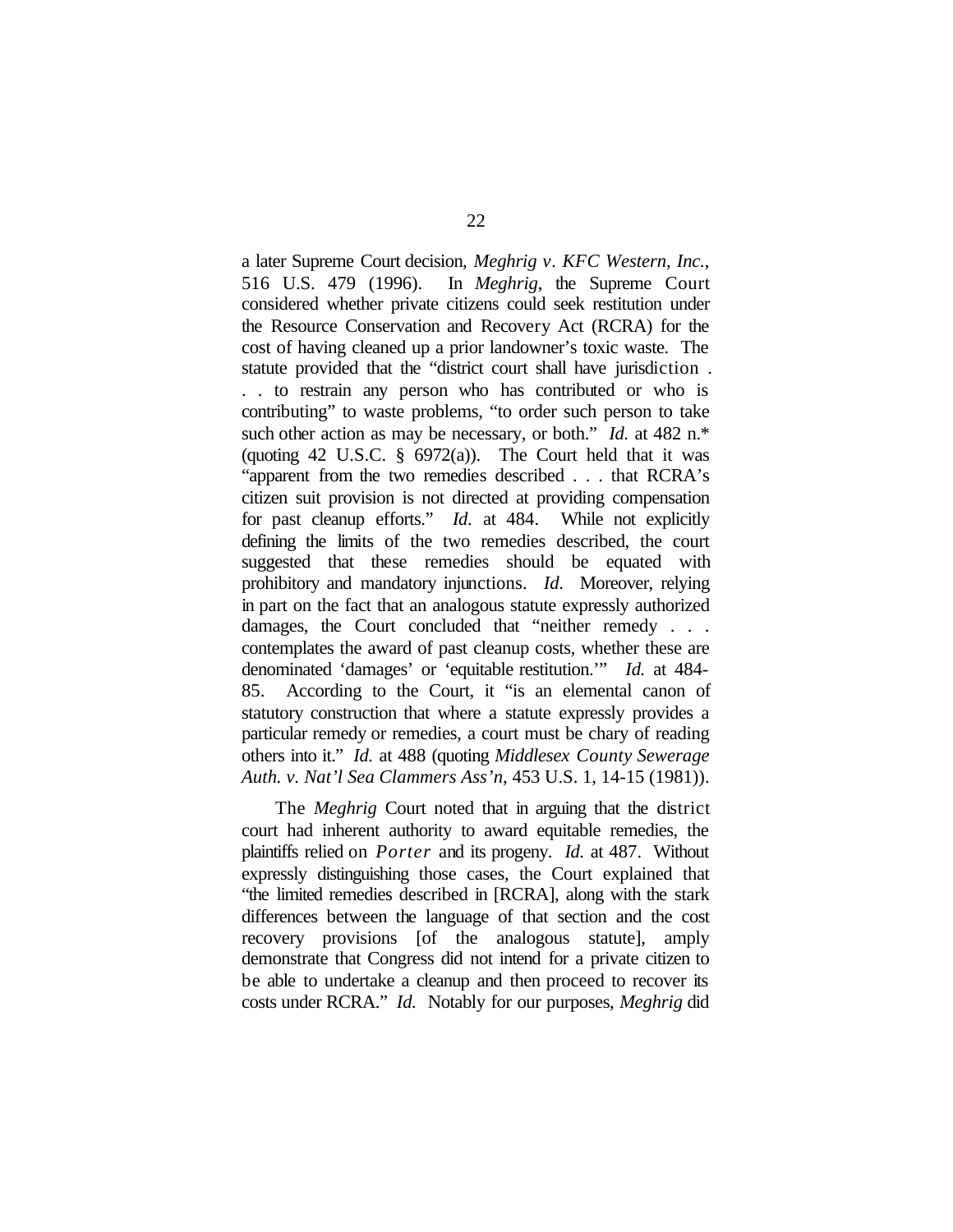not overrule *Porter*. Indeed, even after *Meghrig*, the Supreme Court has cited *Porter* for the proposition that "we should not construe a statute to displace courts' traditional equitable authority absent . . . an 'inescapable inference' to the contrary." *Miller v. French*, 530 U.S. 327, 340 (2000); *see also United States v. Oakland Cannabis Buyers' Co-op*, 532 U.S. 483, 496 (2001).

At one level, reconciling *Meghrig* with *Porter* and *Mitchell* is difficult. *Meghrig* suggests that "to restrain" only authorizes prohibitory injunctions. By contrast, *Mitchell* holds that this language imposes no limit on the district court's full equitable powers. *Meghrig*, relying on a version of the canon *expressio unius est exclusio alterius,* observes that courts should be "chary" in reading remedies into a statute which expressly provides for other remedies. By contrast, *Porter* indicates that in the context of equity jurisdiction, the general *expressio unius* canon gets inverted, meaning that district courts possess all equitable powers unless the statute "inescapabl[y]" provides to the contrary. *Cf. Renegotiation Bd. v. Bannercraft Clothing Co.*, 415 U.S. 1, 18-20 (1974) (discussing these competing canons).

These tensions cannot be dealt with simply by dismissing *Porter* and *Mitchell*. *Meghrig* not only left both cases intact, but also suggested that the "limited remedies" in RCRA, together with the "stark differences" between RCRA and the analogous statute, explain the different outcomes. Given this, our responsibility is to follow the Supreme Court's oft-cited instruction that "[i]f a precedent of this Court has direct application in a case, yet appears to rest on reasons rejected in some other line of decisions, the Court of Appeals should follow the case which directly controls, leaving to this Court the prerogative of overruling its own decisions." *Rodriguez de Quijas v. Shearson/Am. Express, Inc.*, 490 U.S. 477, 484(1989); *see also Agostini v. Felton*, 521 U.S. 203, 237 (1997) (reaffirming this requirement).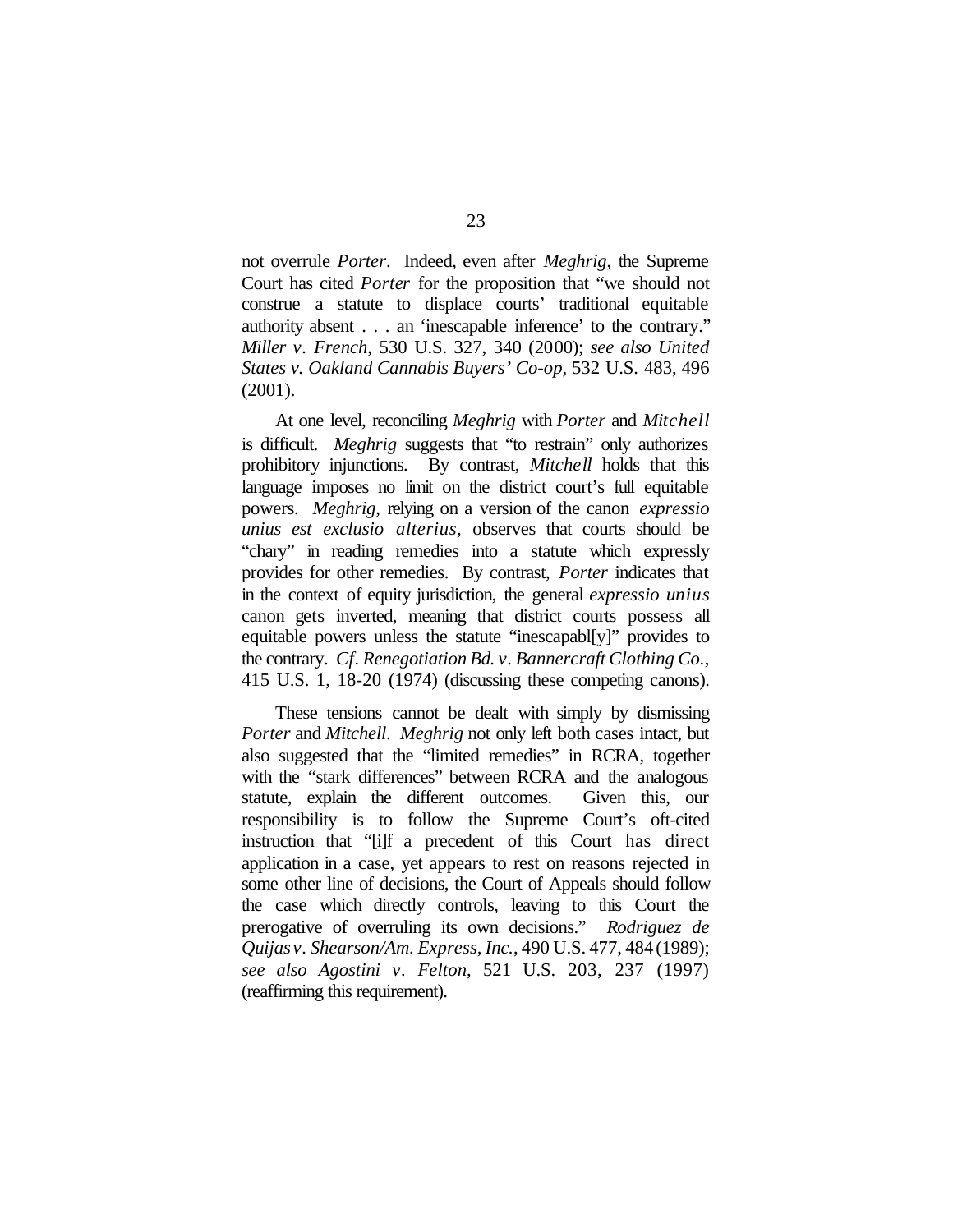In my view, *Porter* and *Mitchell*, not *Meghrig*, "directly control" this case. Several reasons support this conclusion, and nothing points the other way. First, RICO's statutory scheme resembles the EPCA more than the RCRA. Both RICO and the EPCA stand alone in grappling with a broad social issue, whereas the RCRA had a closely related statute on which the Court in *Meghrig* relied heavily. Second, as in both *Porter* and *Mitchell*, the government brought the suit rather than a private party like the *Meghrig* plaintiff, and *Porter* makes clear that district courts may have "even broader and more flexible" equitable powers where the public interest is involved, 328 U.S. at 398. This point has particular traction if the government is the only party that may seek equitable relief under RICO. *See Religious Tech. Ctr. v. Wollersheim*, 796 F.2d 1076, 1083-89 (9th Cir. 1986) (holding that equitable relief under RICO is available only to the government). *But see Nat'l Org. for Women, Inc. v. Scheidler,* 267 F.3d 687, 695-700 (7thCir. 2001) (holding that private plaintiffs can seek equitable relief under RICO), *rev'd on other grounds*, 537 U.S. 393 (2003). Finally, *Meghrig*'s suggestion that "restrain" in the RCRA refers only to prohibitory injunctions cannot apply to section 1964(a), since that section explicitly authorizes other remedies—e.g., divestment—to "prevent and restrain" RICO violations. For these reasons, in determining whether the phrase "prevent and restrain" limits the district court's equitable powers, I think it makes more sense to look to *Porter* and *Mitchell*, not *Meghrig*.

The court "[r]ead[s] *Porter* in light of" the statement in *Kokkonen v. Guardian Life Insurance Co.*, 511 U.S. 375, 377 (1994), that "'[f]ederal courts are courts of limited jurisdiction'" and "'possess only that power authorized by Constitution and statute, which is not to be expanded by judicial decree.'" Majority op. at 12-13. But "'[j]urisdiction,' it has been observed, 'is a word of many, too many, meanings.'" *Steel Co. v. Citizens for a Better Env't*, 523 U.S. 83, 90 (1998) (citation omitted). *Kokkonen* simply makes the unremarkable point that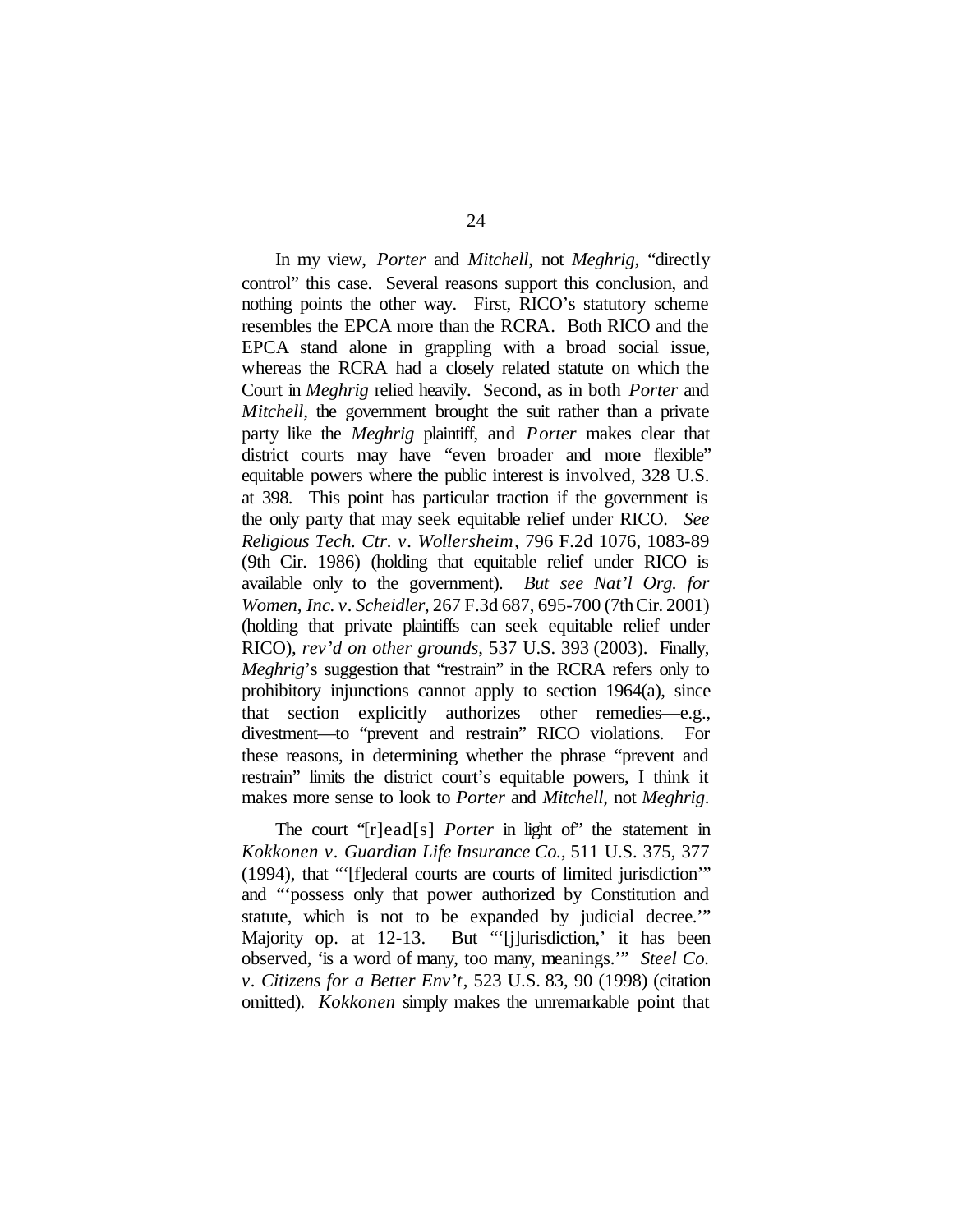federal courts have subject-matter jurisdiction over cases only if the Constitution or Congress so provides, 511 U.S. at 377, and the Supreme Court has since clarified that it is "unreasonable" to apply subject-matter jurisdiction principles where a statute uses the term jurisdiction "merely [in] specifying the remedial *powers* of the court," *Steel Co.*, 523 U.S. at 90.

Finally, while Congress modeled section 1964(a) on the antitrust laws, *see* 115 Cong. Rec. 9567 (1969) (statement of Sen. McClellan); *see also* 15 U.S.C. § 4 (the "district courts . . . are invested with jurisdiction to prevent and restrain violations"); *accord* 15 U.S.C. § 25, I disagree with Philip Morris that the Supreme Court's antitrust decisions provide useful guidance as to whether the phrase "prevent and restrain" limits the equitable remedies available to district courts. On the one hand, the Court once ignored, though did not explicitly reject, an invitation by Justice Douglas to apply *Porter* to antitrust actions. *See United States v. Nat'l Lead Co.*, 332 U.S. 319, 366-67 (1947) (Douglas, J., dissenting in part); *cf. United States v. Oregon State Med. Soc'y*, 343 U.S. 326, 333 (1952) (emphasizing that in antitrust actions the purpose of injunctive relief is to "forestall future violations"); *Texas Indus., Inc. v. Radcliff Materials, Inc.*, 451 U.S. 630, 639-47 (1981) (declining to fashion and apply a common law right of contribution in the antitrust context). On the other hand, some antitrust cases suggest that courts may impose equitable remedies beyond those intended merely to stop future violations from occurring. *E.g., United States v. Crescent Amusement Co.*, 323 U.S. 173, 189 (1944) (although the district court ordered a remedy said to "exceed any reasonable requirement for prevention of future violations," the "Court has quite consistently recognized in this type of Sherman Act case that the government should not be confined to an injunction against further violations. . . . Those who violate the Act may not reap the benefits of their violations"); *cf. United States v. U.S. Steel Corp.*, 251 U.S. 417, 452 (1920) (observing that the Sherman Act is "clear in its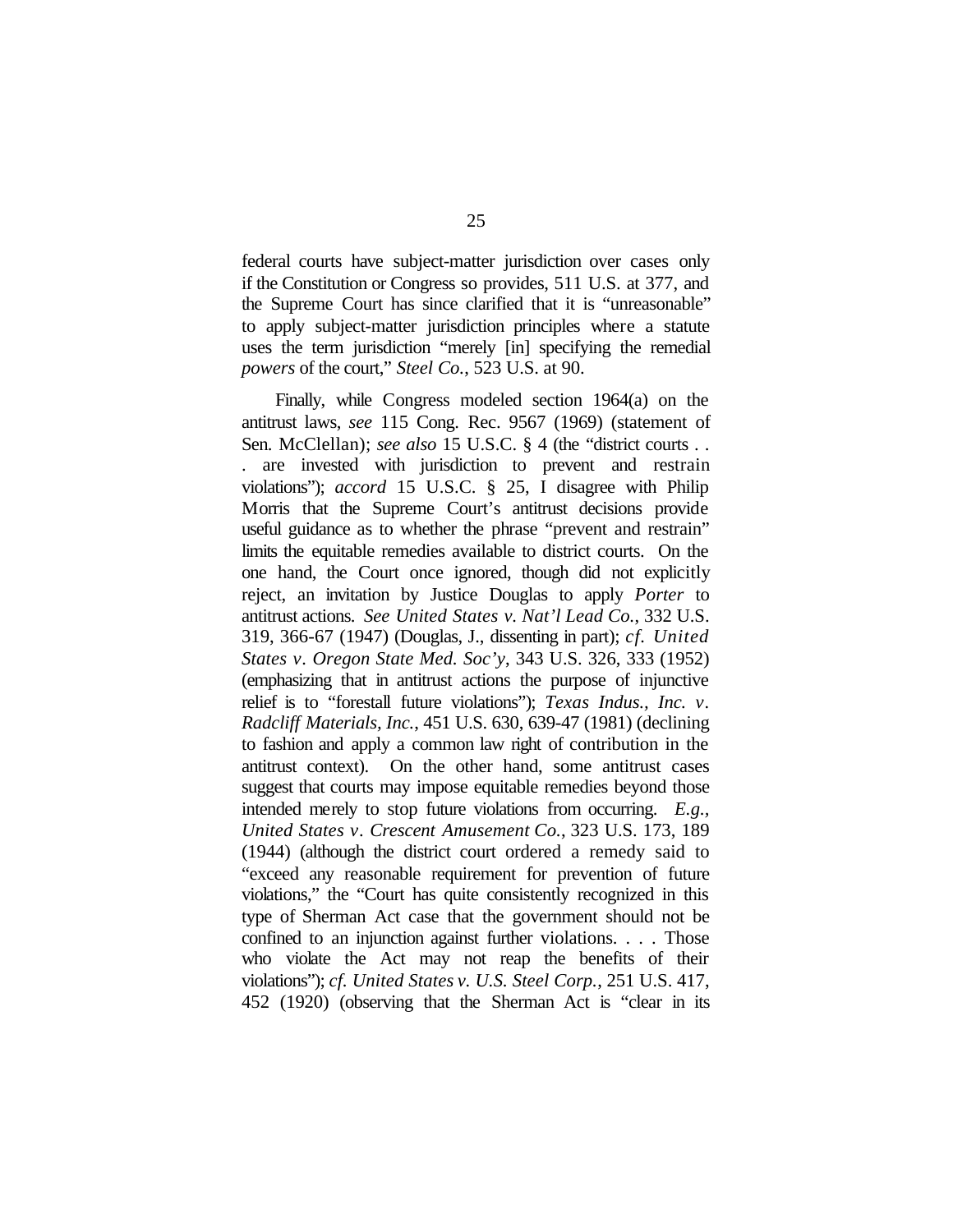direction that the courts of the nation shall prevent and restrain [monopolies] (its language is 'to prevent and restrain violations of' the act); but the command is necessarily submissive to the conditions which may exist and the usual powers of a court of equity to adapt its remedies to those conditions"); *Schine Chain Theatres v. United States*, 334 U.S. 110, 128 (1948) (suggesting that "[l]ike restitution," divestment "merely deprives a defendant of the gains from his wrongful conduct" and upholding it as a remedy under the Sherman Act), *overruled on other grounds by Copperweld Corp. v. Indep. Tube Corp.*, 467 U.S. 752, 763 n.8, 777 (1984). As these cases illustrate, antitrust precedent offers little reason to doubt the applicability of *Porter* and *Mitchell* to the case at hand.

To sum up, *Porter* and *Mitchell* rather than *Meghrig* control this case, and no "necessary and inescapable inference" limits the district court's jurisdiction in equity. If the district court concludes that the government has shown that the tobacco companies have committed RICO violations by advertising to youth despite assertions to the contrary and by falsely disputing smoking's addictive, unhealthy effects, then it may order whatever equitable relief it deems appropriate. Of course, the court must work within the bounds of equitable doctrines, recognizing defenses like laches and unclean hands, paying due regard for the rights of the innocent, and generally exercising its discretion. With these principles in mind, the district court can "do complete rather than truncated justice," *Porter*, 328 U.S. at 398.

**B.**

In addition to rejecting the government's argument that district courts may impose any equitable remedy on RICO violators, the court rejects the government's alternative, narrower argument—that even if district courts may order only remedies that "prevent and restrain" RICO violations,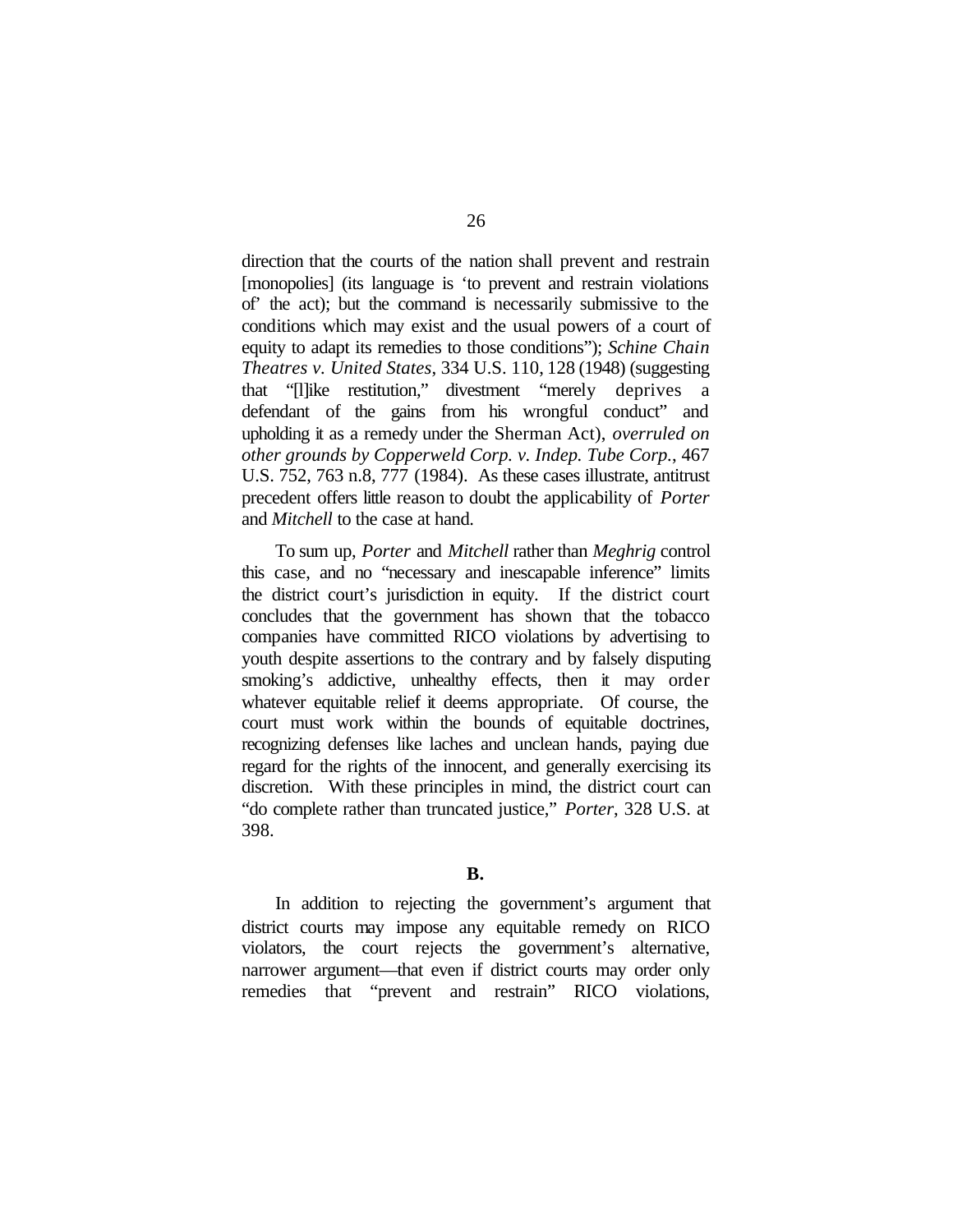disgorgement can appropriately accomplish that purpose. Because the court's analysis of this argument is as flawed as its analysis of the government's broader argument, I add this discussion of the issue. In my view, the court transforms what should be a question of fact—what remedies appropriately prevent and restrain future violations—into a question of statutory interpretation in a way that disregards section 1964(a)'s plain language and ignores Supreme Court precedent recognizing the equitable flexibility of district courts.

Under section 1964(a), district courts may issue "appropriate orders" "to prevent and restrain" RICO violations. "Prevent" has many meanings. The first nonarchaic one listed in *Webster's Third New International Dictionary* (1961) is "to deprive of power or hope of acting, operating, or succeeding in a purpose." "Restrain" can mean "to hold (as a person) back from some action, procedure, or course: prevent from doing something (as by physical or moral force or social pressure)" and "to limit or restrict to or in respect to a particular action or course: keep within bounds or under control." *Webster's Third New International Dictionary* (1961).

The government offers expert testimony to the effect that a disgorgement order will deter the tobacco companies from violating RICO in the future—in the dictionary's language, it will deprive them of the hope of succeeding in benefiting from future RICO violations and hold them back from committing such violations. In essence, the government claims that the tobacco companies, having engaged in a persistent pattern of deceptive representations over decades, will be less likely to continue this illegal behavior if they must surrender their past ill-gotten profits. Treating the government's expert testimony as correct, as we must at this stage of the litigation, *see Anderson*, 477 U.S. at 255, I think it enough to forestall summary judgment in Philip Morris's favor. Indeed, the Supreme Court has accepted just this theory of deterrence,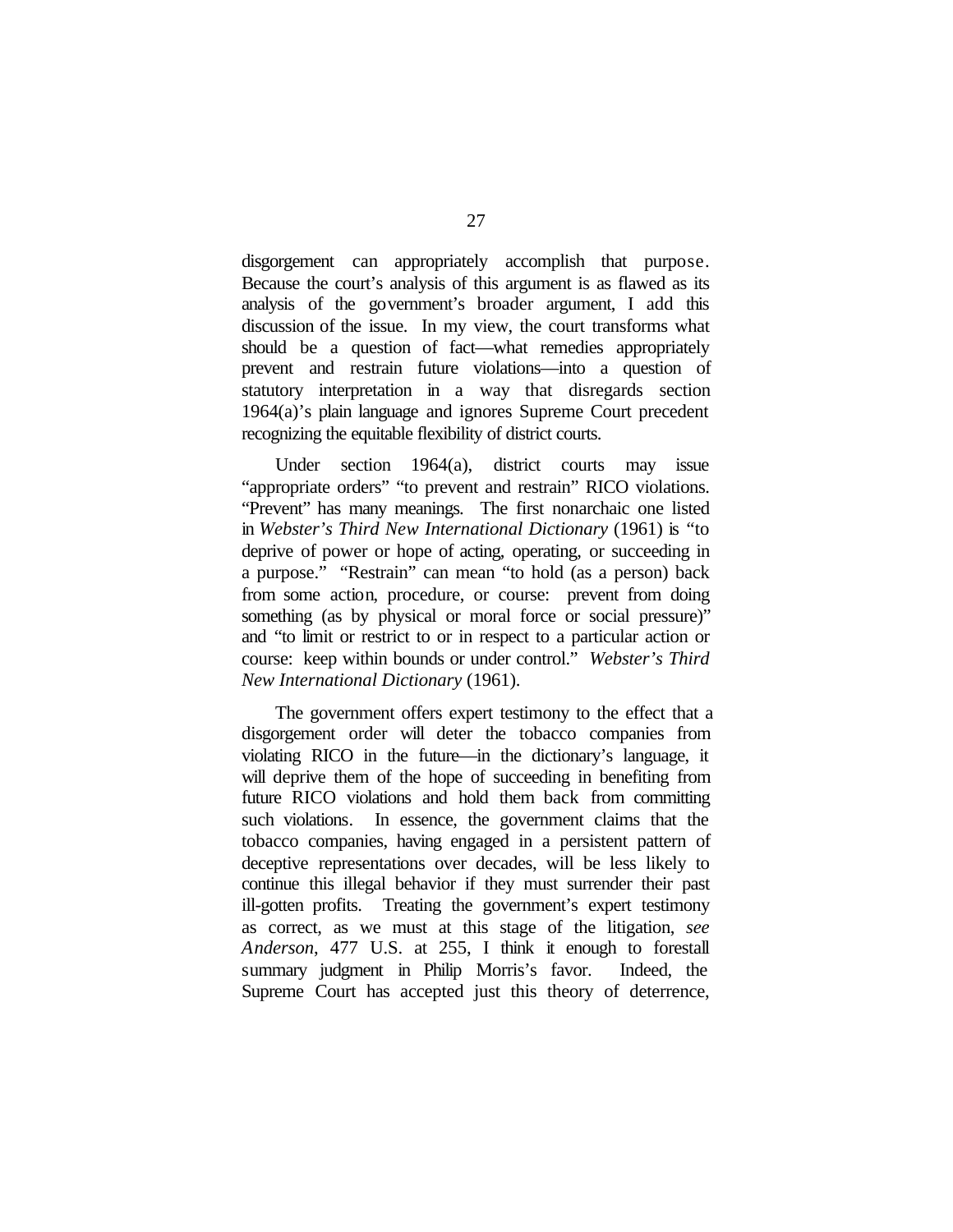stating in *Porter* that restitution "could be considered as an order appropriate and necessary to enforce compliance with the Act" since "[f]uture compliance may be more definitely assured if one is compelled to restore one's illegal gains." 328 U.S. at 400. If restitution helps enforce compliance, then we should have little doubt that disgorgement helps prevent and restrain violations.

This court does not conclude that disgorgement can never have a restraining effect on future conduct of the defendants—the only conclusion that could justify a holding that district courts can never order disgorgement under section 1964(a). Instead, the court offers several unpersuasive reasons for its conclusion that as a matter of statutory interpretation disgorgement is not a permissible remedy under section 1964(a).

First, the court states that disgorgement "is a quintessentially backward-looking remedy." Majority op. at 15. Although I agree that a court sitting in equity cannot order disgorgement that exceeds a defendant's past ill-gotten profits, *see Tull v. United States*, 481 U.S. 412, 424 (1987) (observing that "[r]estitution is limited to 'restoring the status quo and ordering the return of that which rightfully belongs to the purchaser or tenant'") (quoting *Porter*, 328 U.S. at 402), this does not mean disgorgement is always backward-looking and can never have a forward-looking effect on the defendants. The Supreme Court made this clear in *Porter*, 328 U.S. at 400, and *Meghrig* nowhere rejects *Porter*'s conclusion that a disgorgement order can impact future conduct—indeed, there was no evidence in *Meghrig* that the defendants were likely to commit future RCRA violations, and in any event, as discussed *supra* at 23-24, *Porter* and *Mitchell* are the cases most directly on point for our purposes.

Second, the court concludes that district courts are limited not merely by the words "prevent and restrain," but also "by those [three remedies] explicitly included in the statute" by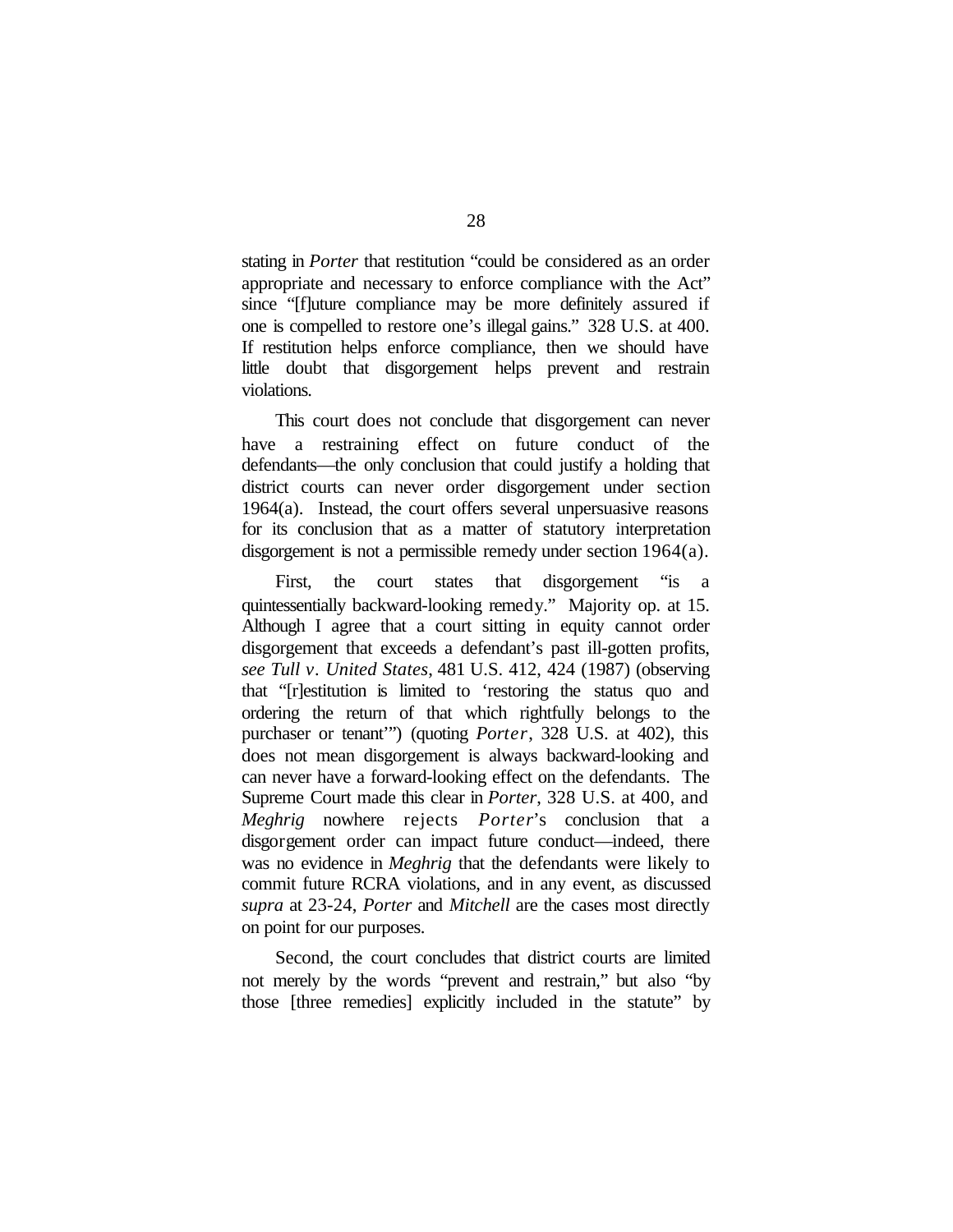application of the canons *noscitur a sociis* and *ejusdem generis*. *See* majority op. at 17; *cf. United States v. Thomas*, 361 F.3d 653, 659 (D.C. Cir. 2004) (defining these canons). Even assuming we should apply these canons, however, they spell out nothing more than what everyone agrees on: that the only "appropriate" orders under this section are equitable ones. *See West v. Gibson*, 527 U.S. 212, 225-26 (1999) (Kennedy, J., dissenting) (observing that these canons "suggest the appropriate remedies authorized by [a statute using the word 'including'] are remedies of the same nature as reinstatement, hiring, and backpay--*i.e.,* equitable remedies" and noting that "the phrase 'appropriate remedies,' furthermore, connotes the remedial discretion which is the hallmark of equity").

More important, I doubt the canons apply here at all. While the canons can prove useful where there is otherwise "no general principle in sight," *Dong v. Smithsonian Inst.*, 125 F.3d 877, 880 (D.C. Cir. 1997); *see also Wash. State Dep't of Health Servs. v. Guardianship Estate of Keffeler*, 537 U.S. 371, 384 (2003) (applying the canons in interpreting the last listed term of "execution, levy, attachment, garnishment, or other legal process"), here the statute provides the general principle of preventing and restraining violations. Indeed, the Supreme Court declined to use these canons altogether in interpreting a statute which gave the EEOC the power of enforcement "through appropriate remedies, including reinstatement or hiring of employees with or without back pay," 42 U.S.C. § 2000e-16(b). *See West*, 527 U.S. at 218 (stating that the "word 'including' makes clear that 'appropriate remedies' are not limited to the examples that follow that word"); *cf. Harrison v. PPG Indus., Inc.*, 446 U.S. 578, 588-89 (1980) (declining to apply *ejusdem generis* canon where Congress used "expansive language"). I see no reason why we should do otherwise here, especially since section 1964(a) uses the even more expansive language: "including, but not limited to." Finally, *noscitur a sociis* and *ejusdem generis* should not be used to limit the types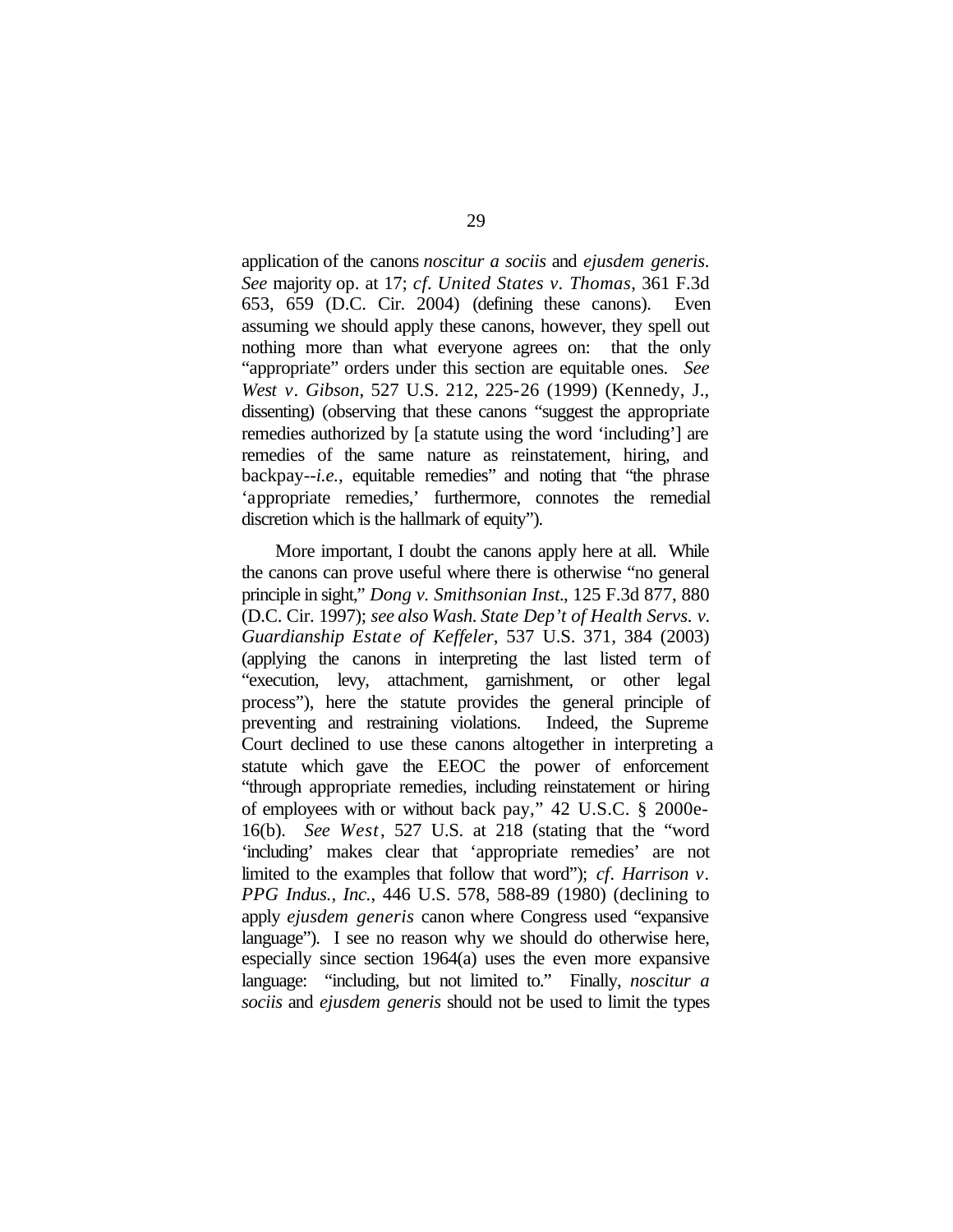of equitable relief available to district courts given Congress's instruction that RICO "shall be liberally construed to effectuate its remedial purposes," *see supra* at 14, one of which is preventing and restraining future violations—an aim that, far from being a "new purpose[] that Congress never intended," *see* majority op. at 19 (quoting *Reves v. Ernst & Young*, 507 U.S. 170, 183 (1993)), expressly appears in the statute's text. If an equitable remedy achieves this goal, then the statute authorizes it.

Third, the court suggests that disgorgement should be unavailable because it allows the government to achieve relief "similar in effect" to criminal forfeiture, raising concerns that the government can achieve duplicative recovery and evade the procedural safeguards girding the forfeiture provision. *See* majority op. at 19. To be sure, such concerns are relevant in considering whether to infer additional causes of action. As discussed earlier, *supra* at 18, however, given the Supreme Court's explicit rejection of similar concerns in *Porter* and *Mitchell*, they cannot carry the day. Nor should such concerns stop a court from issuing equitable orders that accomplish the express statutory purpose of preventing and restraining RICO violations, whether the remedies are specifically listed in section 1964(a), e.g., divestment, or available as other "appropriate orders." Discussing RICO, the Supreme Court has observed that "Congress has provided civil remedies for use when the circumstances so warrant. It is untenable to argue that their existence limits the scope of the criminal provisions." *United States v. Turkette*, 452 U.S. 576, 585 (1981). The converse should hold as well. If an equitable remedy prevents and restrains RICO violations—one of the remedial purposes which we should liberally construe the statute to effectuate—it is untenable to claim that the existence of criminal provisions renders this remedy nonetheless beyond the scope of district court authority.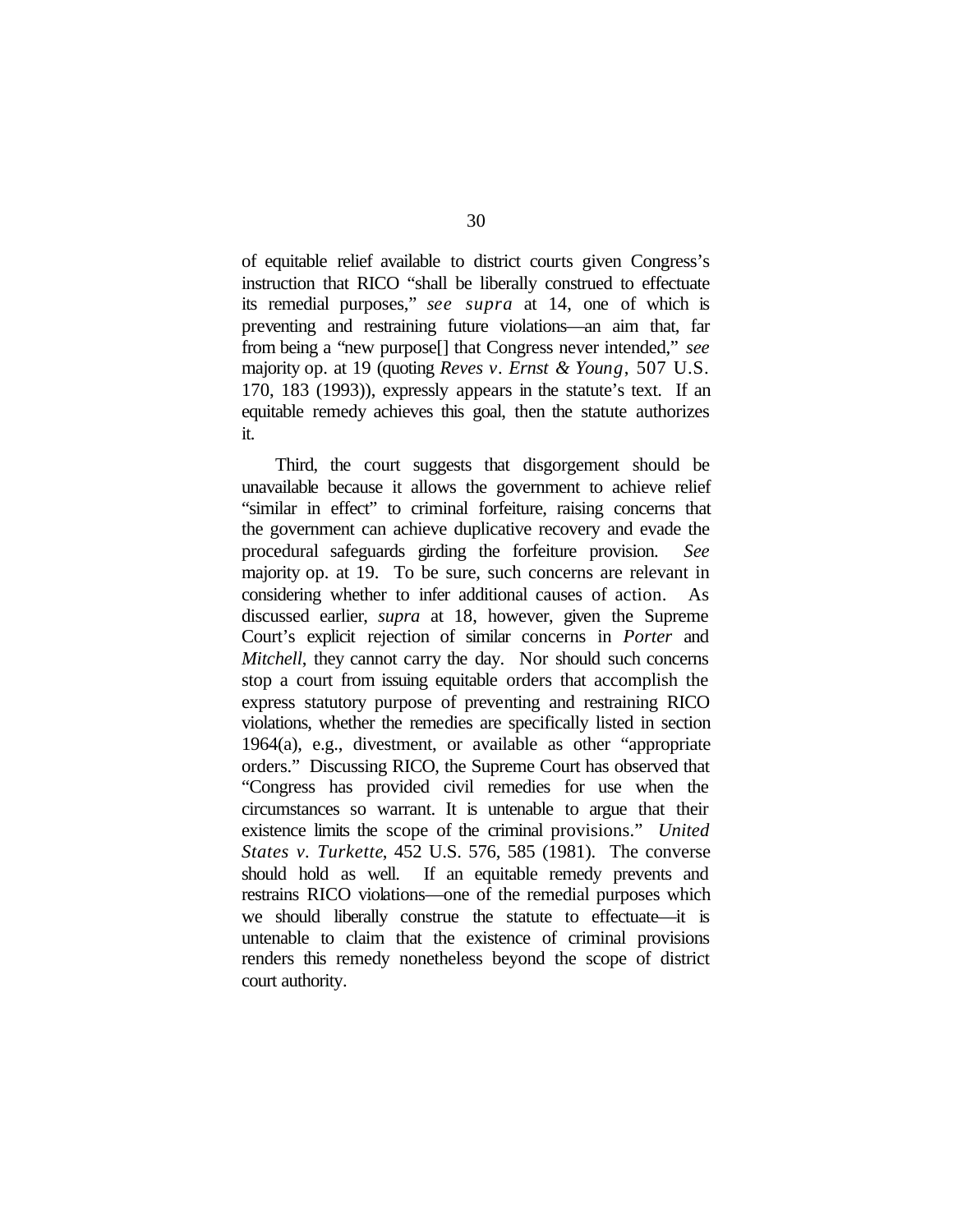Of course, that disgorgement may sometimes serve to prevent and restrain defendants from committing RICO violations does not mean that it will always accomplish that purpose. As the district court here recognized, a court must first find that the defendants are likely to commit future RICO violations. 321 F. Supp. 2d at 75-76. This is not a foregone conclusion. In *Carson*, for example, while the Second Circuit recognized that disgorgement can sometimes serve to prevent and restrain RICO violations, it was rightly skeptical that disgorgement of the "gains ill-gotten long ago by a retiree" who had long since left the union position that he had abused in accepting kickbacks would accomplish this purpose. 52 F.3d at 1182. Assuming district courts are limited to remedies that prevent and restrain, *but see supra* Part II.A, I also share the Second Circuit's apparent conclusion that disgorgement may be ordered only to prevent and restrain *a defendant* from future RICO violations, *see* 52 F.3d at 1182. *But see Richard v. Hoechst Celanese Chem. Group*, 355 F.3d 345, 355 (5th Cir. 2003) (leaving open the possibility that disgorgement might be ordered solely to deter other possible offenders). Because any remedy imposed for a solely exemplary purpose (i.e., to dissuade others from committing RICO violations) would amount to punishment, it goes beyond what Congress intended, *see* S. Rep. No. 91-617, at 81, as well as pushes the boundaries of what equity permits, *cf. Tull*, 481 U.S. at 422. In this case, however, the government offers evidence that the defendant companies themselves are likely to commit future RICO violations by misleading the public about the health consequences of smoking and the addictive effects of nicotine, as well as by persisting in marketing to young people.

According to Philip Morris, only injunctions are "appropriate orders" under section 1964(a) because, in its view, they will always adequately prevent past lawbreakers from committing future violations, particularly given the threat of heavy contempt penalties. Refining this point, the concurrence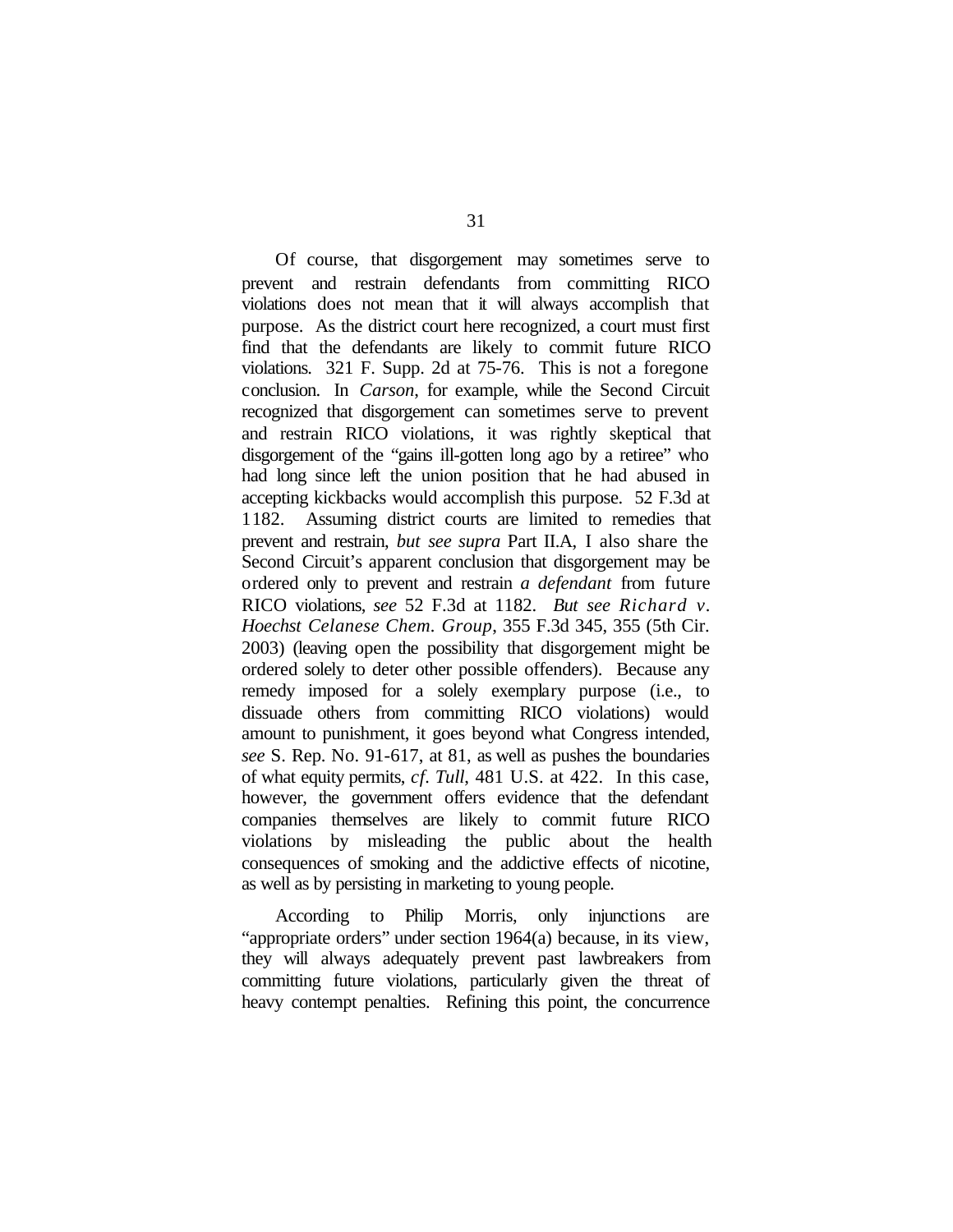finds it "almost inconceivable" that disgorgement can change the incentives governing a defendant's future behavior given RICO's other provisions. *See* sep. op. at 4 (Williams, J., concurring). The concurrence thus concludes that as a matter of law, Congress intended to exclude disgorgement from those remedies appropriate to prevent and restrain RICO violations. *See id.* at 4-5. I think this approach is flawed in several respects.

To begin with, as noted above, *Porter* indicated that disgorgement may encourage guilty defendants to obey the law in the future. Interpreting a statute replete (like RICO) with other remedies, the Court concluded that "[f]uture compliance may be more definitely assured if one is compelled to restore one's illegal gains." 328 U.S. at 400. We are without license to ignore the Supreme Court's views on this point.

Moreover, Philip Morris's suggestion that only injunctions provide "appropriate" relief under section 1964(a) not only cuts against the statute's plain language—Congress would hardly have included divestment in its list of sample remedies if it thought injunctions alone would be adequate—but also ignores the equitable flexibility the statute was designed to preserve, *see, e.g.*, 115 Cong. Rec. 9567 (1969) (statement of Sen. McClellan). Indeed, nothing in the statute requires courts to prefer contempt penalties (not explicitly named in section 1964(a)) to disgorgement (also not explicitly named). Rather, no single remedy is always appropriate. "The essence of equity jurisdiction has been the power of the Chancellor to do equity and to mold each decree to the necessities of the particular case. Flexibility rather than rigidity has distinguished it." *Swann v. Charlotte-Mecklenburg Bd. of Educ.*, 402 U.S. 1, 15 (1971) (quoting *Hecht Co. v. Bowles*, 321 U.S. 321, 329-30 (1944)). Sometimes injunctive relief alone will make the most sense; other times, different equitable remedies or combinations of equitable remedies, perhaps including disgorgement, might prove as or more effective.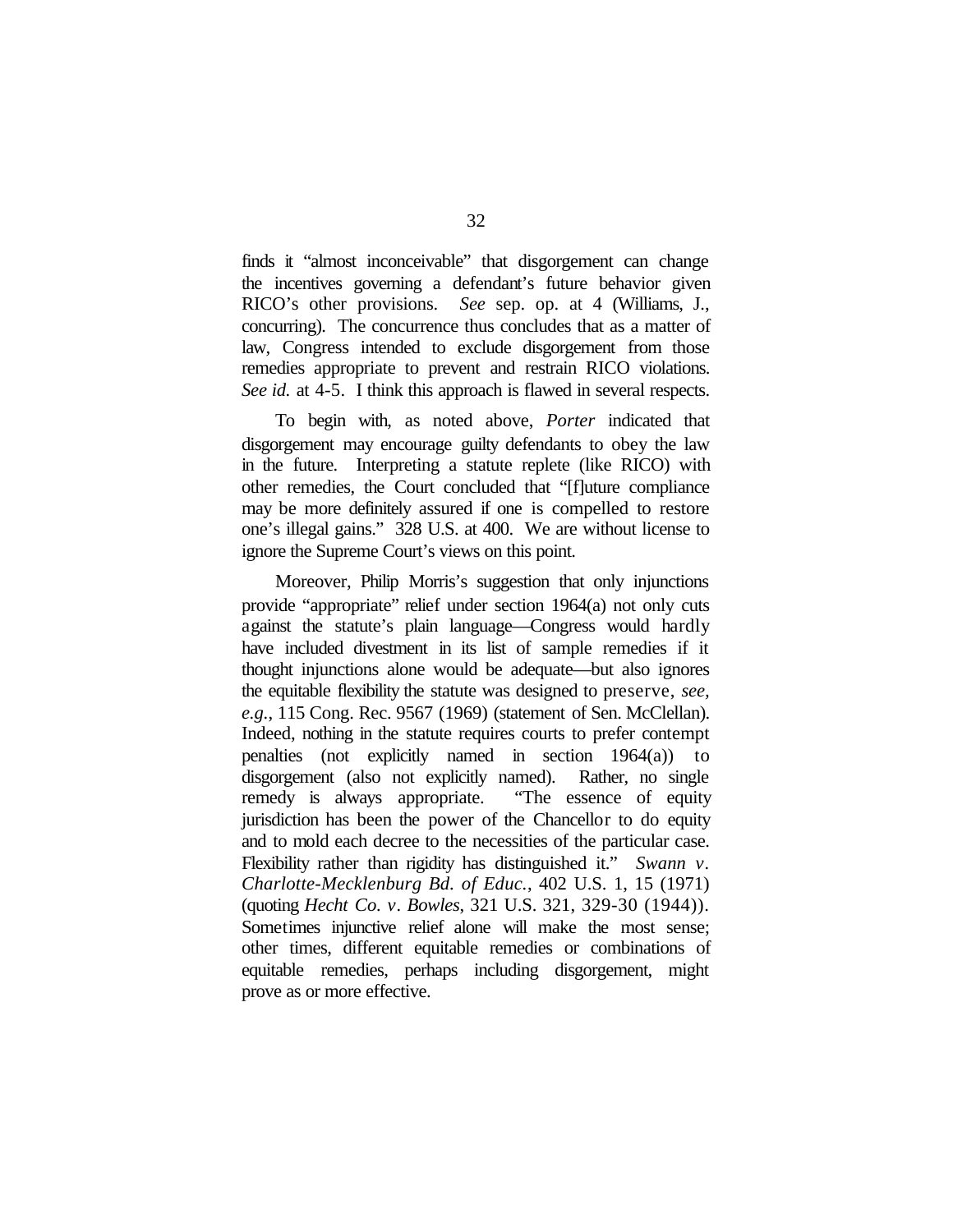To be sure, given RICO's comprehensive remedial scheme, disgorgement orders may prove appropriate in preventing and restraining future violations only in rare circumstances. But "[i]n equity, as nowhere else, courts [should] eschew rigid absolutes," *Franks v. Bowman Transp. Co.*, 424 U.S. 747, 777 n.39 (1976) (internal quotation marks and citation omitted), and precisely what remedy or combination of remedies, within the bounds of the equitable doctrines discussed earlier, will serve to prevent and restrain defendants from committing RICO violations is an issue of fact, not statutory interpretation. For these determinations, we must rely in the first instance not on what we appellate judges can or cannot imagine will "prevent or restrain," but on tried and true methods of fact-finding before district courts—including cross-examination and presentation of contrary evidence. *Cf. id.* at 780 (noting district courts' "'keener appreciation' of peculiar facts and circumstances") (citation omitted).

Finally, and again as noted earlier, record evidence in this case suggests that disgorgement will in fact "prevent and restrain" defendants from committing future RICO violations. As one of the government's experts stated, "[R]equiring defendants to pay proceeds will affect their expectations . . . about the returns from future misconduct." Appellee's App. at 813. The expert added that, even if coupled with an injunction laden with contempt penalties, disgorgement will "provide additional economic incentives to deter future misconduct" by "strengthen[ing] the credibility of existing laws" which the defendants have allegedly violated in the past. *Id.* at 814. Disagreeing, the concurrence offers its own "expert opinion" of the incentives driving the behavior of past RICO violators. *See* sep. op. at 3-5, 7-8. According to the concurrence, the most appropriate deterrence will stem from the "spotlight of the lawsuit," if properly "amplif[ied]" by "transparency-enhancing and prior-approval measures." *Id.* at 7-8. Perhaps so, but "on summary judgment, the evidence should be viewed in favor of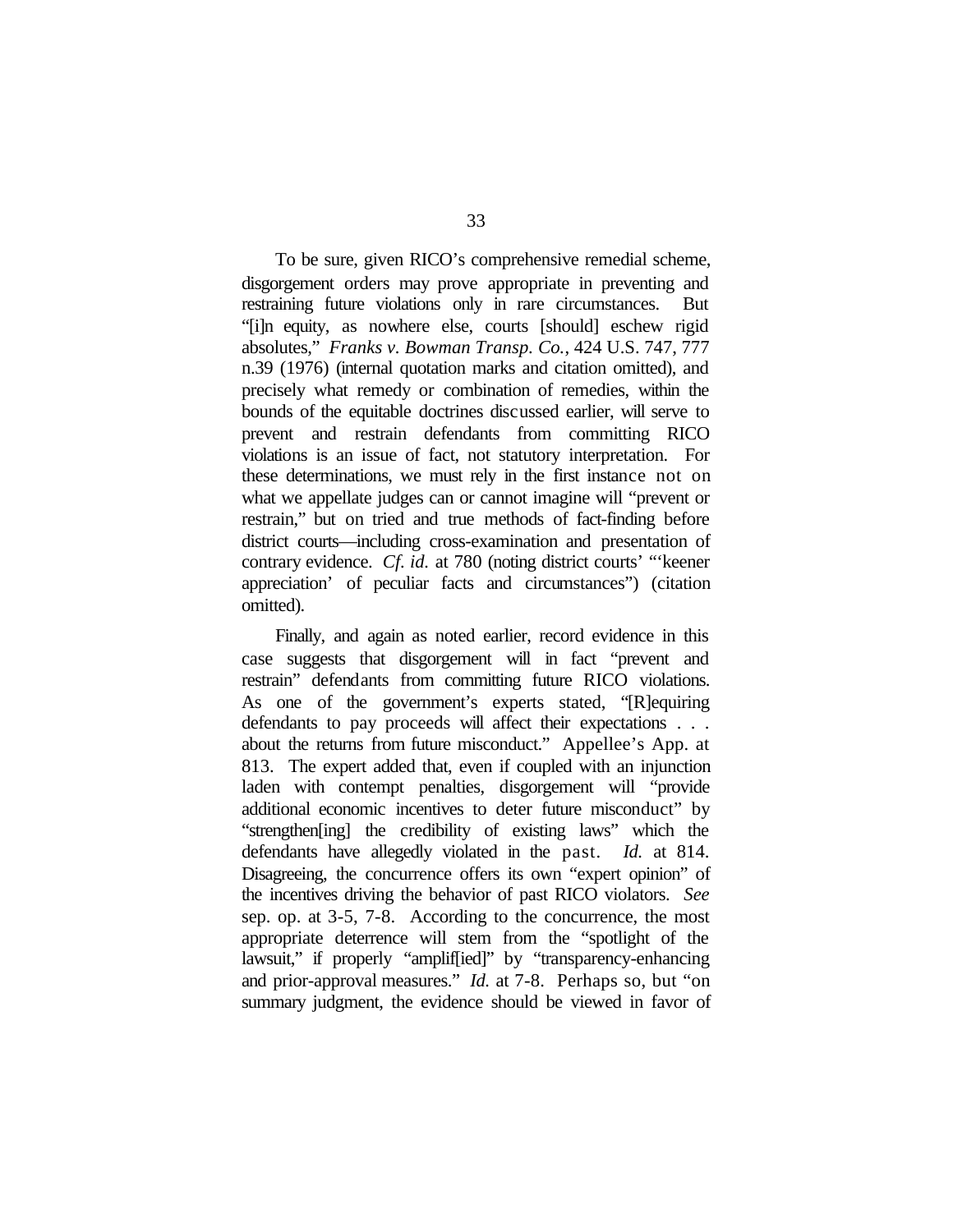the nonmoving party, not," as the concurrence would have it, "the other way around." *Langon v. Dep't Health & Human Servs.*, 959 F.2d 1053, 1059 (D.C. Cir. 1992) (reversing district court grant of summary judgment where that court disregarded admissible expert testimony); *see also Sears, Roebuck & Co. v. Gen. Servs. Admin.*, 553 F.2d 1378, 1381-83 (D.C. Cir. 1977) (holding that district court inappropriately granted summary judgment where experts disagreed about whether certain data constituted a "trade secret" from which an intelligent competitor could gain information). At this stage of the litigation, then, we must assume that the government expert is correct and that disgorgement will "prevent and restrain" future RICO violations. Should Philip Morris offer expert testimony along the lines suggested by the concurrence, then it will be up to the district court to evaluate the competing evidence and make appropriate findings of fact. Should either party appeal, this court, unrestrained by the inferences required at summary judgment, would then review that factual determination pursuant to Rule 52's clear error standard. *See* Fed. R. Civ. P. 52 advisory committee's note (observing that judgment under this standard "differs from a summary judgment under Rule 56 in the nature of the evaluation made by the court"); *see also* 9A Wright & Miller,*Federal Practice and Procedure* § 2585 (2d. ed. 1994) (noting that under Rule 52 a reviewing court need not view the evidence in the light most favorable to the appellee).

# **C.**

In sum, were this case properly before us, I would hold, in accordance with *Porter* and *Mitchell*, that district courts have authority to order any remedy, including disgorgement, necessary to ensure complete relief. As the concurrence points out, sep. op. at 9 (Williams, J., concurring), my approach would create a circuit split, since *Carson* did not apply *Porter* and *Mitchell* to RICO (and, indeed, the parties do not appear to have brought these cases to the Second Circuit's attention). Even if,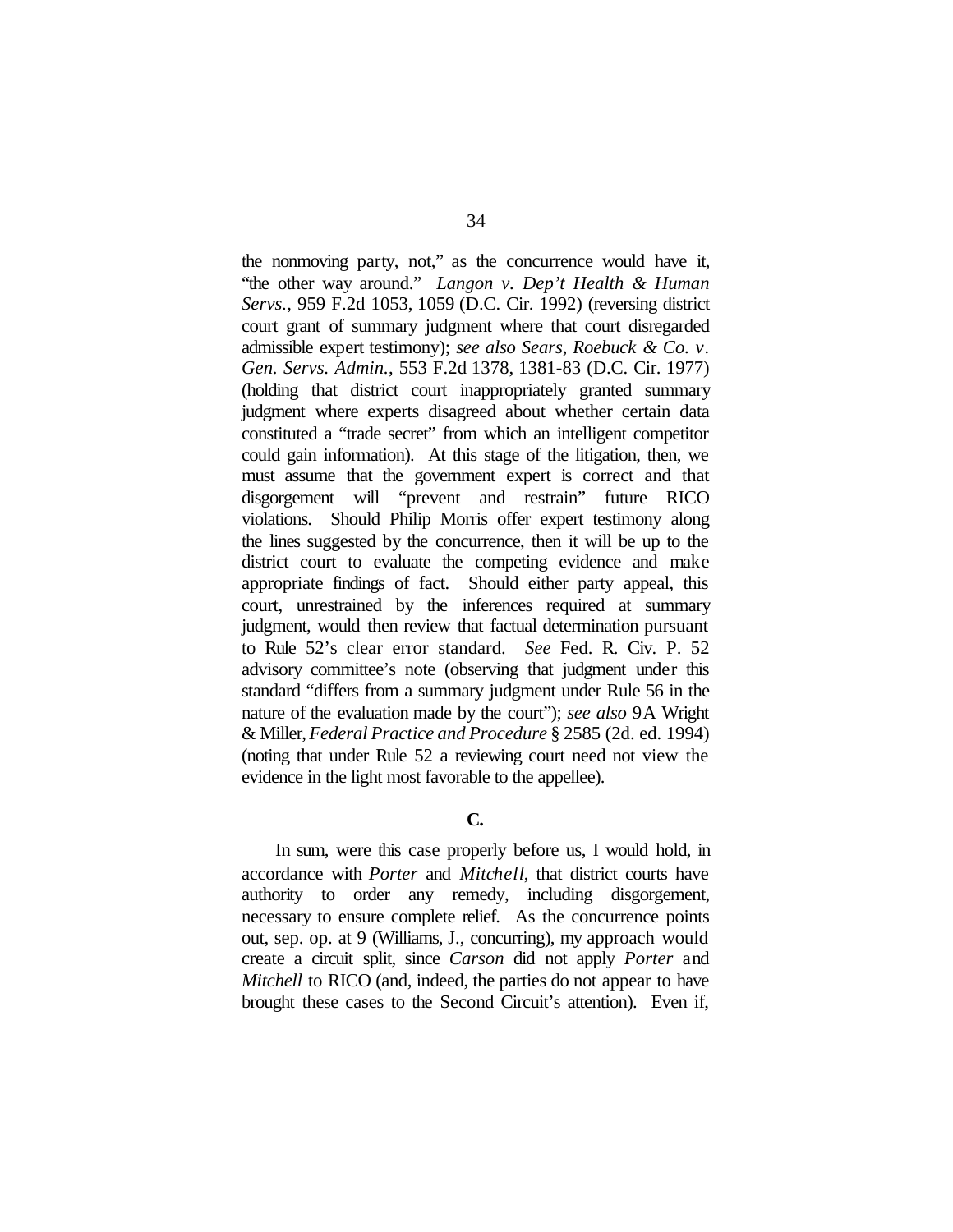as *Carson* holds, district courts may only impose equitable remedies for the purpose of keeping defendants from committing RICO violations, I would still affirm the denial of summary judgment, leaving it to the district court to determine, on the basis of a fully developed record, whether disgorgement will help accomplish this purpose. I disagree with my colleagues' conclusions not because they have created a circuit split of their own by rejecting *Carson*'s holding that disgorgement may prevent and restrain RICO violations, but because they have done so by accepting an interlocutory appeal that we should not hear and by disregarding both Supreme Court precedent and section 1964(a)'s plain language.

## **III.**

This leaves one final, distinct issue. Philip Morris claims that the government's disgorgement model fails as a matter of law to measure the tobacco companies' ill-gotten profits. Because the district court decided this issue in the certified order, it is—unlike the issue the court does resolve—properly before us. *See Yamaha*, 516 U.S. at 205.

In calculating disgorgement, the government first identifies what it calls the "Youth Addicted Population" (YAP), namely, all people who were smoking an average of at least 5 cigarettes a day at the time they turned 21. The government next calculates that from RICO's effective date in 1970 to 2001, the tobacco companies earned profits of \$280 billion through sales to these people. The government arrives at this calculation by (1) determining the gross revenue from these total sales minus the direct costs (excluding overhead and taxes) and (2) adjusting for the time value of money. Philip Morris asserts that the government has failed to show that these profits are attributable to the companies' alleged RICO violations, relying on admissions by government experts that it would be "highly unlikely" to say that "nobody under the age of 21 would have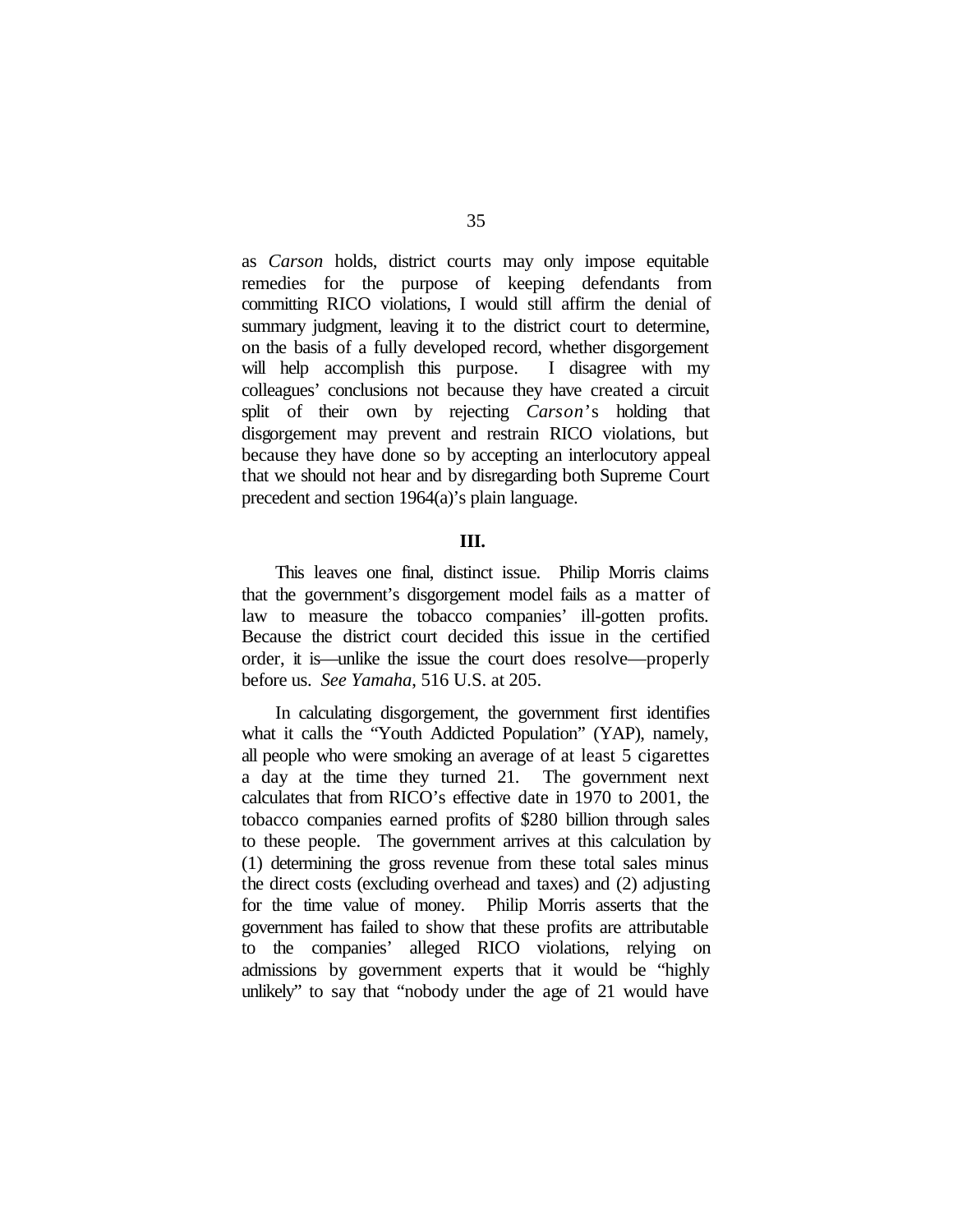ever smoked regularly . . . but for the defendants' alleged RICO violations."

Philip Morris cannot prevail on this issue at summary judgment because the government need not show that nobody under 21 would have smoked but for the RICO violations. As we held in *First City Financial*, 890 F.2d at 1229, "disgorgement need only be a reasonable approximation of profits causally connected to the violation." In *First City Financial*, we found that the district court appropriately ordered disgorgement of *all* profits on a stock sale where the defendants failed to make a material disclosure, purchased stock whose value would likely have already risen had the disclosure been made, and then sold the stock for a killing after the undisclosed news broke. *See id.* at 1229-32.Although the government never proved that all increases in the stock's value stemmed from the violation, we rejected the defendants' argument that because the increase in price may have depended on other factors, disgorgement of all profits was "simplistic, quite unrealistic, and so *de facto* punitive." *See id.* at 1231. Noting that "[r]ules for calculating disgorgement must recognize that separating legal from illegal profits exactly may at times be a near-impossible task," we held that "the government's showing of appellants' actual profits on the tainted transactions at least presumptively satisfied" its "burden of persuasion that its disgorgement figure reasonably approximates the amount of unjust enrichment." *Id.* at 1231-32. Although recognizing that this might result in "actual profits becoming the typical disgorgement measure," we observed that "the risk of uncertainty should fall on the wrongdoer whose illegal conduct created that uncertainty." *Id.* at 1232; *see also SEC v. Banner Fund Int'l*, 211 F.3d 602, 617 (D.C. Cir. 2000).

Disentangling the tobacco companies' legal and illegal profits might also be a "near-impossible task." The government offers evidence that the tobacco companies not only fraudulently